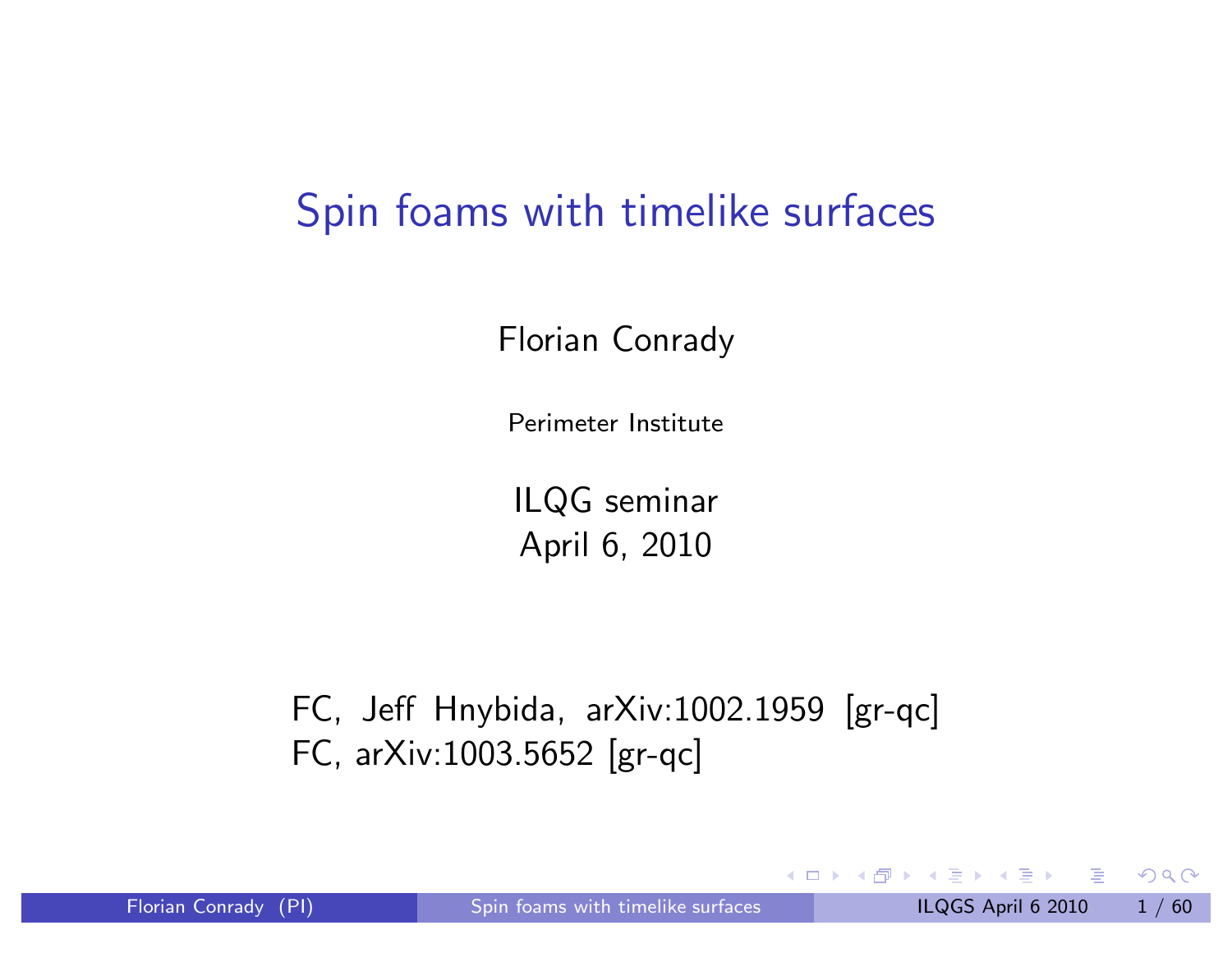#### **Outline**

#### 1 [Motivation](#page-2-0)

#### 2 [Coherent](#page-10-0) states

#### 3 Three ways to [simplicity](#page-31-0)

#### <sup>4</sup> Spin [foams](#page-53-0)



- 1 로

 $OQ$ 

K 듣게 K 듣게

4 冊 ▶

 $\leftarrow$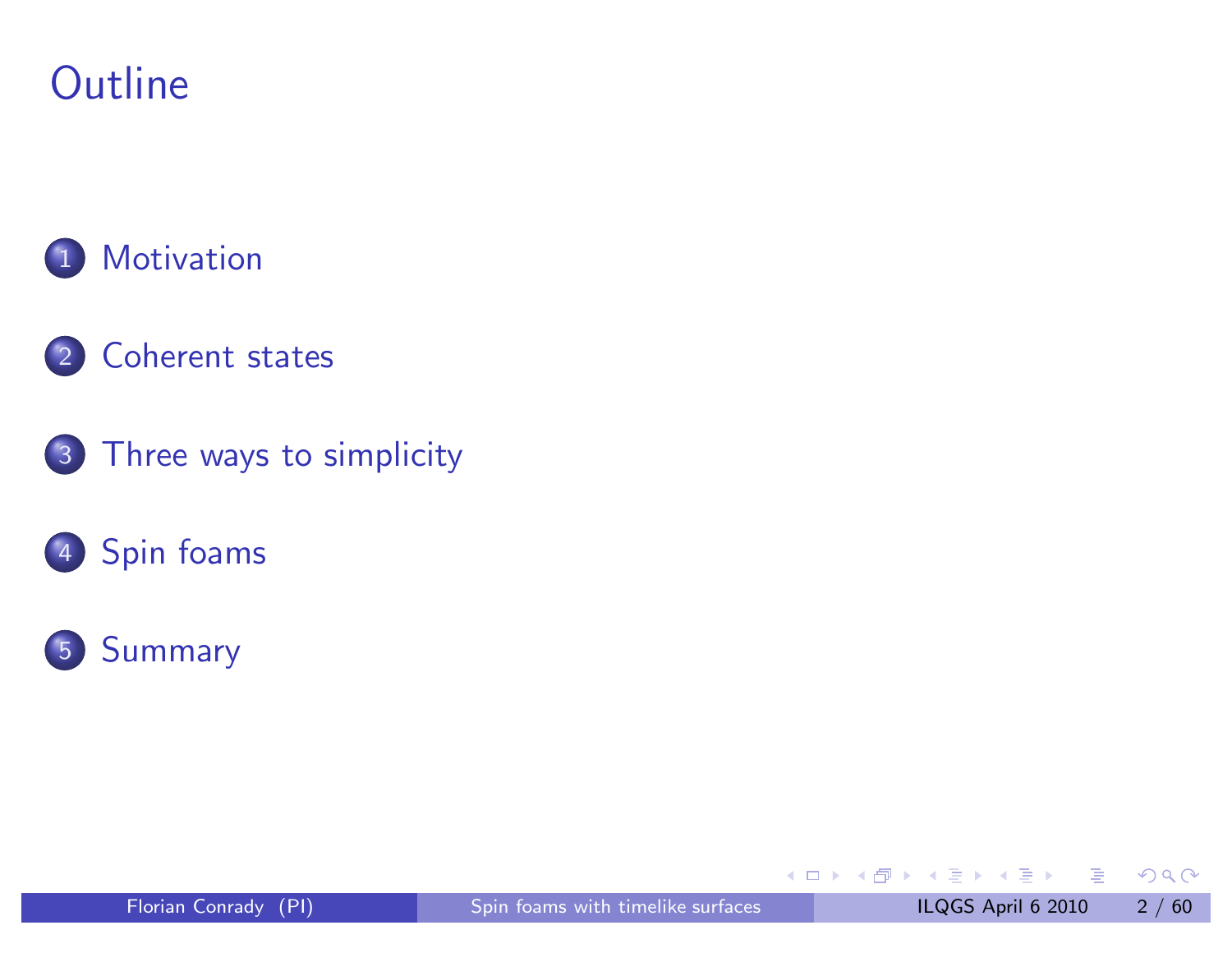#### Motivation

Florian Conrady (PI) Spin foams with timelike [surfaces](#page-0-0) ILQGS April 6 2010 3 / 60

<span id="page-2-0"></span> $\mathcal{P}(\mathcal{A}) \subset \mathcal{P}(\mathcal{A})$ 

K ロ ▶ K @ ▶ K 할 ▶ K 할 ▶ ... 할 ..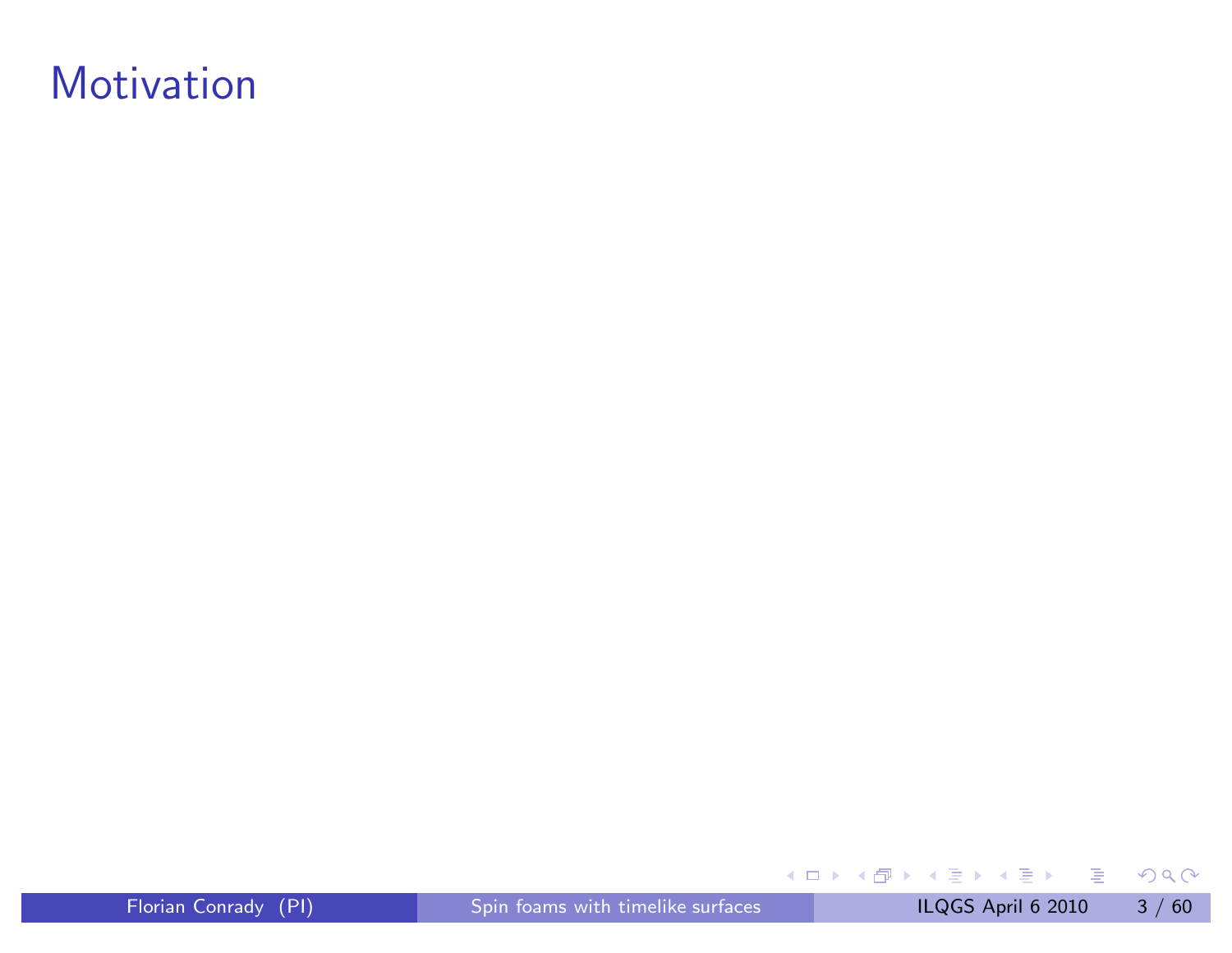#### Main innovations of the last years





 $OQ$ 

**4 □ ▶**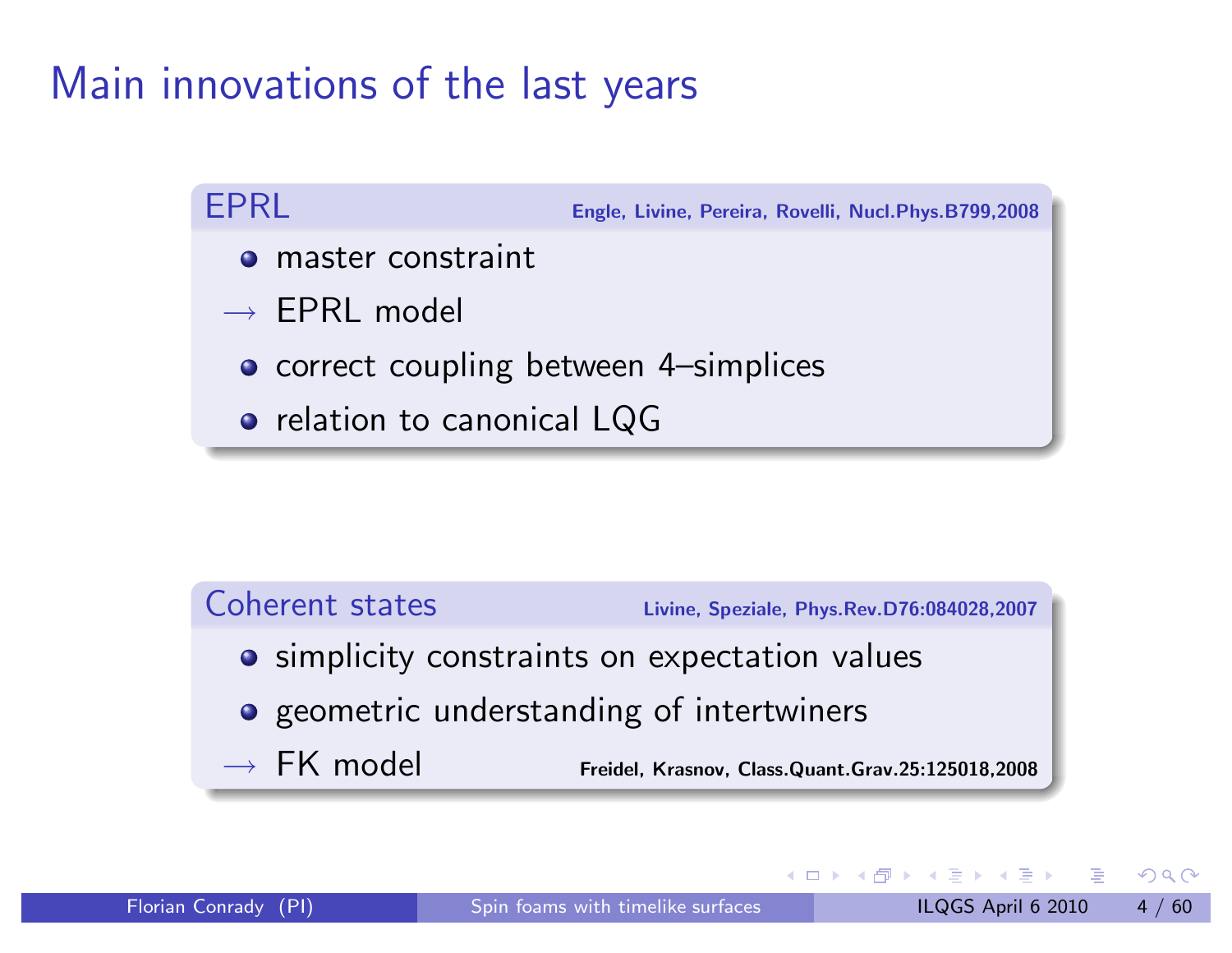Restriction of triangulations

In the Lorentzian EPRL model, normals  $\it U$  of tetrahedra are timelike.



 $\Rightarrow$  All tetrahedra are Euclidean and triangles can be only spacelike.

- 그런

 $0QQ$ 

化重复化重复

 $\blacksquare$ 

◀同▶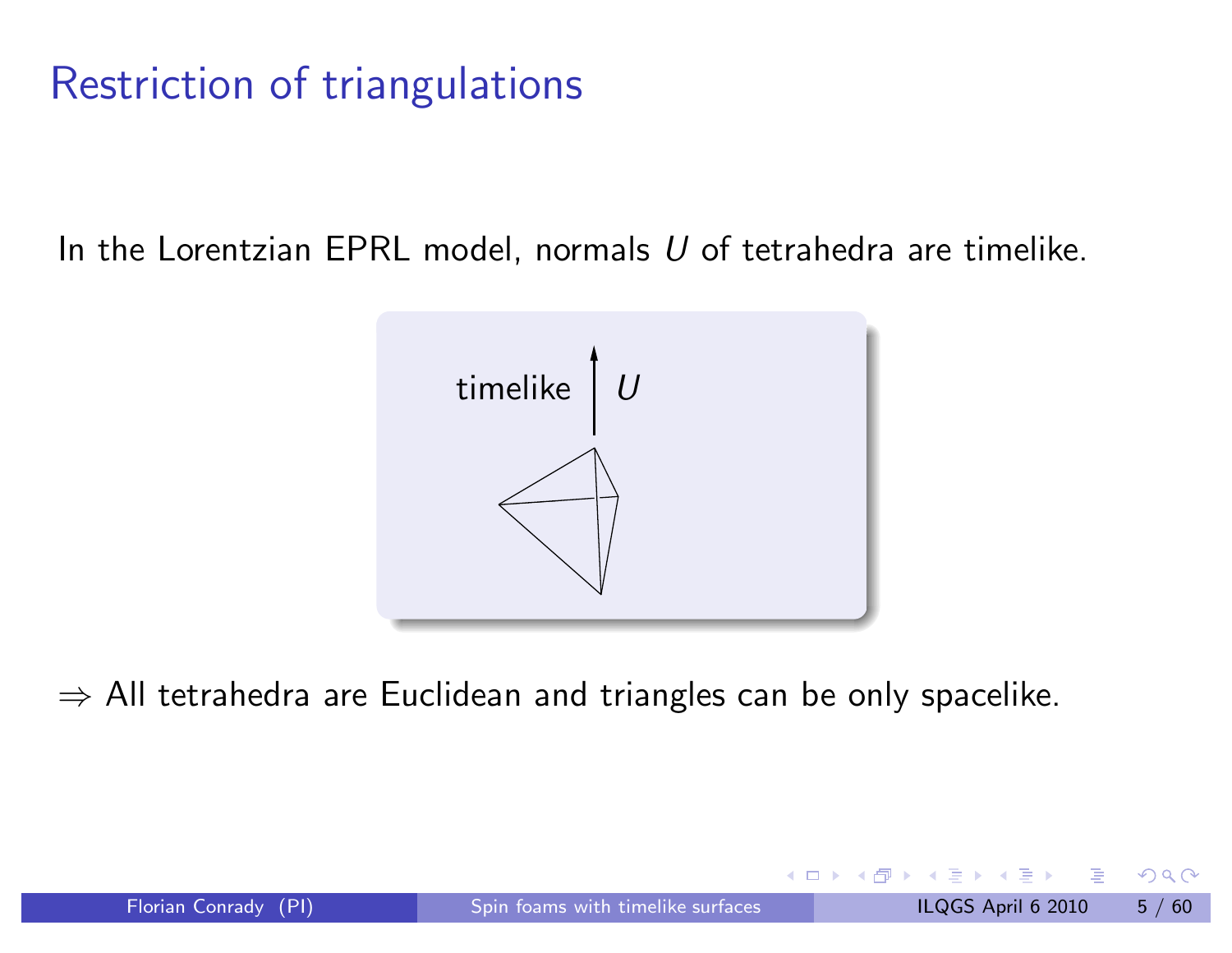#### What we did

We extended the EPRL model to also include spacelike normals  $U$ .



 $\Rightarrow$  Lorentzian tetrahedra are allowed and triangles can be spacelike or timelike.

- 11 로

 $0QQ$ 

 $\blacktriangleleft$   $\oplus$   $\blacktriangleright$   $\dashv$   $\Xi$   $\blacktriangleright$   $\dashv$   $\Xi$   $\blacktriangleright$ 

 $\blacksquare$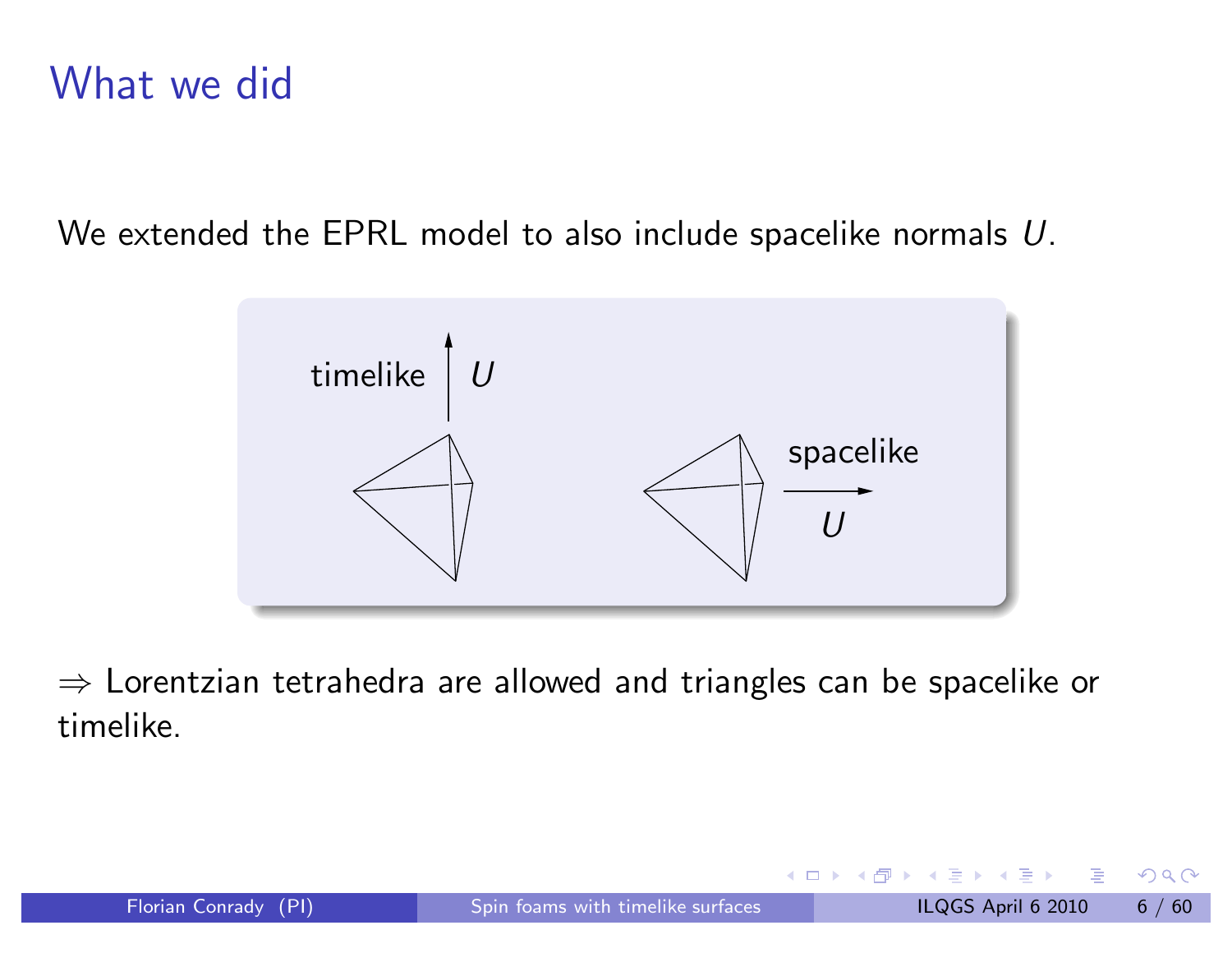#### Three cases



 $\mathcal{P}(\mathcal{A}) \subset \mathcal{P}(\mathcal{A})$ 

K ロ ▶ K @ ▶ K 할 ▶ K 할 ▶ .. 할 ..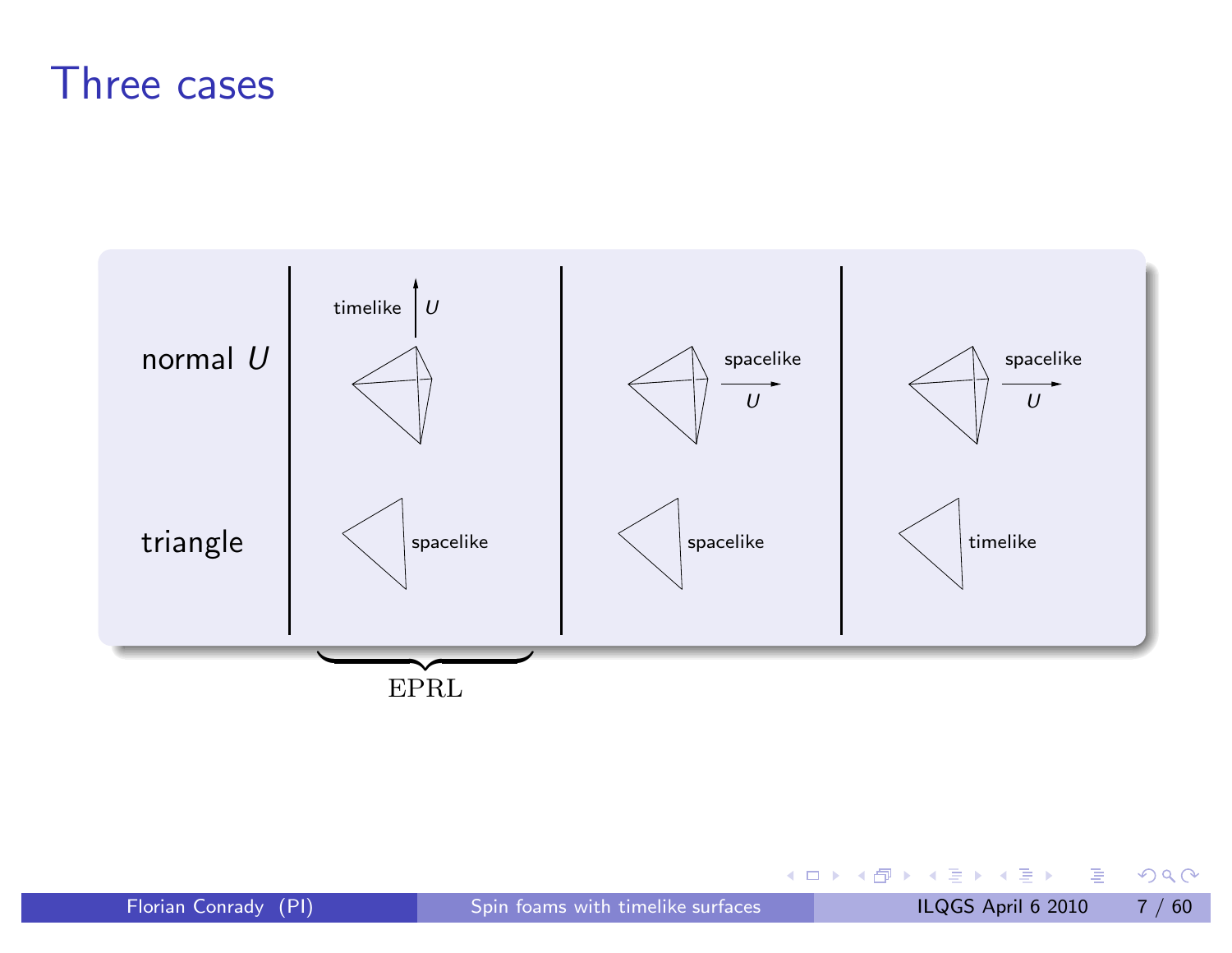#### Covariant perspective

- **extension natural**
- o a priori no reason to forbid Lorentzian tetrahedra
- o permits timelike boundaries
- **•** restriction could lead to artifacts

 $\equiv$   $\circ$   $\circ$ 

 $\Xi$  >  $\rightarrow$   $\Xi$  >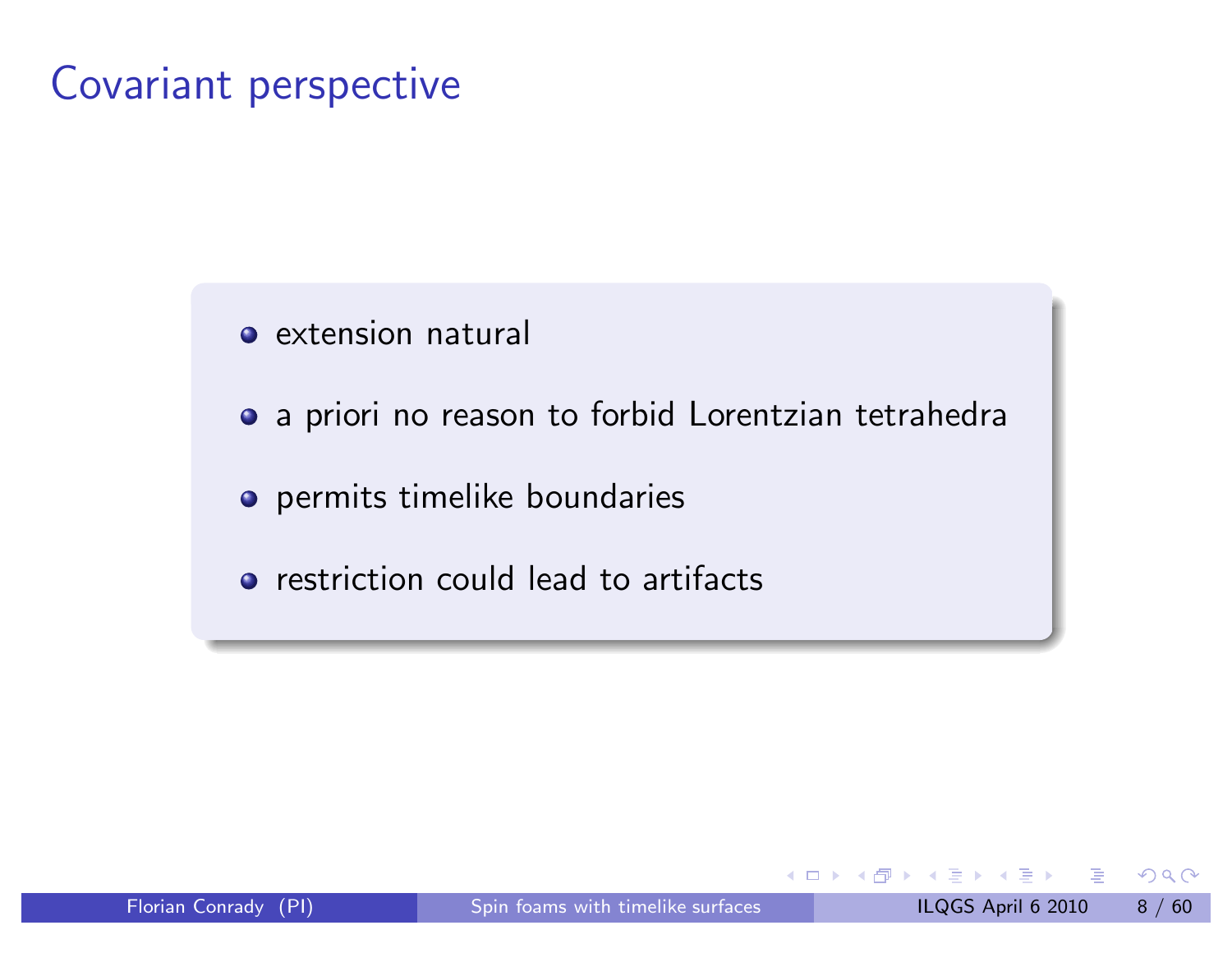Canonical perspective

Are restricted triangulations preferred from <sup>a</sup> Hamiltonian point of view?

- In the examples I know of the transition from space to spacetime leads to <sup>a</sup> 4d lattice with timelike (or null) edges.
	- $\blacktriangleright$  causal dynamical triangulations  $\blacktriangleright$  Ambjorn, Jurkiewicz, Loll

 $\triangleright$  evolution schemes for Lorentzian Regge calculus

Barrett, Galassi, Miller, Sorkin, Tuckey, Williams

 $\blacktriangleleft$   $\oplus$   $\blacktriangleright$   $\dashv$   $\exists$   $\blacktriangleright$   $\dashv$   $\exists$   $\dashv$ 

**↓□▶** 



- 3

 $\Omega$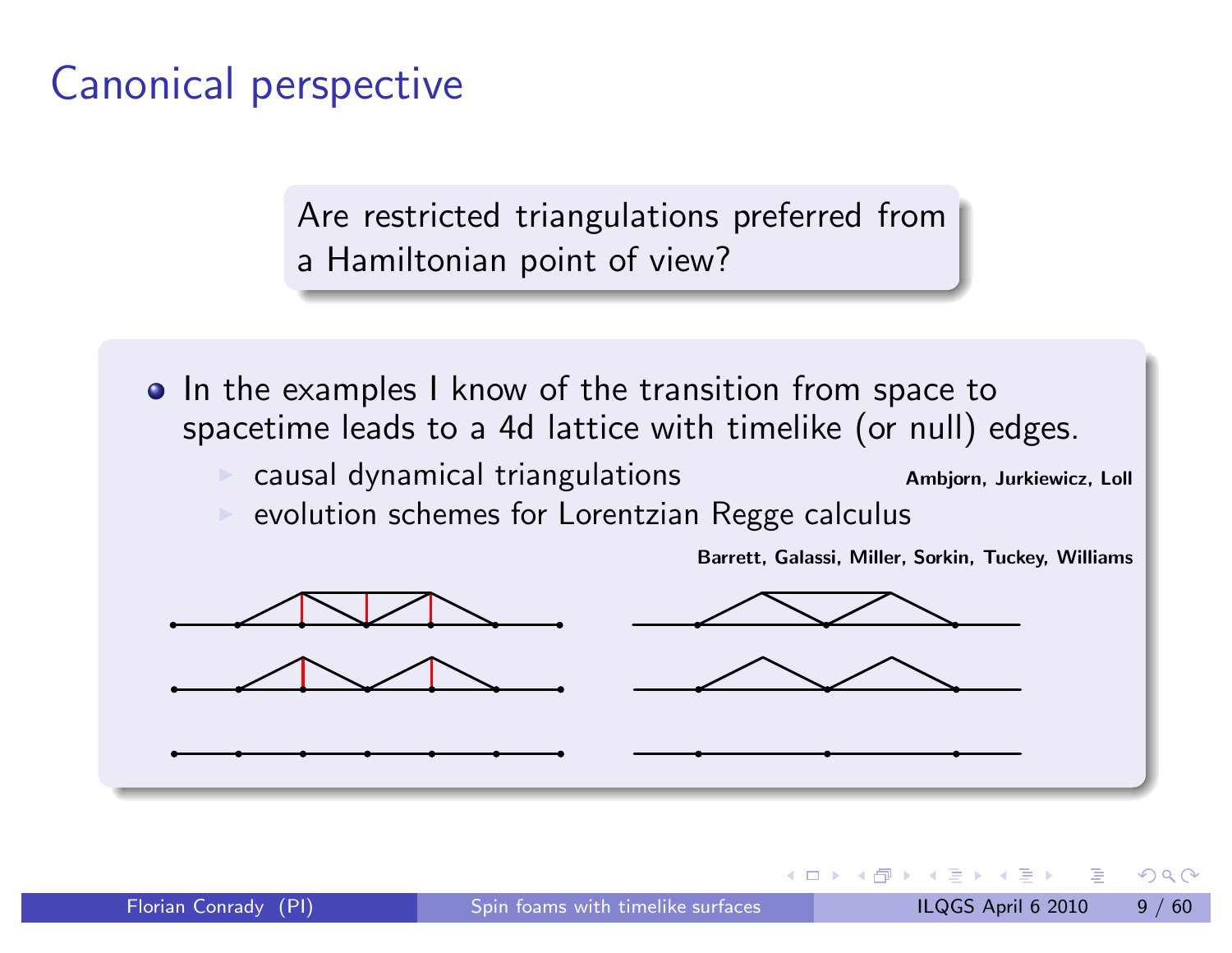#### Canonical perspective

Are restricted triangulations preferred from <sup>a</sup> Hamiltonian point of view?

- In the examples I know of the transition from space to spacetime leads to <sup>a</sup> 4d lattice with timelike (or null) edges.
	- $\triangleright$  causal dynamical triangulations  $\triangleright$  Ambjorn, Jurkiewicz, Loll

 $\triangleright$  evolution schemes for Lorentzian Regge calculus

Barrett, Galassi, Miller, Sorkin, Tuckey, Williams

- The Hamiltonian approach to Lorentzian spin foams creates <sup>a</sup> sequence of 3d spatial lattices. The sequence of 3d spatial lattices.
	- ◮ cannot (yet) be directly compared with 4d triangulations discussed here

 $\Omega$ 

- 4冊 ▶ 4目 ▶ 4目 ▶ │ 目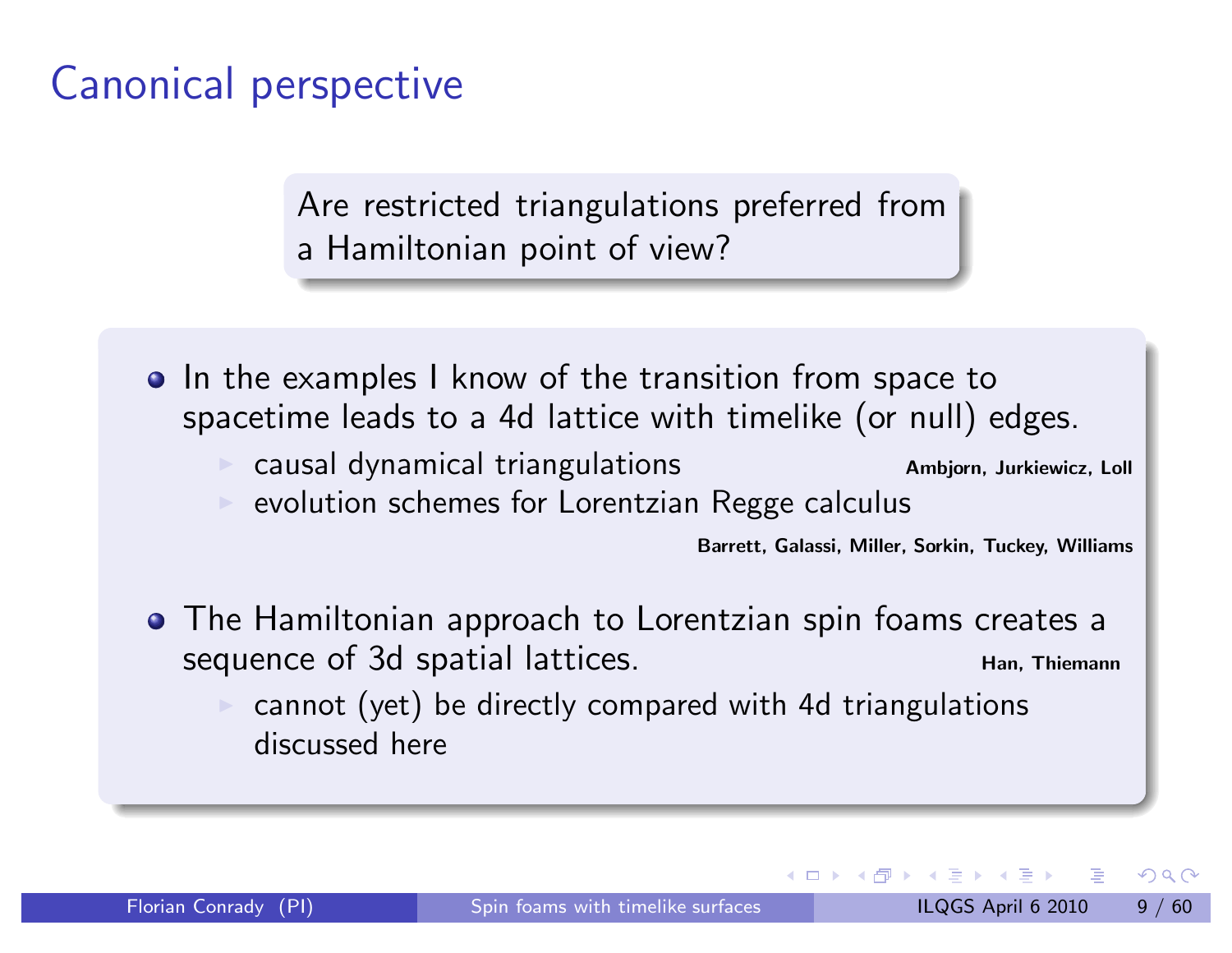#### Coherent states

Florian Conrady (PI) Spin foams with timelike [surfaces](#page-0-0) ILQGS April 6 2010 10 / 60

<span id="page-10-0"></span>(ロ) (個) (目) (目) (目) 目 のQQ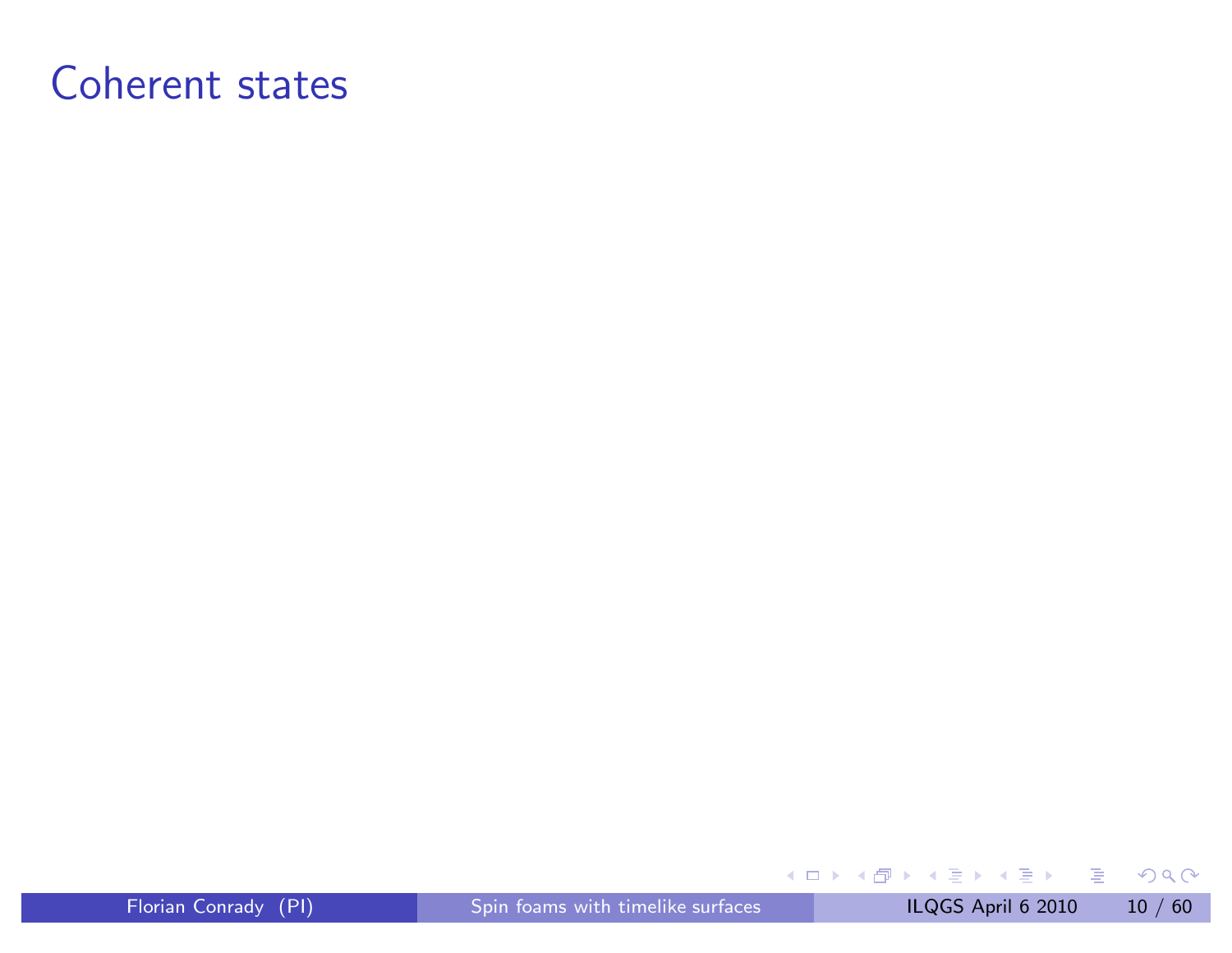## Little groups



K ロ ▶ K 御 ▶ K 重 ▶ K 重 ▶ │ 重 │ ◆ 9 Q ⊙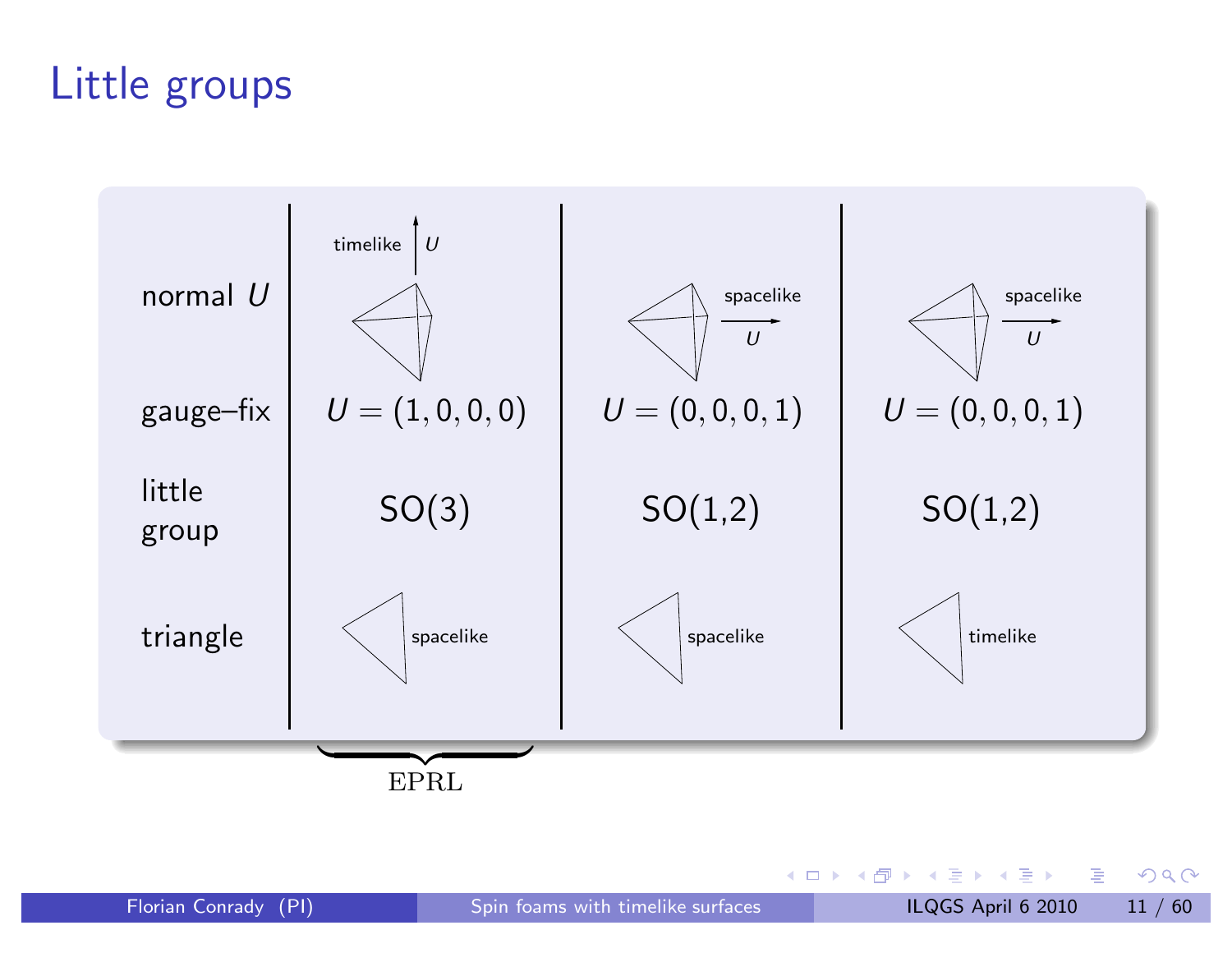## Little groups



K ロ ▶ K 御 ▶ K 重 ▶ K 重 ▶ │ 重 │ ◆ 9 Q ⊙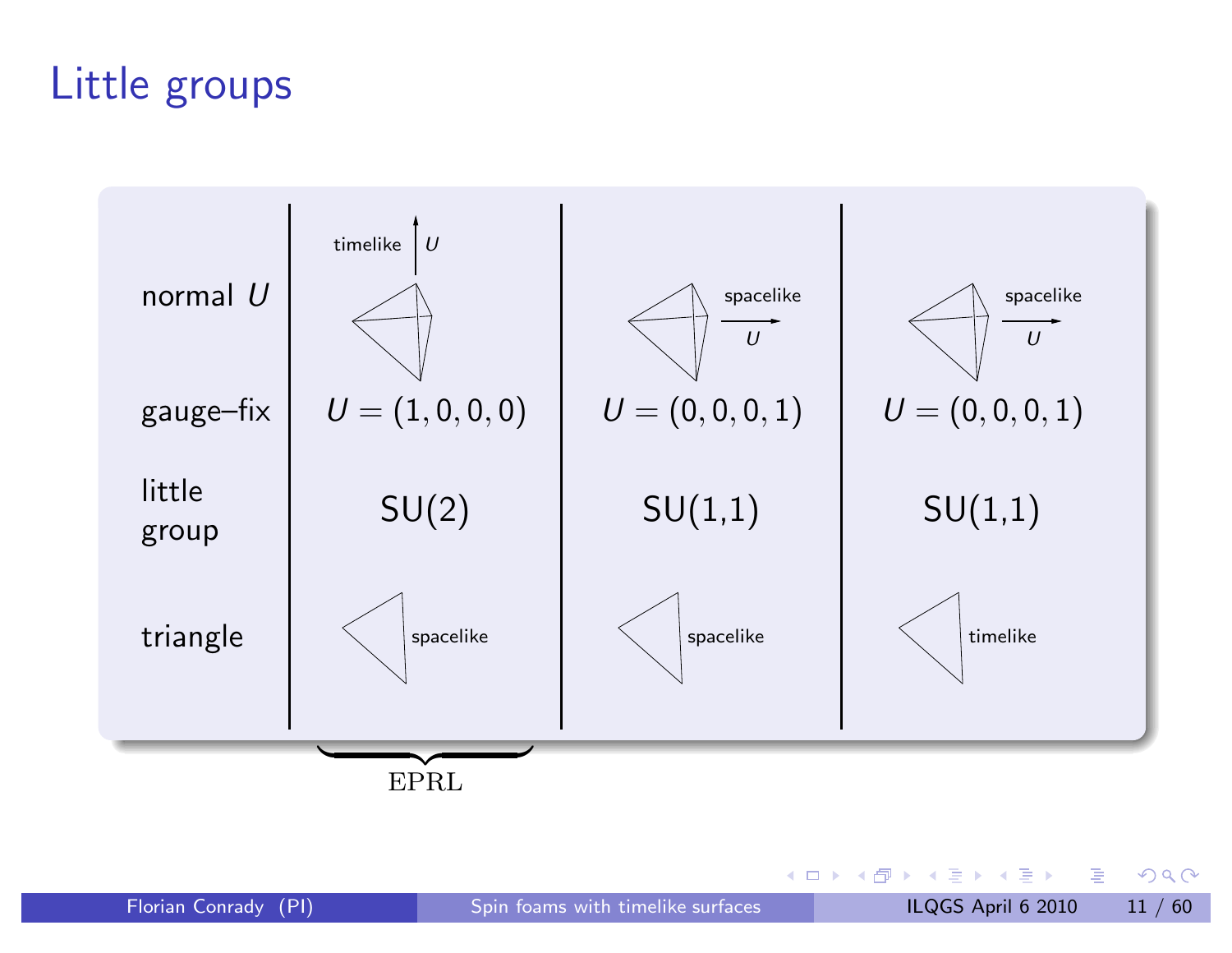#### Representation theory

|                   | $SL(2,\mathbb{C})$                                                    | SU(2)                                   |
|-------------------|-----------------------------------------------------------------------|-----------------------------------------|
| generators        | $J^i$ , $K^i$                                                         | $J^1$ , $J^2$ , $J^3$                   |
| Casimirs          | $C_1 = \vec{J}^2 - \vec{K}^2$<br>$C_2 = -4\vec{J}\cdot\vec{K}$        | $\vec{J}^2$                             |
| unitary<br>irreps | $\mathcal{H}_{(\rho,n)}$<br>$\rho \in \mathbb{R}, n \in \mathbb{Z}_+$ | $\mathcal{D}_i$<br>$j\in\mathbb{Z}_+/2$ |
|                   | $C_1 = \frac{1}{2}(n^2 - \rho^2 - 4)$<br>$\mathcal{C}_2 = \rho n$     | $\vec{J}^2 = j(j+1)$                    |

 $\leftarrow$   $\Box$ 

( 伊 ) ( ミ ) ( ミ ) - ミ - の Q ( 〉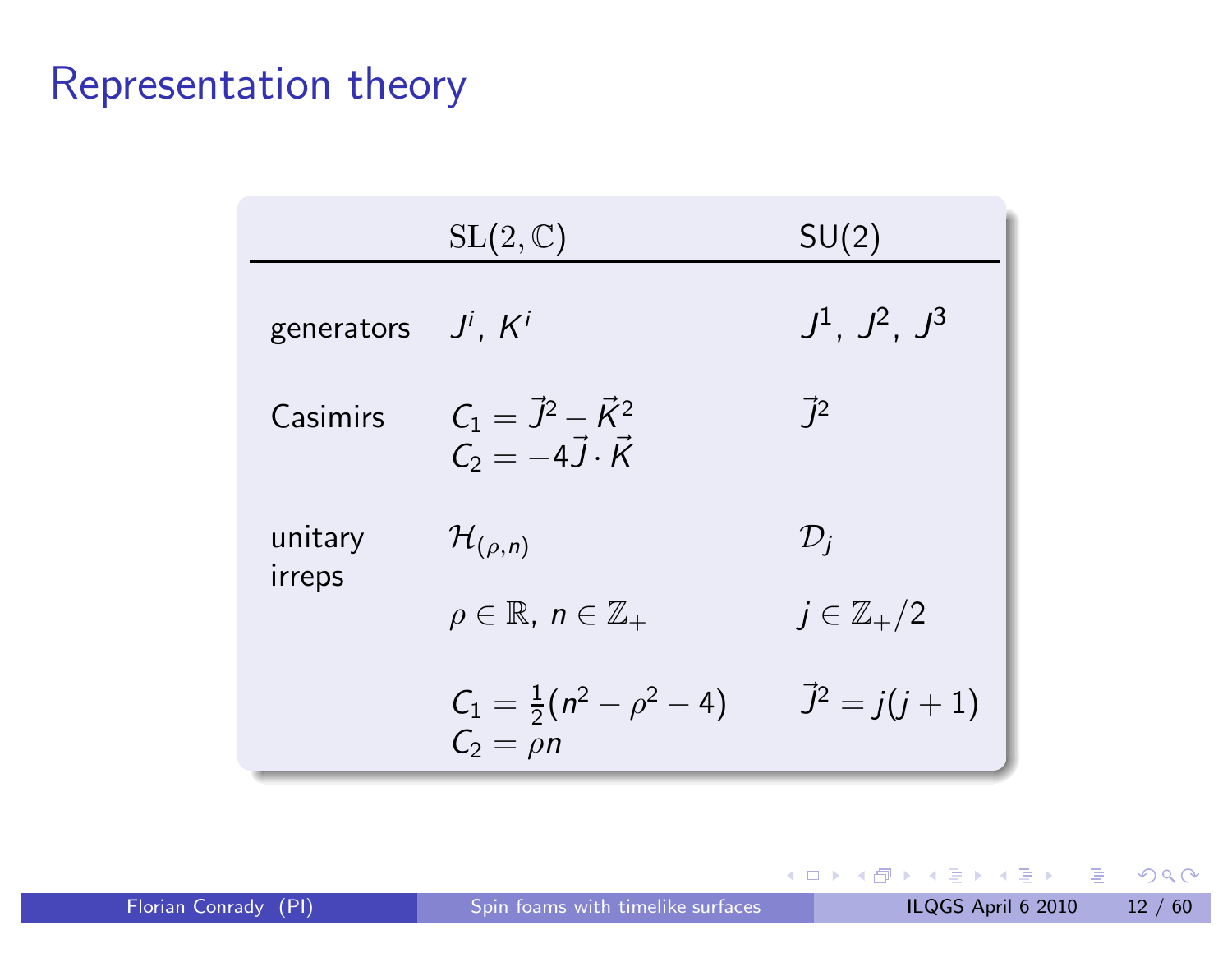#### Representation theory

|                   | SU(2)                 | SU(1,1)                                                       |                                                          |
|-------------------|-----------------------|---------------------------------------------------------------|----------------------------------------------------------|
| generators        | $J^1$ , $J^2$ , $J^3$ | $J^3$ , $K^1$ , $K^2$                                         |                                                          |
| Casimirs          | $\bar{1}^2$           | $Q=(J^3)^2-(K^1)^2-(K^2)^2$                                   |                                                          |
| unitary<br>irreps | $\mathcal{D}_i$       | discrete series<br>$\mathcal{D}_i^{\pm}$                      | continuous series<br>$\mathcal{C}_{\epsilon}^{\epsilon}$ |
|                   | $j\in\mathbb{Z}_+/2$  | $j=\frac{1}{2}, 1, \frac{3}{2} \ldots$ $j=-\frac{1}{2}+i s$ , | $0 < s < \infty$                                         |
|                   | $\vec{J}^2 = i(i+1)$  |                                                               | $Q = j(j-1)$ $Q = -s^2 - \frac{1}{4}$                    |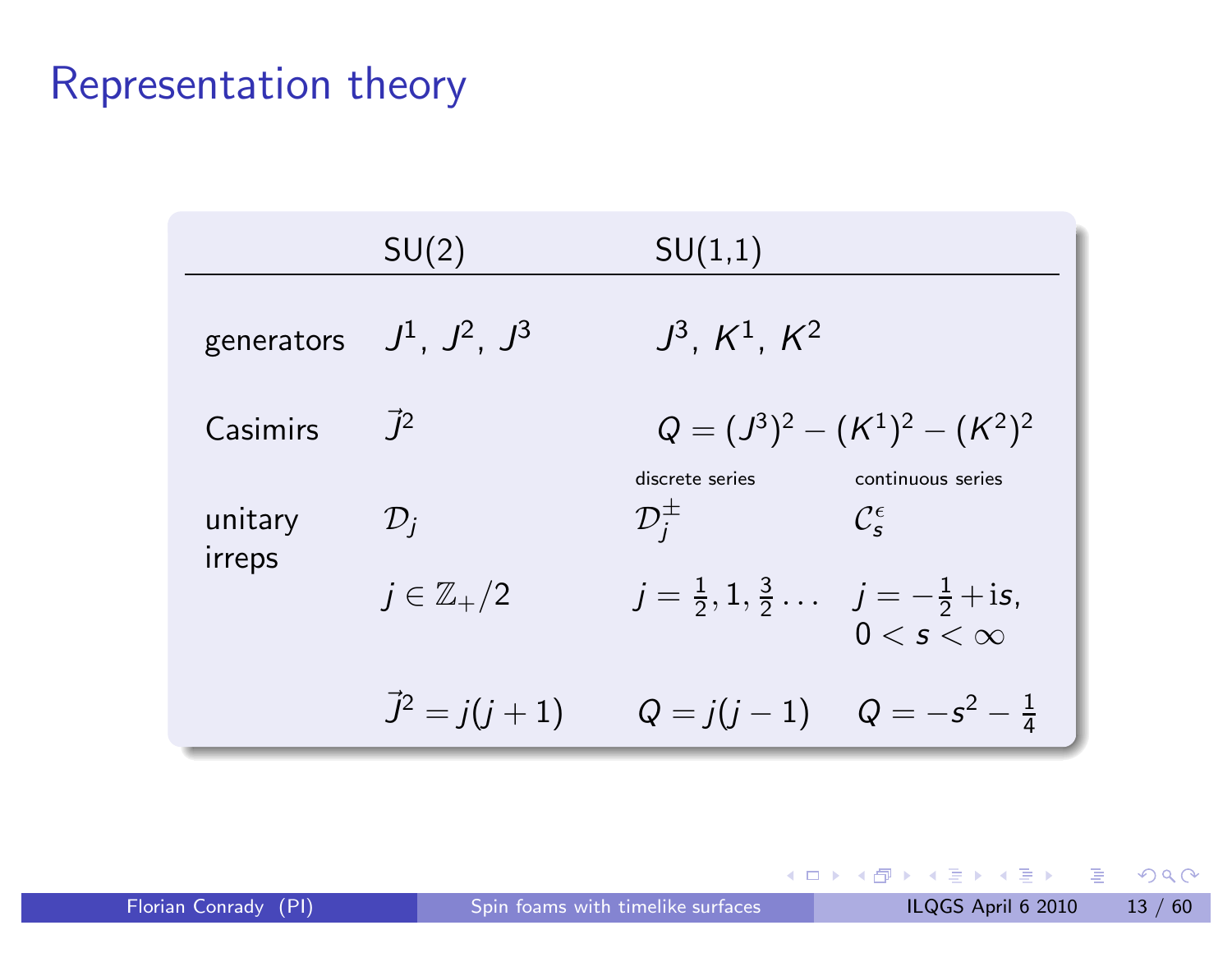#### Notation

$$
\vec{J} \equiv \begin{pmatrix} J^1 \\ J^2 \\ J^3 \end{pmatrix} \quad \text{and} \quad \vec{K} \equiv \begin{pmatrix} K^1 \\ K^2 \\ K^3 \end{pmatrix}
$$

transform like Euclidean 3–vectors under SU(2).

Similarly,

$$
\vec{F} \equiv \begin{pmatrix} J^3 \\ K^1 \\ K^2 \end{pmatrix} \quad \text{and} \quad \vec{G} \equiv \begin{pmatrix} K^3 \\ -J^1 \\ -J^2 \end{pmatrix}
$$

transform like Minkowksi 3–vectors under SU(1,1).

K □ ▶ K @ ▶ K 重 ▶ K 重 ▶ │ 重 │ ◆ 9 Q ⊙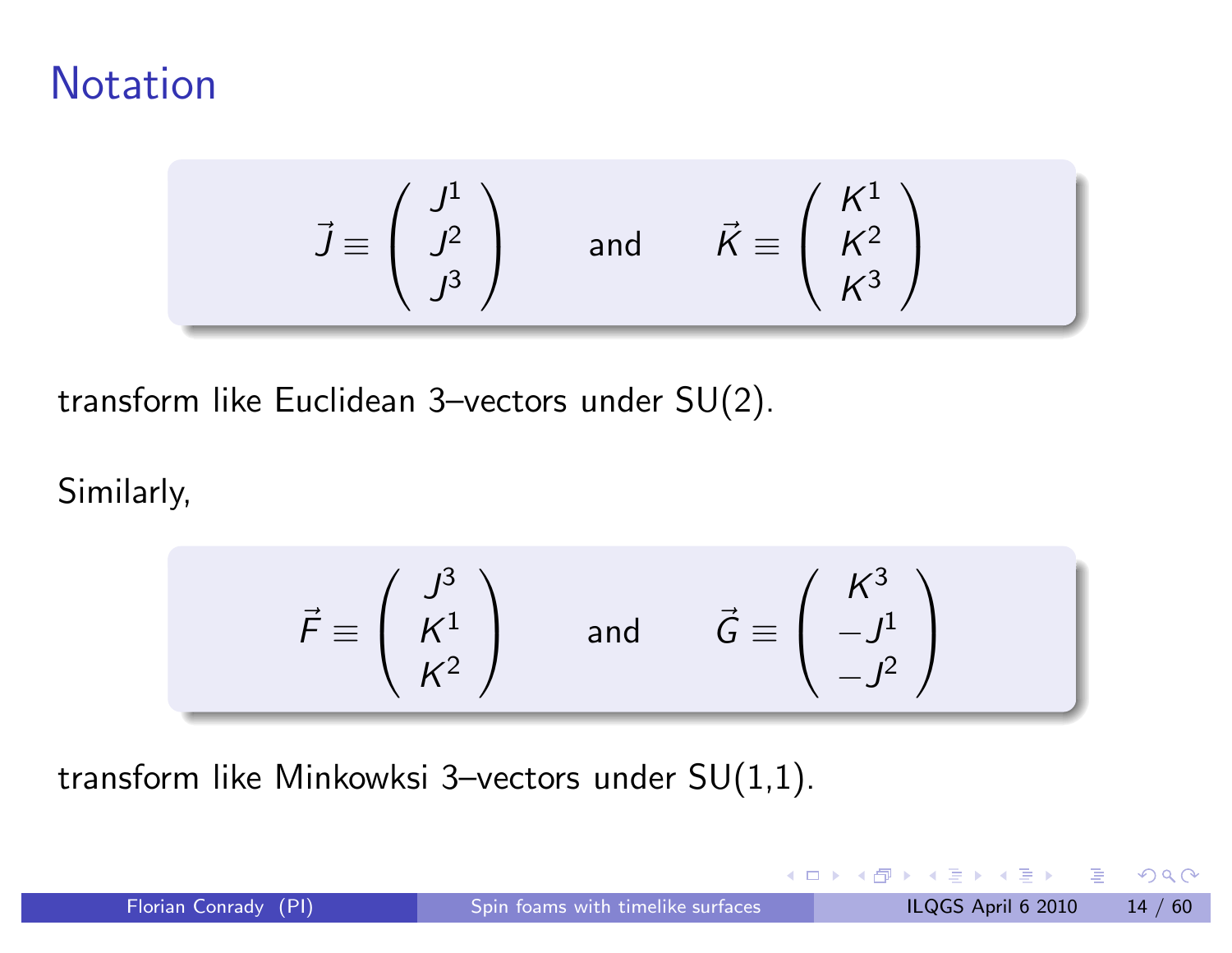## $\mathsf{SU}(2)$  decomposition of  $\mathrm{SL}(2,\mathbb{C})$  irrep

Canonical basis  $\mathcal{H}_{(\rho,n)}$  $\simeq$  $\bigoplus^\infty$  $j=n/2$  $\mathcal{D}_j$  $\mathbb{1}_{(\rho,n)}$ =  $\sum^{\infty}_{m}\;\sum^{\;\;j}\;|\Psi_{j\,m}\rangle\,\langle\Psi_{j\,m}|$  $j=n/2$  m= $-j$ 

Florian Conrady (PI) Spin foams with timelike [surfaces](#page-0-0) ILQGS April 6 2010 15 / 60

**4 □ ▶**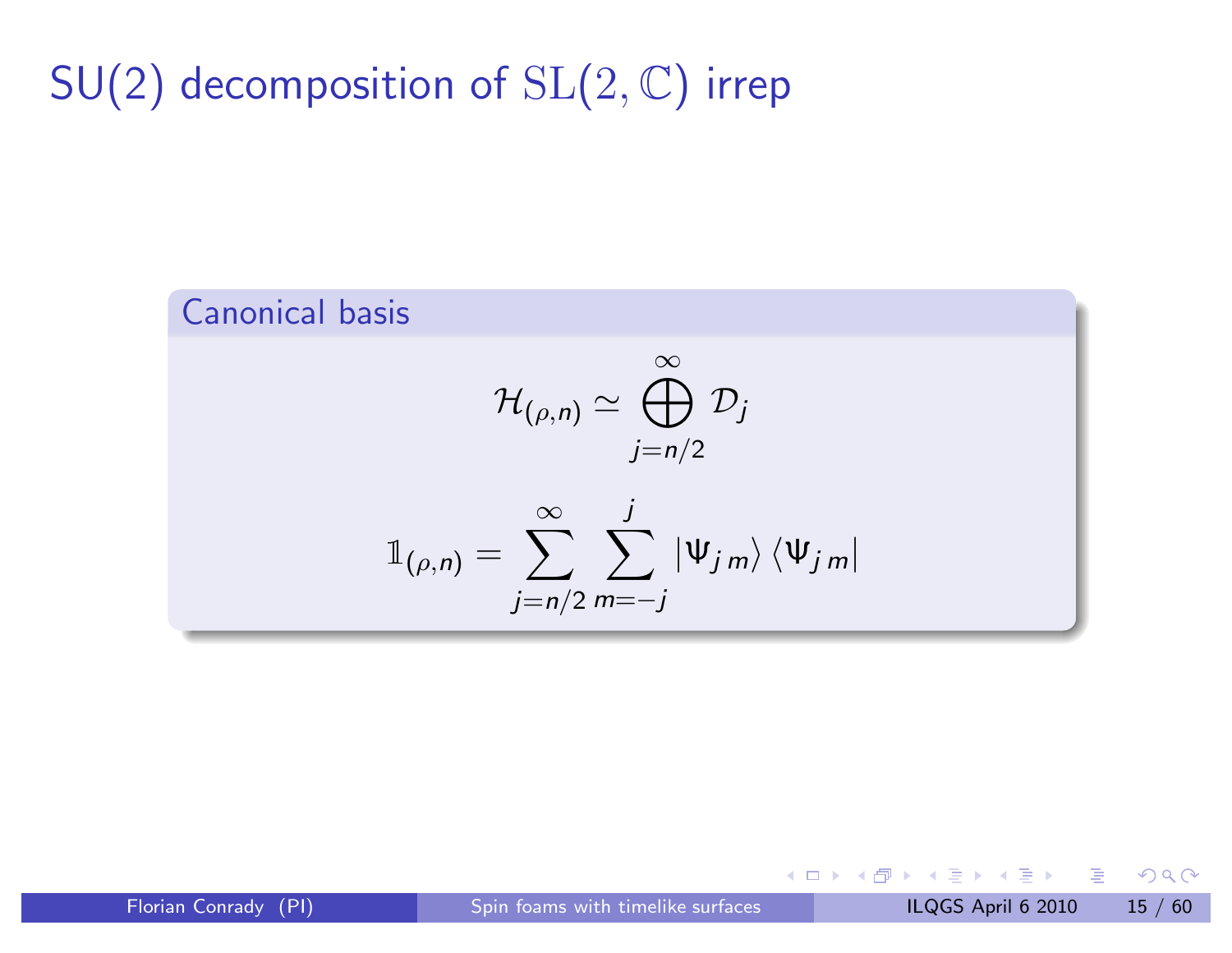## $\mathsf{SU}(1,1)$  decomposition of  $\mathrm{SL}(2,\mathbb{C})$  irrep

$$
\mathcal{H}_{(\rho,\eta)} \quad \simeq \quad \left(\bigoplus_{j>1/2}^{n/2} \mathcal{D}_j^+ \oplus \int_0^\infty ds \, \mathcal{C}_s^{\epsilon} \right) \oplus \left(\bigoplus_{j>1/2}^{n/2} \mathcal{D}_j^- \oplus \int_0^\infty ds \, \mathcal{C}_s^{\epsilon} \right)
$$
\n
$$
\mathbb{1}_{(\rho,n)} \quad = \quad \sum_{j>1/2}^{n/2} \sum_{m=j}^{\infty} \left| \Psi_{j,m}^+ \right\rangle \left\langle \Psi_{j,m}^+ \right| + \sum_{j>1/2}^{n/2} \sum_{-m=j}^{\infty} \left| \Psi_{j,m}^- \right\rangle \left\langle \Psi_{j,m}^- \right|
$$
\n
$$
+ \quad \sum_{\alpha=1,2} \int_0^\infty ds \, \mu_{\epsilon}(s) \sum_{\pm m=\epsilon}^{\infty} \left| \Psi_{s,m}^{(\alpha)} \right\rangle \left\langle \Psi_{s,m}^{(\alpha)} \right|
$$

(see chapter 7 in Rühl's book)

 $\leftarrow$   $\Box$ 

→ 伊 → → 王 → → 王 → 一王 → つんぺ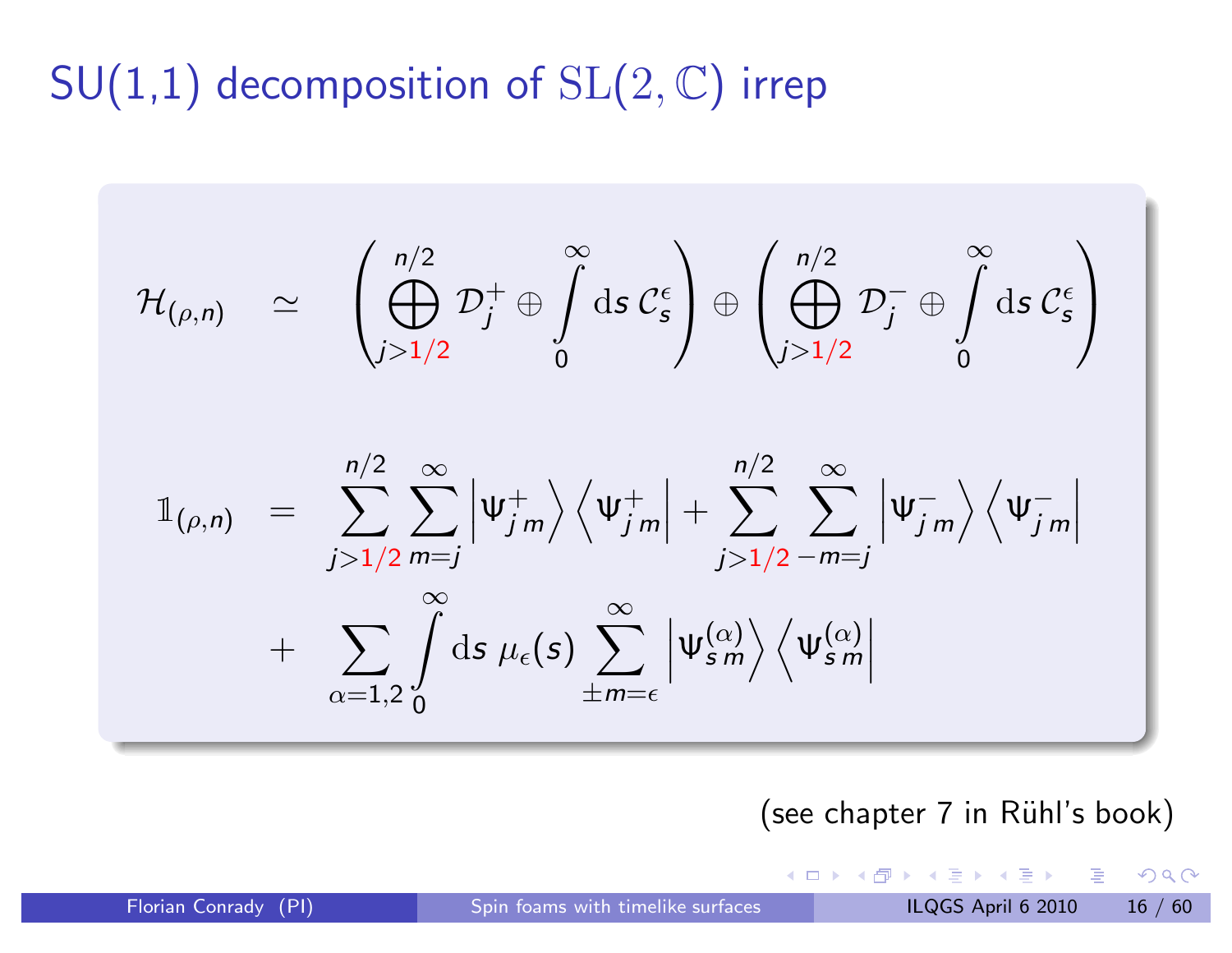#### Non–normalizability

States  $|j m\rangle$  in the continuous series irrep  $C_5^{\epsilon}$  are normalizable, but the corresponding states  $|\Psi_{s\,m}^{(\alpha)}\rangle$  in  $\mathcal{H}_{(\rho,n)}$  are not.

$$
\big\langle \Psi_{s'm'}^{(\alpha')}\big|\Psi_{s\,m}^{(\alpha)}\big\rangle=\frac{\delta(s'-s)}{\mu_\epsilon(s)}\,\delta_{\alpha'\alpha}\,\delta_{m'm}
$$

◀ @ ▶ ◀ 로 ▶ ◀ 로 ▶ │ 로

 $\blacksquare$ 

 $OQ$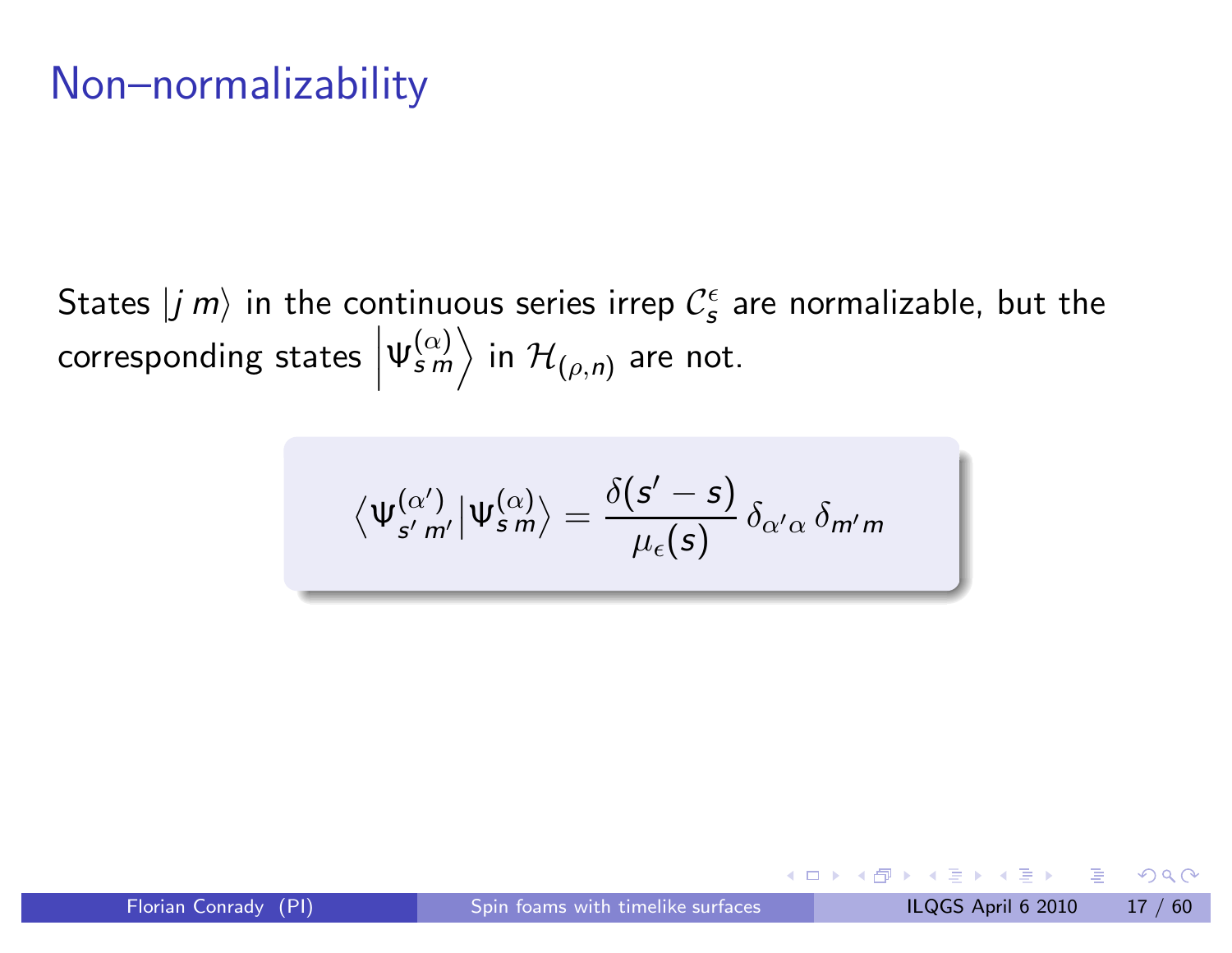## SU(2) coherent states

#### Definition

$$
\begin{array}{ll}\n\ket{j\,g} \equiv D^j(g)\ket{j\,j}, & \quad g \in \mathrm{SU}(2) \\
\ket{j\,\vec{N}} \equiv D^j(g(\vec{N}))\ket{j\,j}, & \vec{N} \in S^2 \simeq \mathrm{SU}(2)/\mathrm{U}(1)\n\end{array}
$$

Completeness relation  
\n
$$
\mathbb{1}_{j} = (2j+1) \int \mathrm{d}g \, |j g\rangle \langle j g| = (2j+1) \int \mathrm{d}^{2} N |j \vec{N}\rangle
$$
\n
$$
\mathbb{S} \mathbb{U}(2) \qquad S^{2}
$$

At the level of the  $SL(2, \mathbb{C})$  irrep  $\mathcal{H}_{(\rho,n)}$  this becomes

$$
P_j = (2j+1) \int \limits_{SU(2)} \mathrm{d}g \, |\Psi_{j\,g} \rangle \, \langle \Psi_{j\,g} | = (2j+1) \int \limits_{S^2} \mathrm{d}^2N \, |\Psi_{j\vec{N}} \rangle \, \langle \Psi_{j\vec{N}} |.
$$

◀ ㅁ ▶ ◀ @ ▶ ◀ 至 ▶ ◀ 돋 ▶ │ 돋 │ ◆ 9 Q ⊙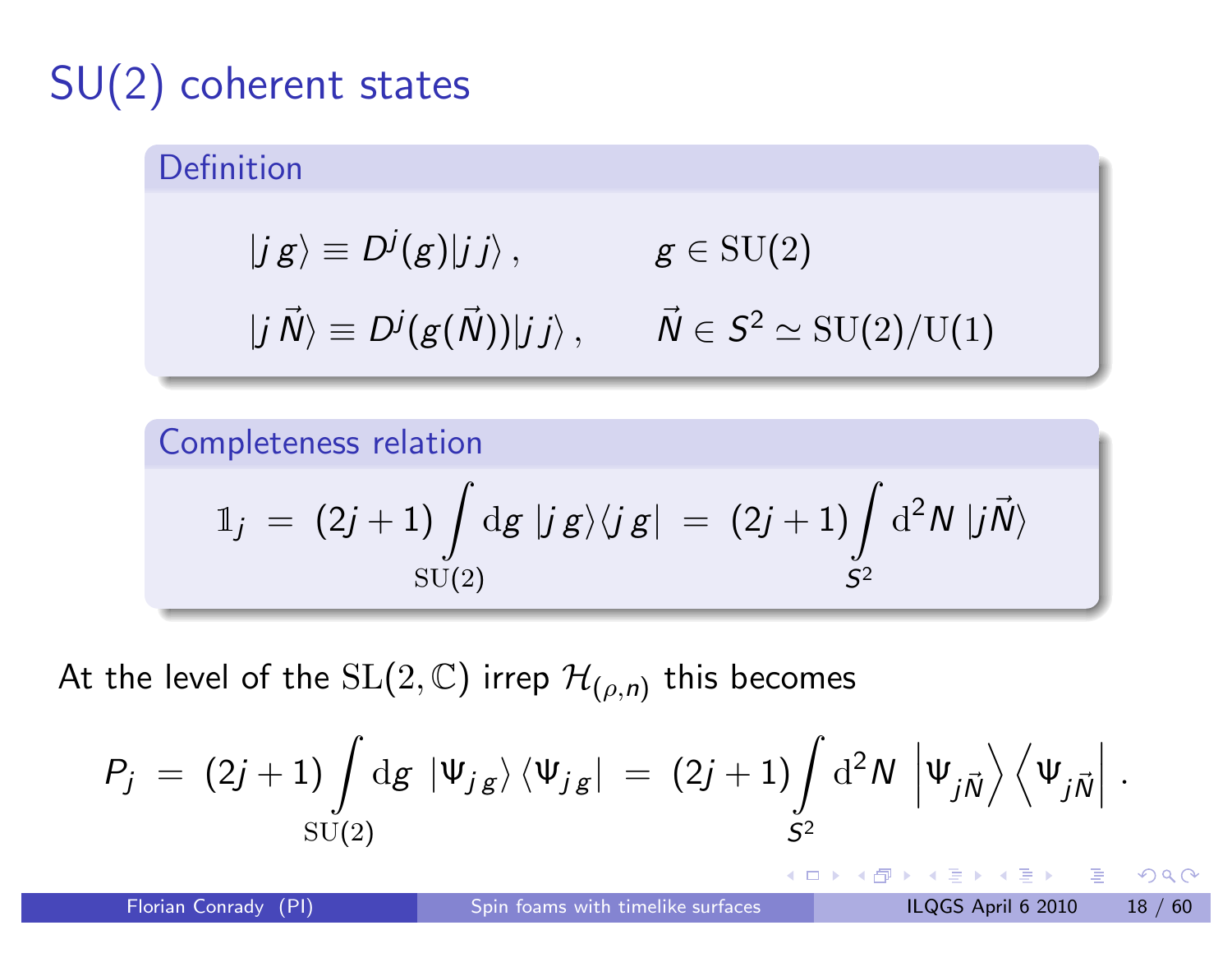### $SU(1,1)$  coherent states — discrete series

#### Definition

 $|j\,g\rangle_\pm\equiv D^j(g)|j\,\pm j\rangle\,, \hspace{1cm} g\in \mathrm{SU}(1,1)$  $|j \: \vec N \rangle \equiv D^j (g(\vec N)) |j \pm j \rangle \, , \qquad \vec N \in {\mathbb H}_\pm \simeq {\rm SU(1,1)/U(1)}$ 

> Upper/lower hyperboloid  $\mathbb{H}_{\pm}=\{\vec{N}\,|\,\vec{N}^2=1\,,\mathsf{N}^0\gtrless 0\}$

 $\blacksquare$ 

- ◆ 伊 ▶ → 王 ▶ → 王 ▶ │ 王 │ ◆ 9.9.0 º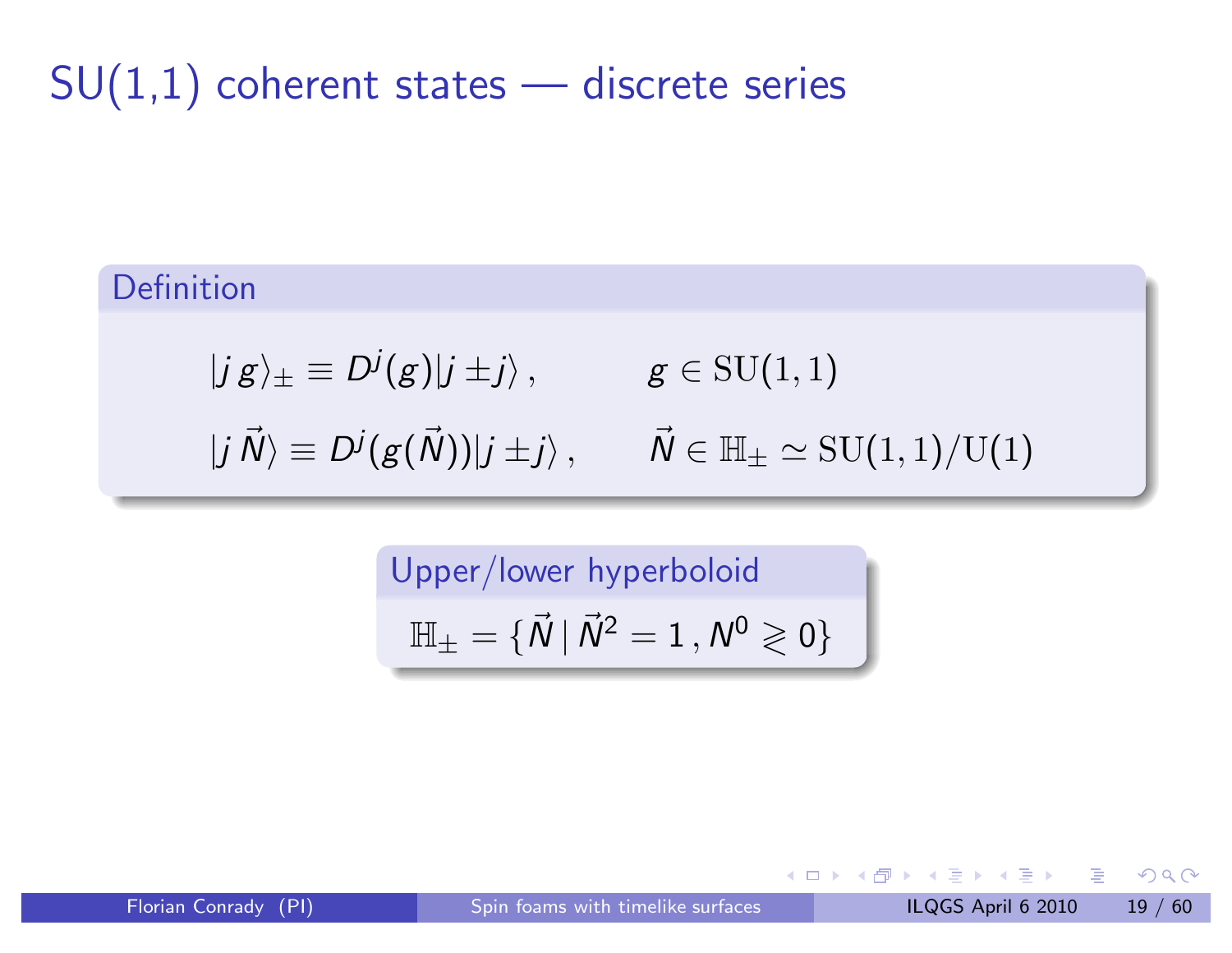## SU(1,1) coherent states — discrete series

# Definition  $|j\,g\rangle_\pm\equiv D^j(g)|j\,\pm j\rangle\,, \hspace{1cm} g\in \mathrm{SU}(1,1)$  $|j \: \vec N \rangle \equiv D^j (g(\vec N)) |j \pm j \rangle \, , \qquad \vec N \in {\mathbb H}_\pm \simeq {\rm SU(1,1)/U(1)}$

#### Completeness relation  $\mathbb{1}$  $\stackrel{\pm}{j}$  =  $(2j-1)$  $\int$  $\mathrm{SU}(1,1)$  $\mathrm{d} g \ |j \, g \rangle_{\pm} \langle j \, g \vert_{\pm} \ = \ (2j-1)$  $\int$  $\mathbb{H}_\pm$  $\mathrm{d}^2N\mid$ j  $\vec{N}\rangle\langle$ j  $\vec{N}\mid$

At the level of the  $\mathrm{SL}(2,\mathbb{C})$  irrep  $\mathcal{H}_{(\rho,n)}$  this becomes

$$
P_j^{\pm} \; = \; (2j-1) \int \limits_{\mathrm{SU}(1,1)} \mathrm{d} g \; \left| \Psi_{j\,g}^{\pm} \right\rangle \left\langle \Psi_{j\,g}^{\pm} \right| \; = \; (2j-1) \int \limits_{\mathbb{H}_{\pm}} \mathrm{d}^2 N \; \left| \Psi_{j\vec{N}} \right\rangle \left\langle \Psi_{j\vec{N}} \right| \, .
$$

**4 □ ▶** 

- ◀ @ ▶ ◀ 로 ▶ ◀ 로 ▶ \_ 로 \_ < ⊙ Q ⊙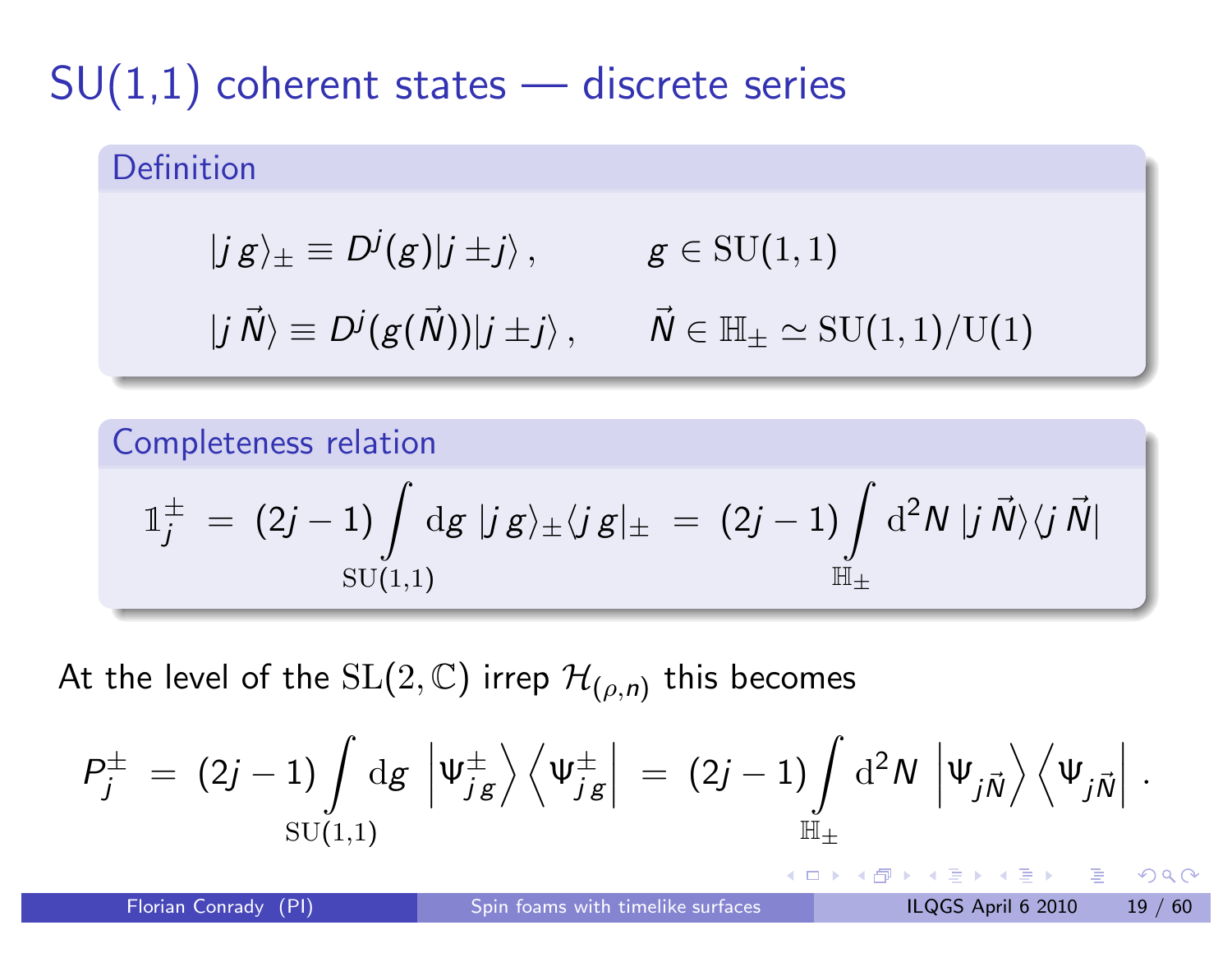So far the coherent states are the ones introduced by Perelomov.

They have the property that

$$
\langle j \vec{N} | \vec{J} | j \vec{N} \rangle = j \vec{N}, \qquad \vec{N} \in S^2
$$
  

$$
\langle j \vec{N} | \vec{F} | j \vec{N} \rangle = j \vec{N}, \qquad \vec{N} \in \mathbb{H}_{\pm}
$$

in accordance with the fact that  $\vec{J}^2 = j(j+1) \geq 0$  and  $\vec{\digamma}^2 = j(j-1) \geq 0.$ 

 $\Omega$ 

◀ @ ▶ ◀ 로 ▶ ◀ 로 ▶ │ 로

 $\blacksquare$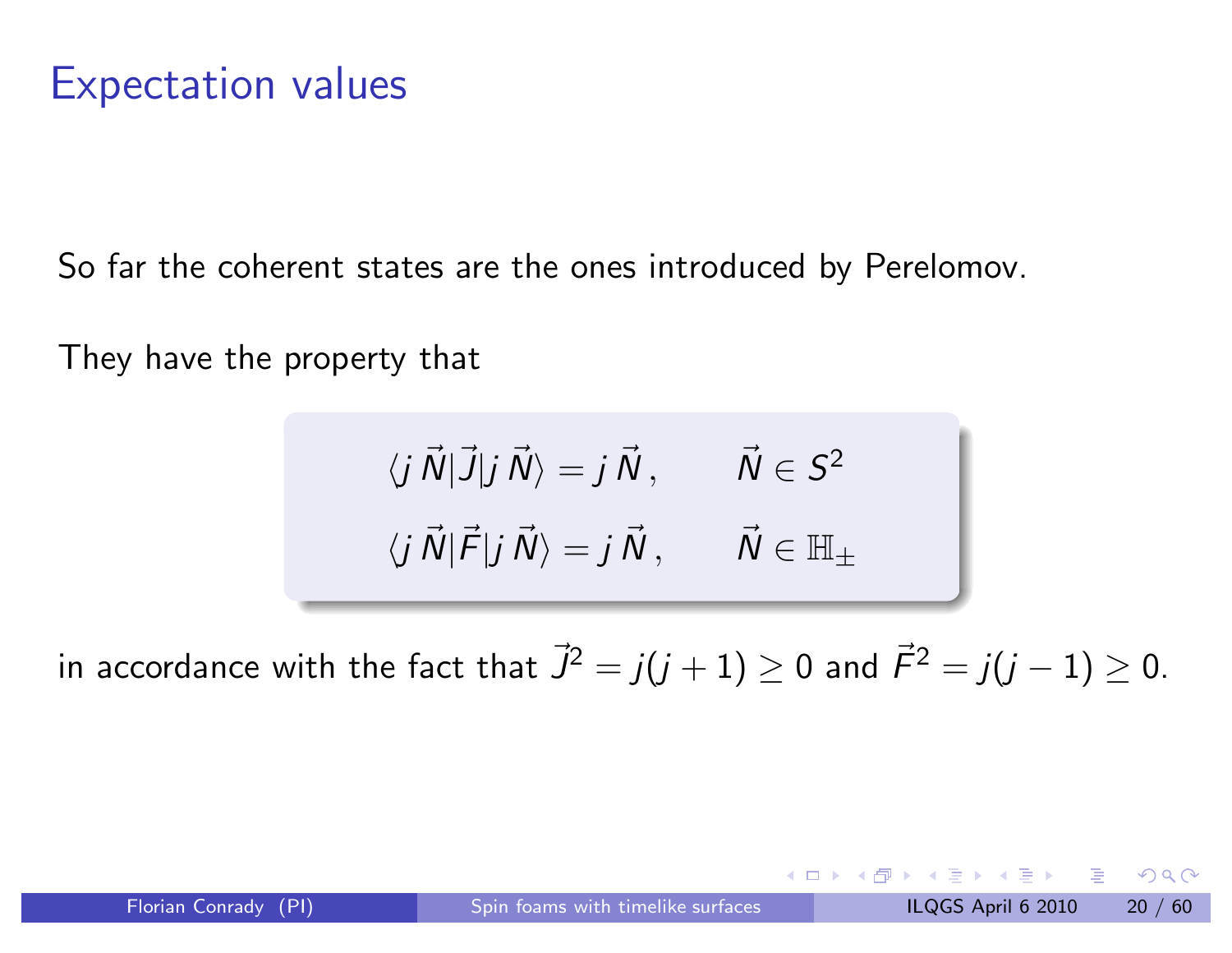Question

What are the appropriate coherent states for the continuous series?

In this case  $Q = \vec{F}^2 = -(s^2 + 1/4) < 0$ , so the classical vector  $\vec{N}$  should be spacelike.

Perelomov uses the state  $|j \ m=0\rangle$ , resulting in a zero classical vector.

◀ @ ▶ ◀ 로 ▶ ◀ 로 ▶ │ 로 │ ◆) ٩, 0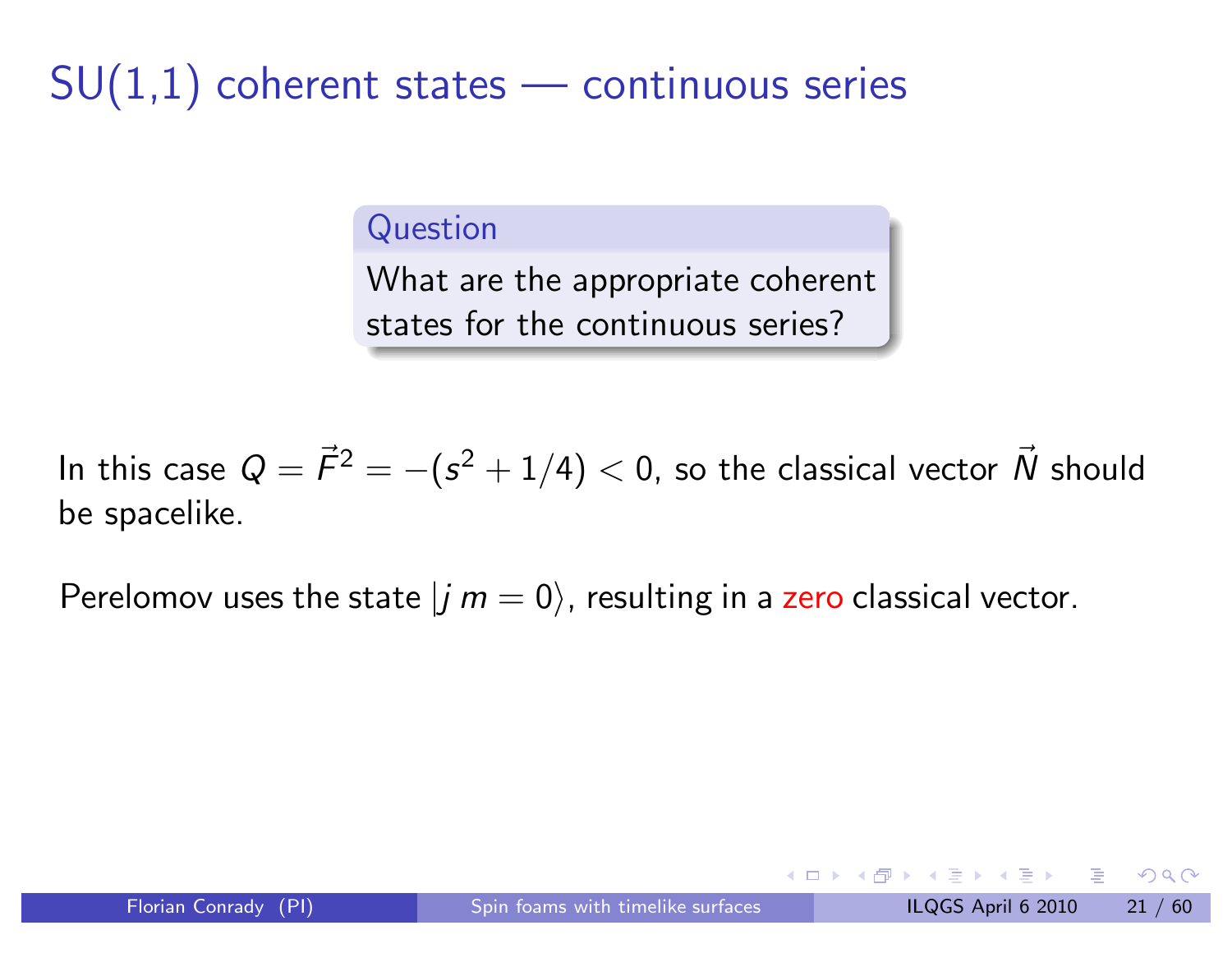Question

What are the appropriate coherent states for the continuous series?

In this case  $Q = \vec{F}^2 = -(s^2 + 1/4) < 0$ , so the classical vector  $\vec{N}$  should be spacelike.

$$
\vec{F} \equiv \begin{pmatrix} J^3 \\ K^1 \\ K^2 \end{pmatrix} \rightsquigarrow \text{Build coherent states from eigenstates of } K^1 \text{ or } K^2!
$$

◀ 로 ▶ ◀ 토 ▶ │ 토│ │ ◆ 9 Q (Ŷ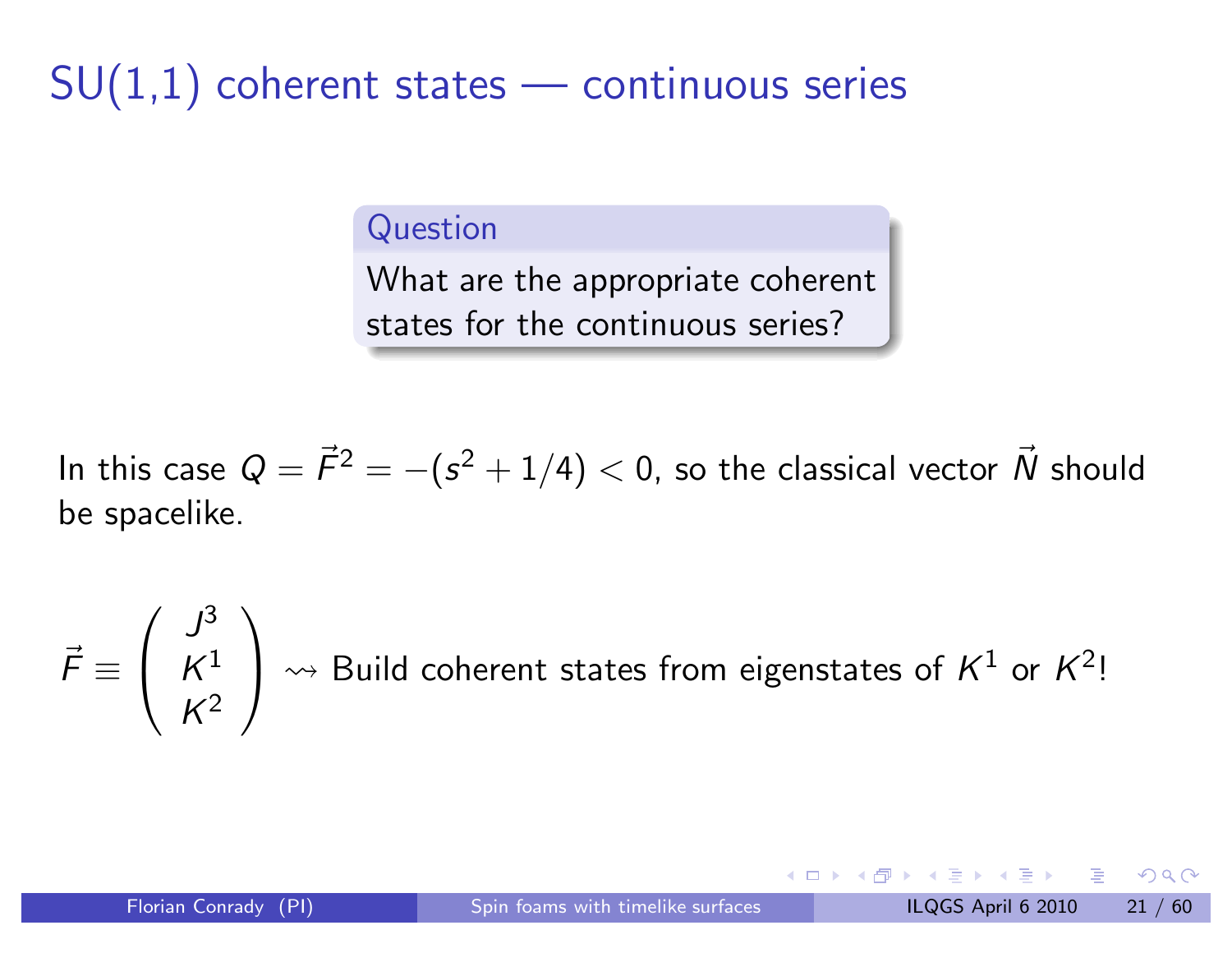## Eigenstates of  $K^1$

$$
\mathcal{K}^1 | j \lambda \sigma \rangle = \lambda | j \lambda \sigma \rangle \, ,
$$

$$
\mathsf{K}^1 \ket{j \lambda \sigma} = \lambda \ket{j \lambda \sigma}, \qquad -\infty < \lambda < \infty \,, \quad \sigma = \pm
$$

 $\blacksquare$ 

Mukunda, Barut and Phillips, Lindblad and Nagel

These states are not normalizable:

$$
\langle j\,\lambda'\,\sigma'|j\,\lambda\,\sigma\rangle=\delta(\lambda'-\lambda)\,\delta_{\sigma'\sigma}
$$

To obtain finite inner products, one needs <sup>a</sup> smearing with wavefunctions!

 $OQ$ 

- ◀ @ ▶ - ◀ 로 ▶ - ◀ 로 ▶ - \_ 로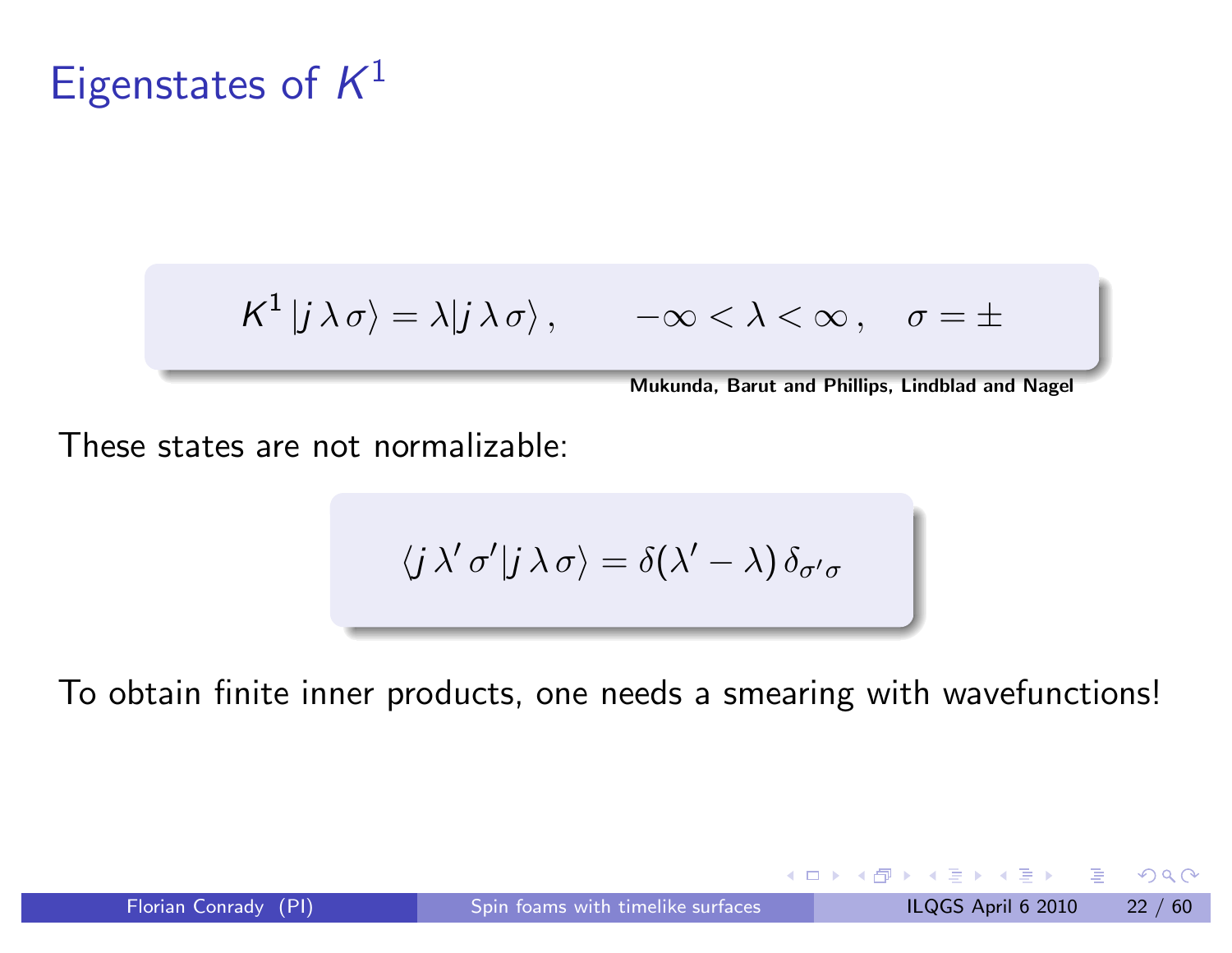#### Definition

$$
|j\,g\rangle_{\mathrm{sp}}\equiv D^j(g)|j\,s+\rangle\,,\qquad g\in \mathrm{SU}(1,1)
$$

$$
|j\,\vec{\mathsf{N}}\rangle\equiv D^j(g(\vec{\mathsf{N}}))|j\,\mathsf{s}+\rangle\,,\quad \vec{\mathsf{N}}\in\mathbb{H}_\mathrm{sp}\simeq \mathrm{SU}(1,1)/\mathrm{G}_1
$$

 $\mathbb{H}_{\text{sp}}=\{\vec{N}\,|\,\vec{N}^2=-1\}=\text{single–sheeted spacelike hyperboloid}$ 

 $G_1 =$  subgroup generated by  $K^1$ 

K □ ▶ K @ ▶ K 重 ▶ K 重 ▶ │ 重 │ ◆ 9 Q ⊙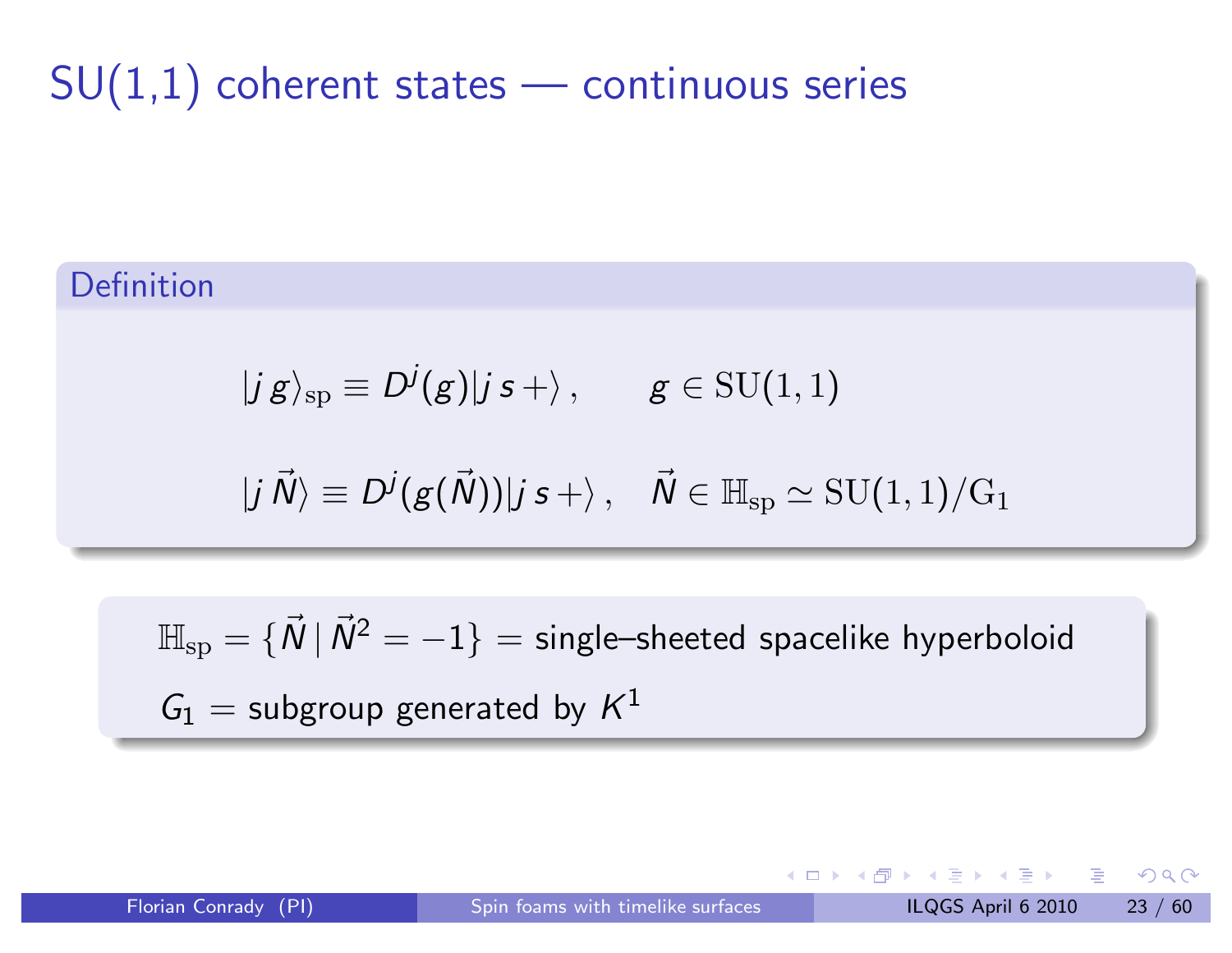Definition  
\n
$$
|j g\rangle_{\rm sp} \equiv \int_{-\infty}^{\infty} d\lambda \frac{1}{\sqrt{\delta}} f_{\delta}(\lambda - s) D^{j}(g) |j \lambda + \rangle, \quad g \in SU(1, 1)
$$
\n
$$
|j \vec{N} \lambda \rangle \equiv D^{j}(g(\vec{N})) |j \lambda + \rangle, \qquad \qquad \vec{N} \in \mathbb{H}_{\rm sp} \simeq SU(1, 1)/G_1
$$

$$
\mathbb{H}_{sp} = \{ \vec{N} \mid \vec{N}^2 = -1 \} = \text{single-sheeted spacelike hyperboloid}
$$
\n
$$
G_1 = \text{subgroup generated by } K^1
$$
\n
$$
f_{\delta}(x) = \begin{cases} 1, & |x| \le \delta/2 \\ 0, & |x| > \delta/2 \end{cases}
$$

 $\mathcal{P}(\mathcal{A}) \subset \mathcal{P}(\mathcal{A})$ 

K ロ ▶ K @ ▶ K 홍 ▶ K 홍 ▶ │ 홍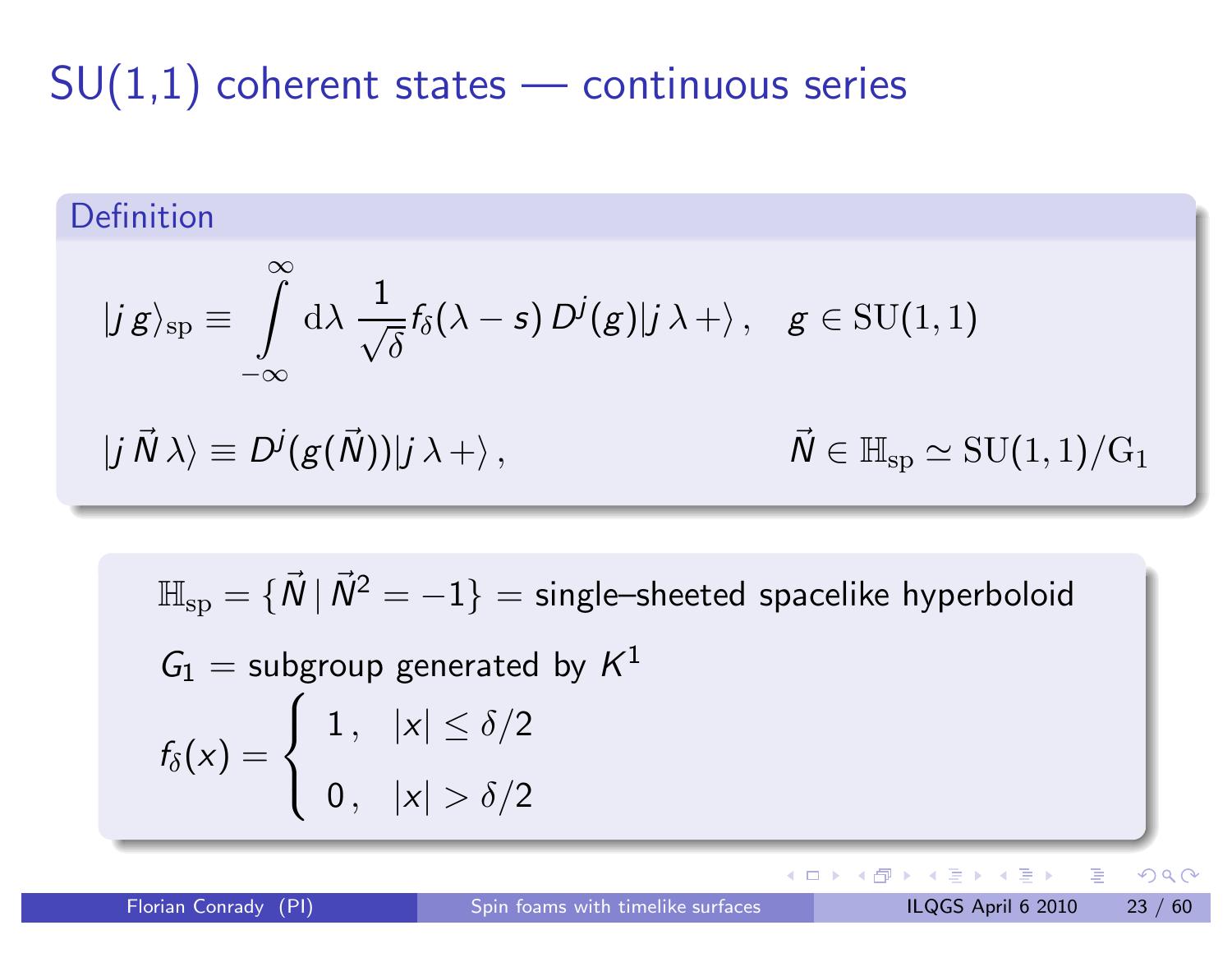

 $\mathbb{H}_{\text{sp}}$ 

 $-\infty$ 

 $\Omega$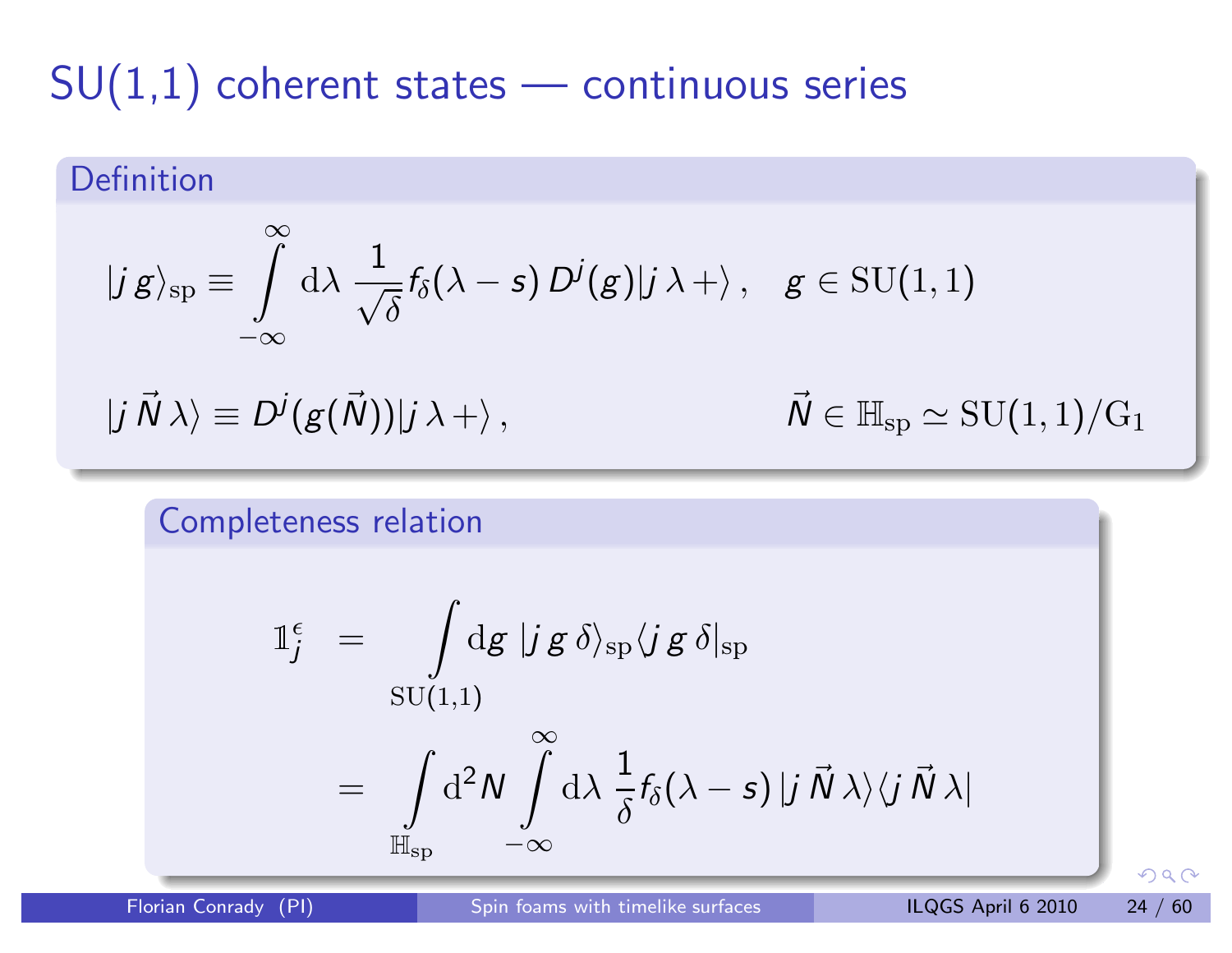#### Smearing in <sup>s</sup>

At the level of the  $\mathrm{SL}(2,\mathbb{C})$  irrep  $\mathcal{H}_{(\rho,n)}$ , one also needs a smearing in s.

We define a smeared projector onto the irrep with spin  $j = -1/2 + i s$ :

$$
P_{s}^{\epsilon}(\delta) \equiv \sum_{\alpha=1,2}\sum_{\pm m=\epsilon}\int\limits_{0}^{\infty}\mathrm{d}s'\ \mu_{\epsilon}(s')\ f_{\delta}(s'-s)\left|\Psi_{s'm}^{(\alpha)}\right\rangle\left\langle \Psi_{s'm}^{(\alpha)}\right|
$$

 $\blacksquare$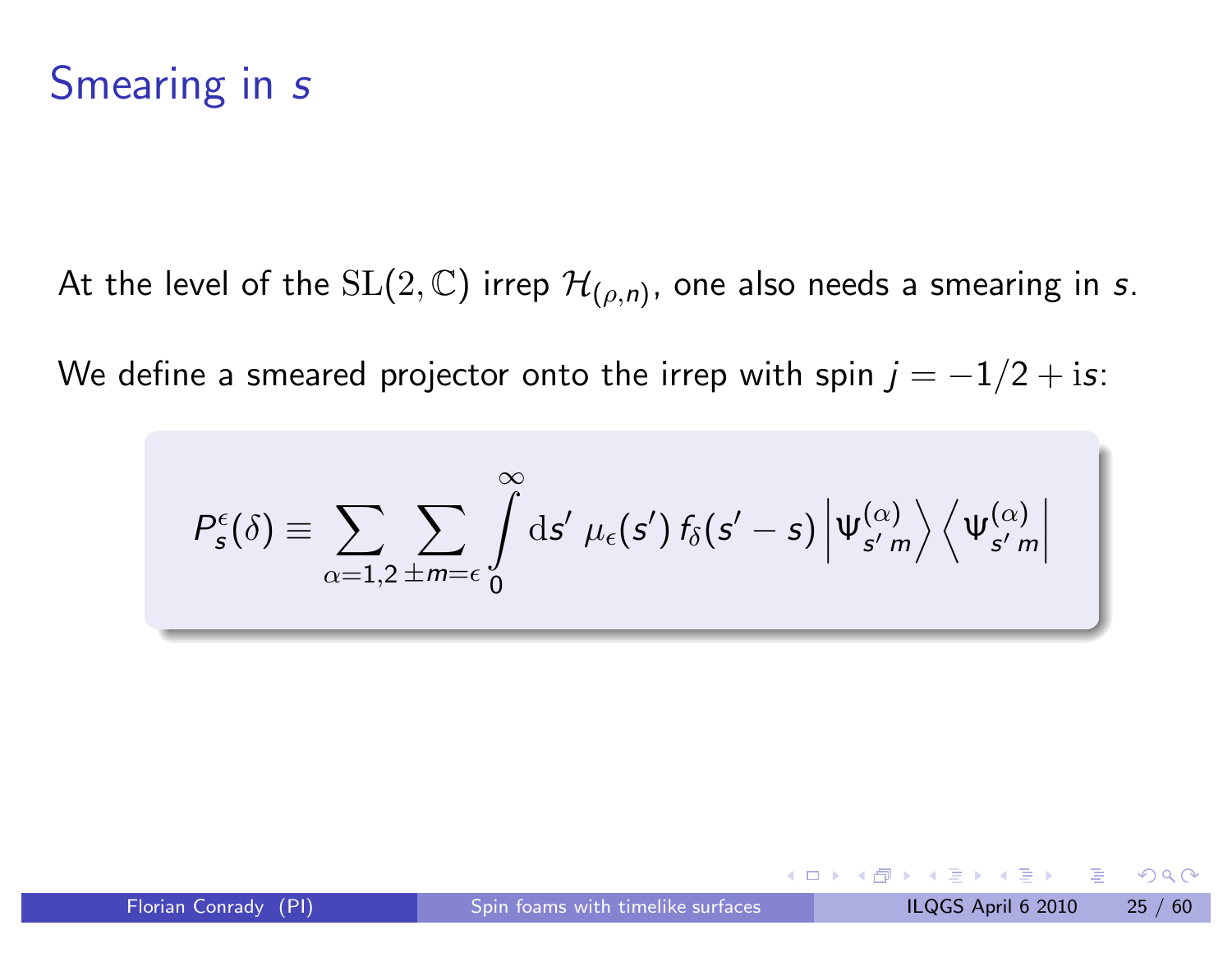#### Definition

$$
\left|\Psi_{s\,g\,\delta}^{(\alpha)}\right\rangle \equiv \int\limits_{0}^{\infty}\mathrm{d}s'\,\mu_{\epsilon}(s')\,f_{\delta}(s'-s)\int\limits_{-\infty}^{\infty}\mathrm{d}\lambda\,\frac{1}{\sqrt{\delta}}f_{\delta}(\lambda-s)\,D^{(\rho,n)}(g)\left|\Psi_{s'\,\lambda+\right\rangle
$$

Completeness relation

$$
P_{\boldsymbol{s}}^{\epsilon}(\delta) = \sum_{\alpha=1,2}\int\limits_{\mathrm{SU}(1,1)}\!\mathrm{d} g\,\,\left|\Psi_{\boldsymbol{s}\,\boldsymbol{g}\,\delta}^{(\alpha)}\right\rangle \left\langle \Psi_{\boldsymbol{s}\,\boldsymbol{g}\,\delta}^{(\alpha)}\right|
$$

Florian Conrady (PI) Spin foams with timelike [surfaces](#page-0-0) ILQGS April 6 2010 26 / 60

◀ㅁ▶ ◀ @ ▶ ◀ 혼▶ ◀ 혼▶ │ 돈│ ⊙ ٩.⊙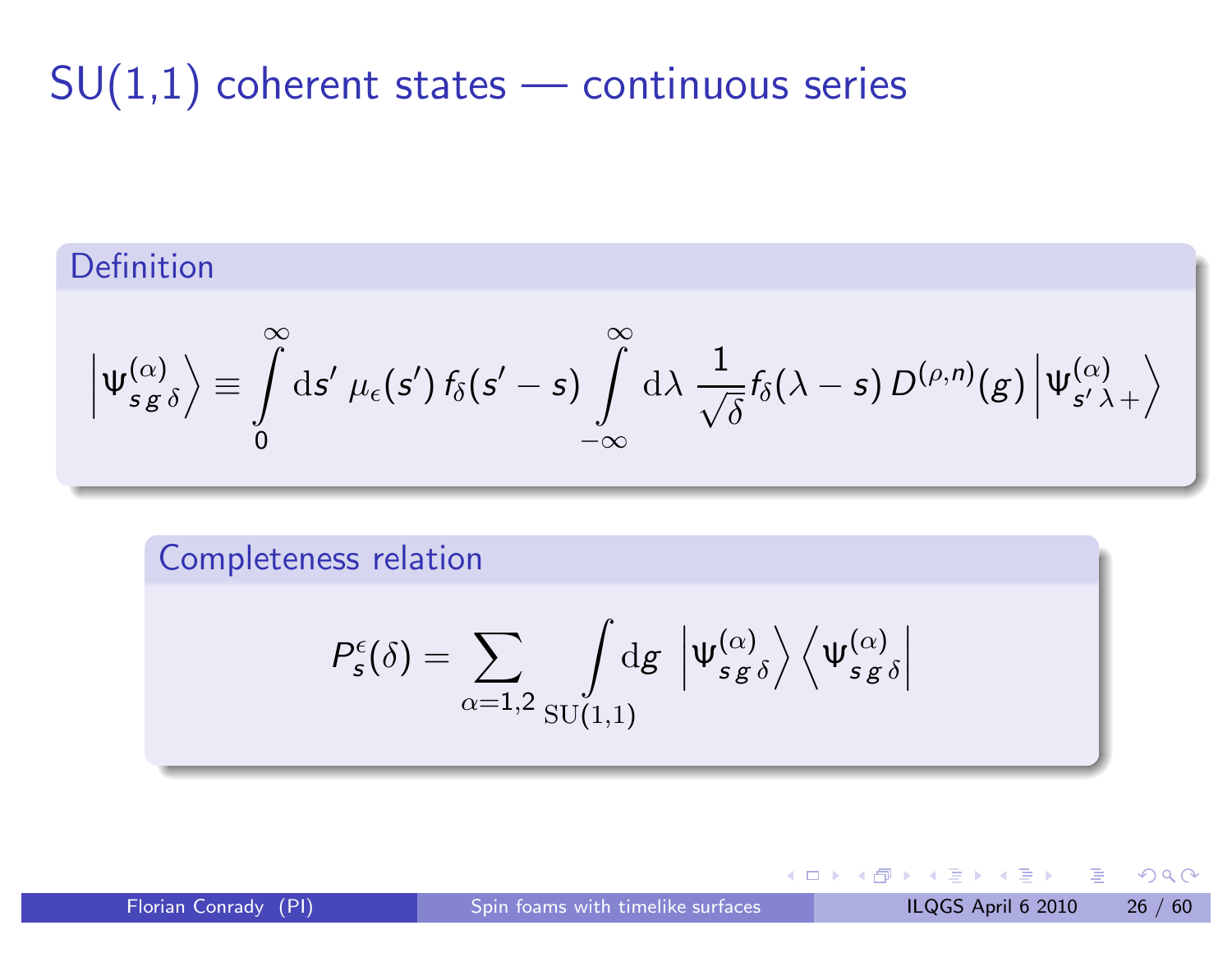Three ways to simplicity

Florian Conrady (PI) Spin foams with timelike [surfaces](#page-0-0) ILQGS April 6 2010 27 / 60

<span id="page-31-0"></span>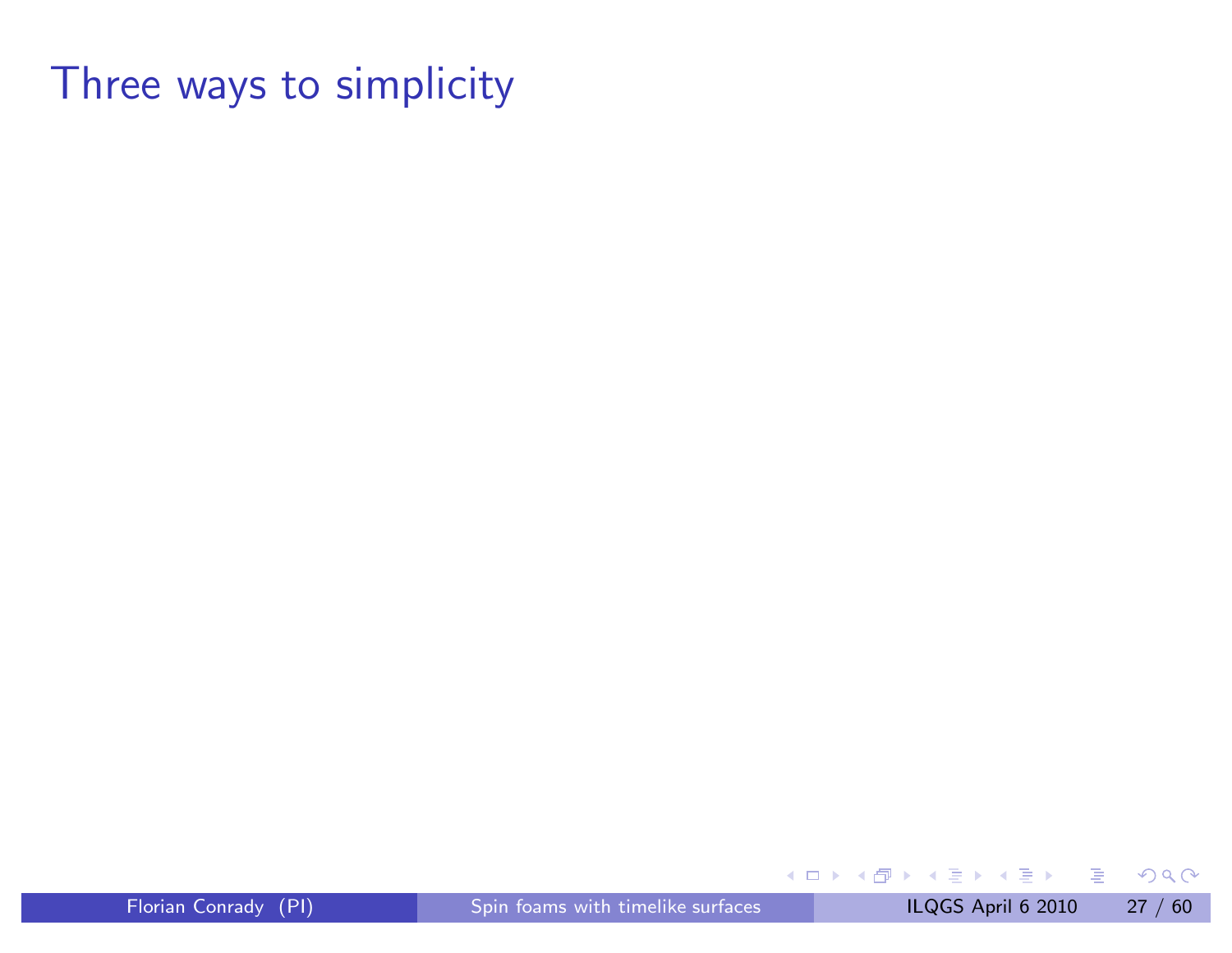#### Three ways to simplicity

Derivation of extended simplicity constraints by three methods

- 1. weak imposition of constraints
- 2. master constraint
- 3. restriction of coherent state basis
- (as advocated by EPRL)
- (inspired by FK model)

- 로

 $\Omega$ 

医下环医下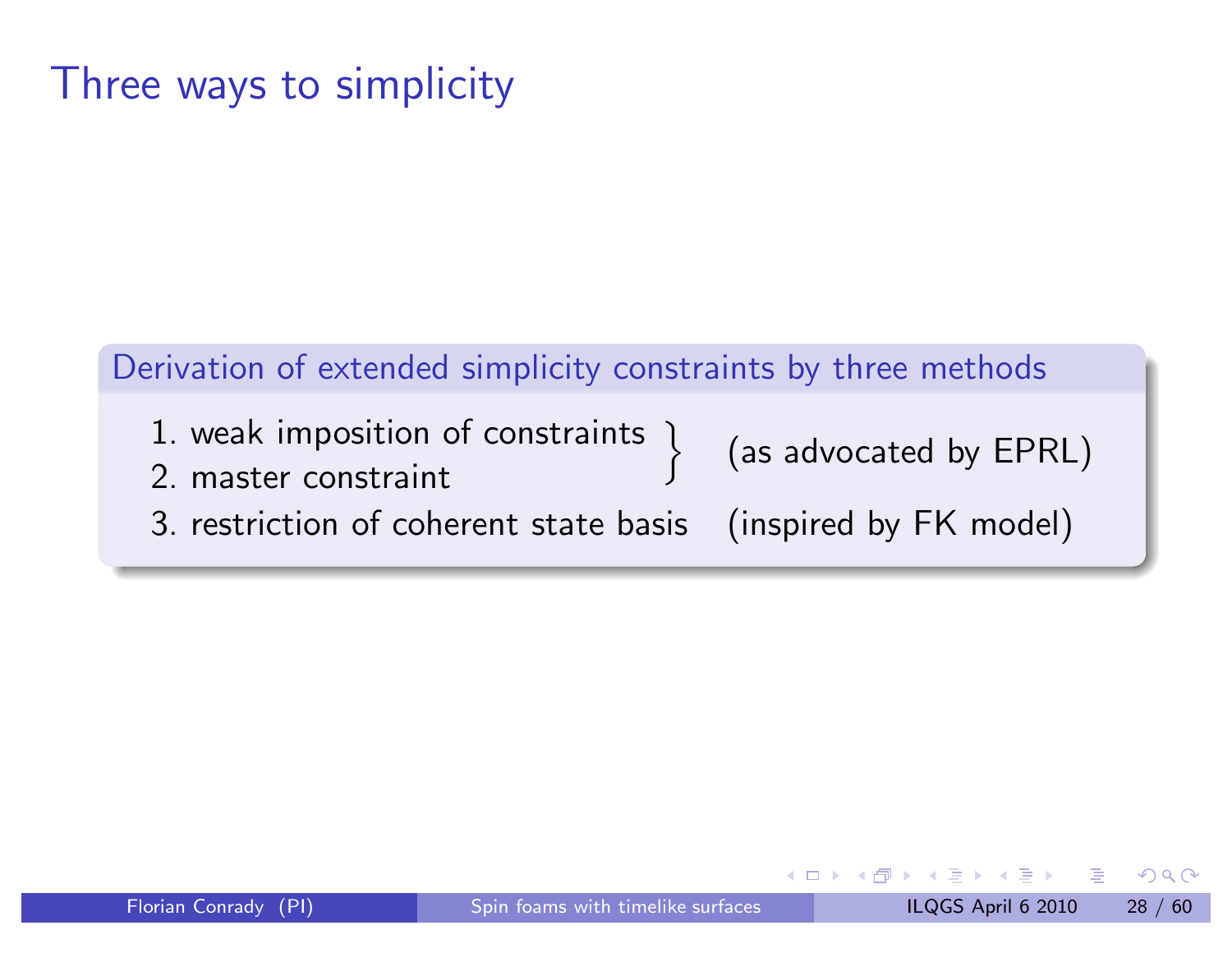#### Classical tetrahedron

Describe <sup>a</sup> tetrahedron by four bivectors

$$
J=B+\frac{1}{\gamma}\star B\,,
$$

where  $B$  is constrained to be simple.



Simplicity constraint:  $\exists$  unit four–vector U such that

$$
U\cdot\star B=0\,.
$$

- 로

 $\Omega$ 

 $\blacksquare$ 

◀ 冊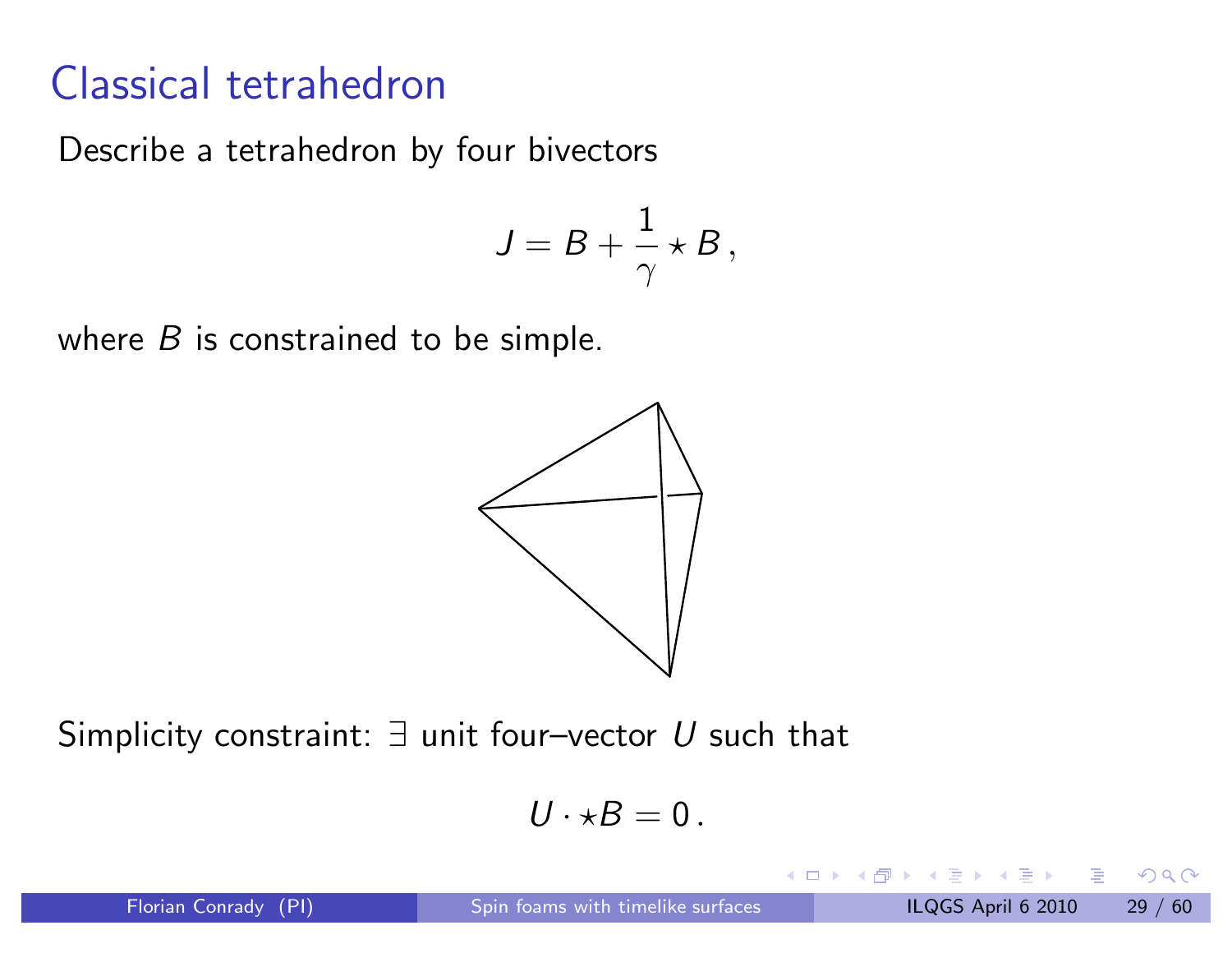#### Classical simplicity constraints

Express  $B$  in terms of the total bivector  $J\mathrm{:}$ 

$$
B = \frac{\gamma^2}{\gamma^2 + 1} \left( J - \frac{1}{\gamma} \star J \right)
$$

Starting point for quantization:

$$
U\cdot \left( J-\frac{1}{\gamma }\star J\right) =0
$$

- 그런

 $\Omega$ 

 $\blacksquare$ 

◀ 冊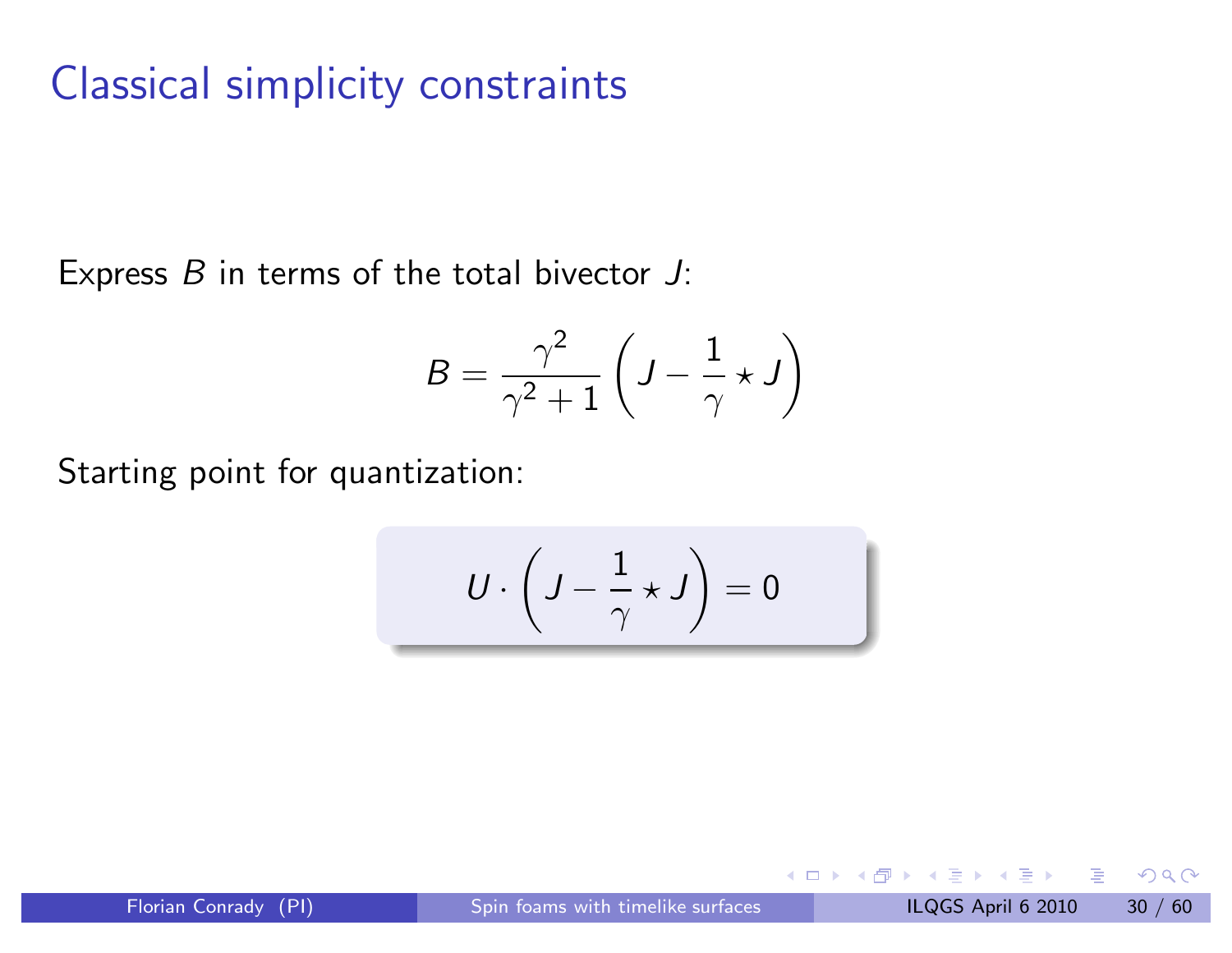#### First case: normal U timelike



In the gauge  $U = (1, 0, 0, 0)$ , the simplicity constraint takes the form

$$
\vec{J} + \frac{1}{\gamma}\vec{K} = 0
$$

The little group is  $SU(2)$ , so we use states of the  $SU(2)$  decomposition!

◀ @ ▶ ◀ 로 ▶ ◀ 로 ▶ \_ 로 \_ K) Q Q <del>O</del>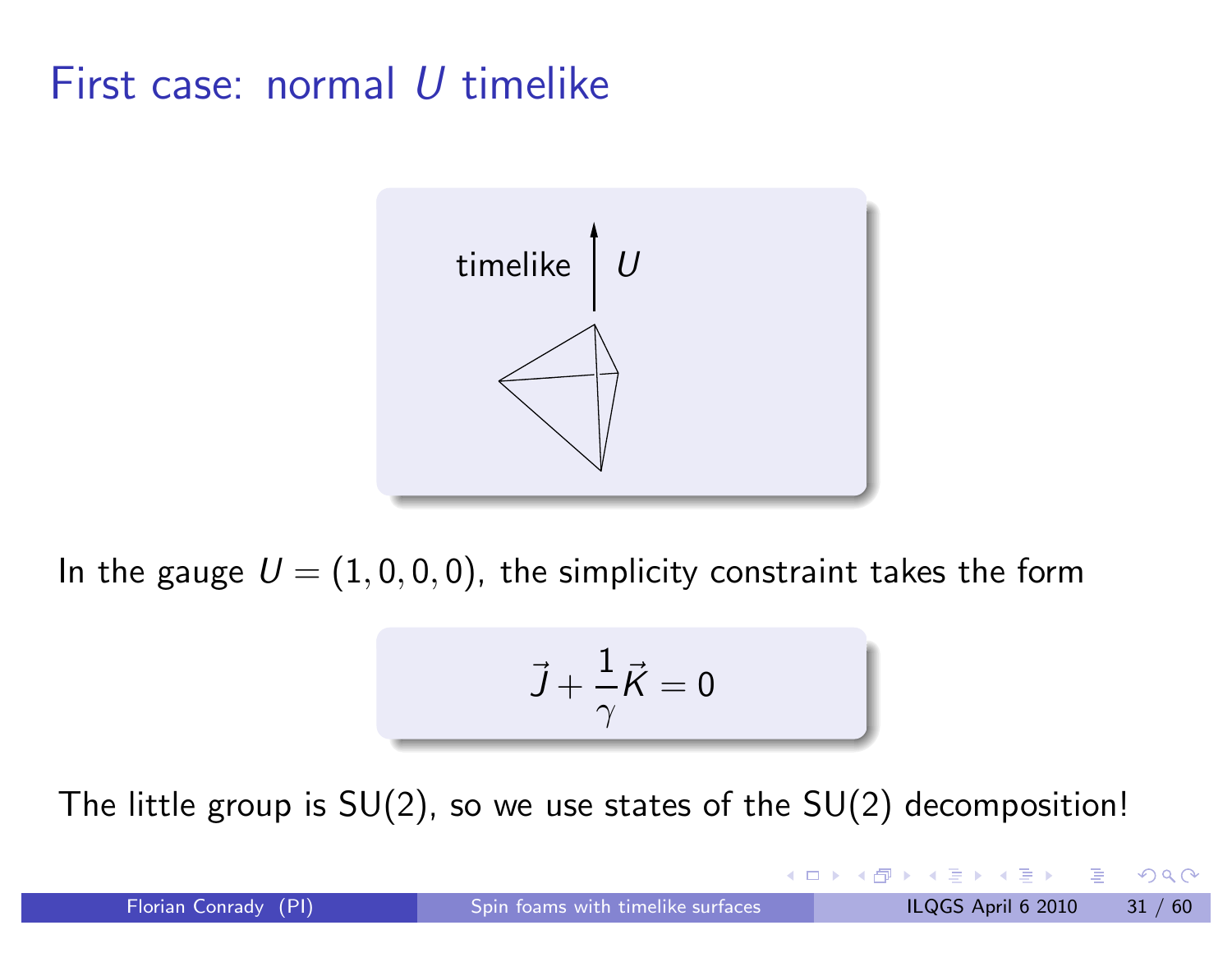## Spacelike U



In the gauge  $U = (0, 0, 0, 1)$ , the simplicity constraint becomes

$$
\vec{F} + \frac{1}{\gamma}\vec{G} = 0
$$

The little group is  $SU(1,1)$ , so we use states of the  $SU(1,1)$  decomposition!

◀ @ ▶ ◀ 로 ▶ ◀ 로 ▶ │ 로

 $\blacksquare$ 

 $OQ$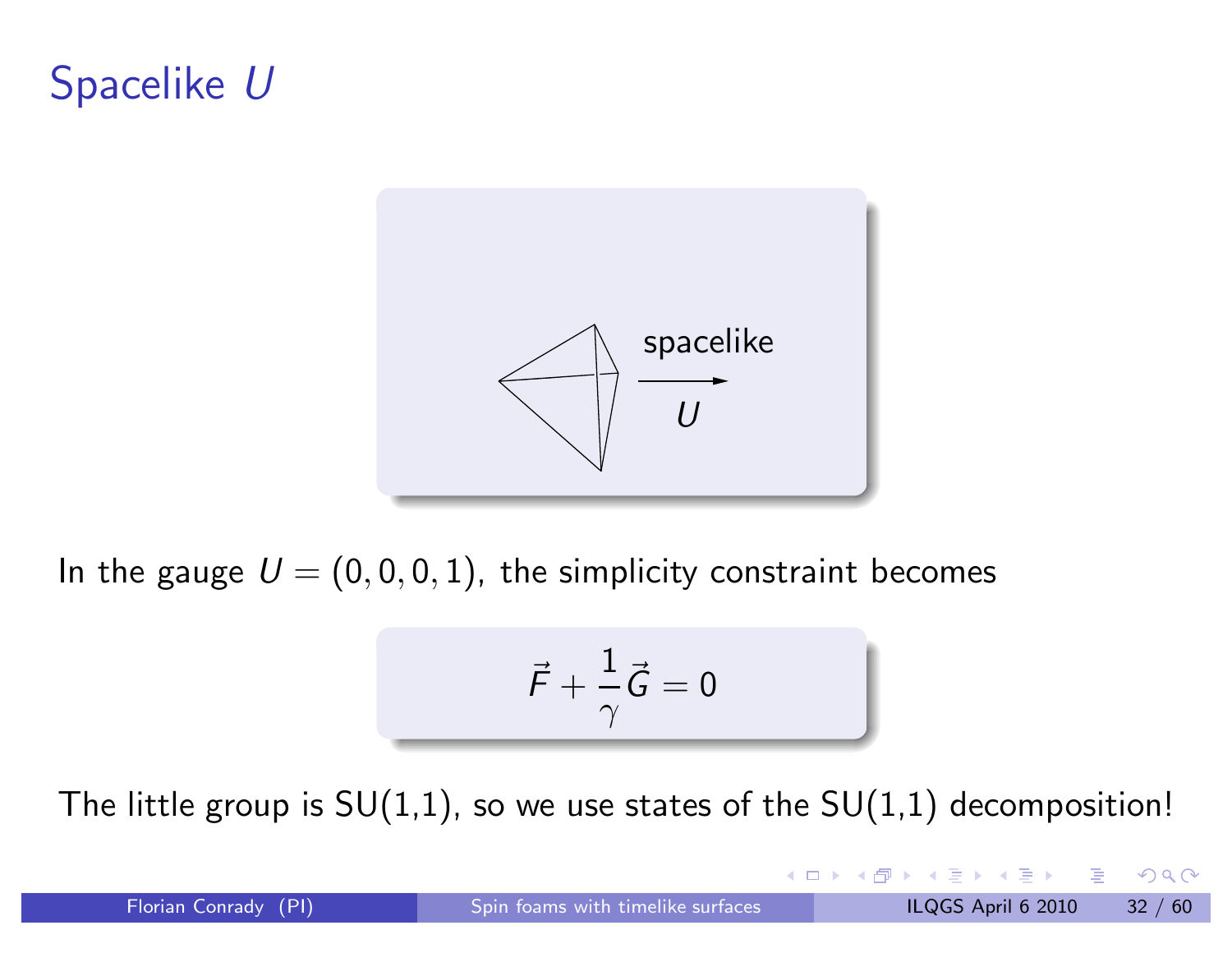#### Basic example of second–class constraints



Change of variables  $q_\pm=\frac{1}{2}$  $\frac{1}{2}\left( \mathbb{q}_{1}\pm\mathbb{q}_{2}\right)$  $q_{-}=p_{-}=0$  $\rho_\pm=\frac{1}{2}$  $\frac{1}{2}\left(p_{1} \pm p_{2}\right)$  $a_\pm = \frac{1}{\sqrt{2}}\left(\rho_\pm - \mathrm{i} q_\pm\right)$  $a_-=0$ 

K □ ▶ K @ ▶ K 重 ▶ K 重 ▶ │ 重 │ ◆ 9 Q ⊙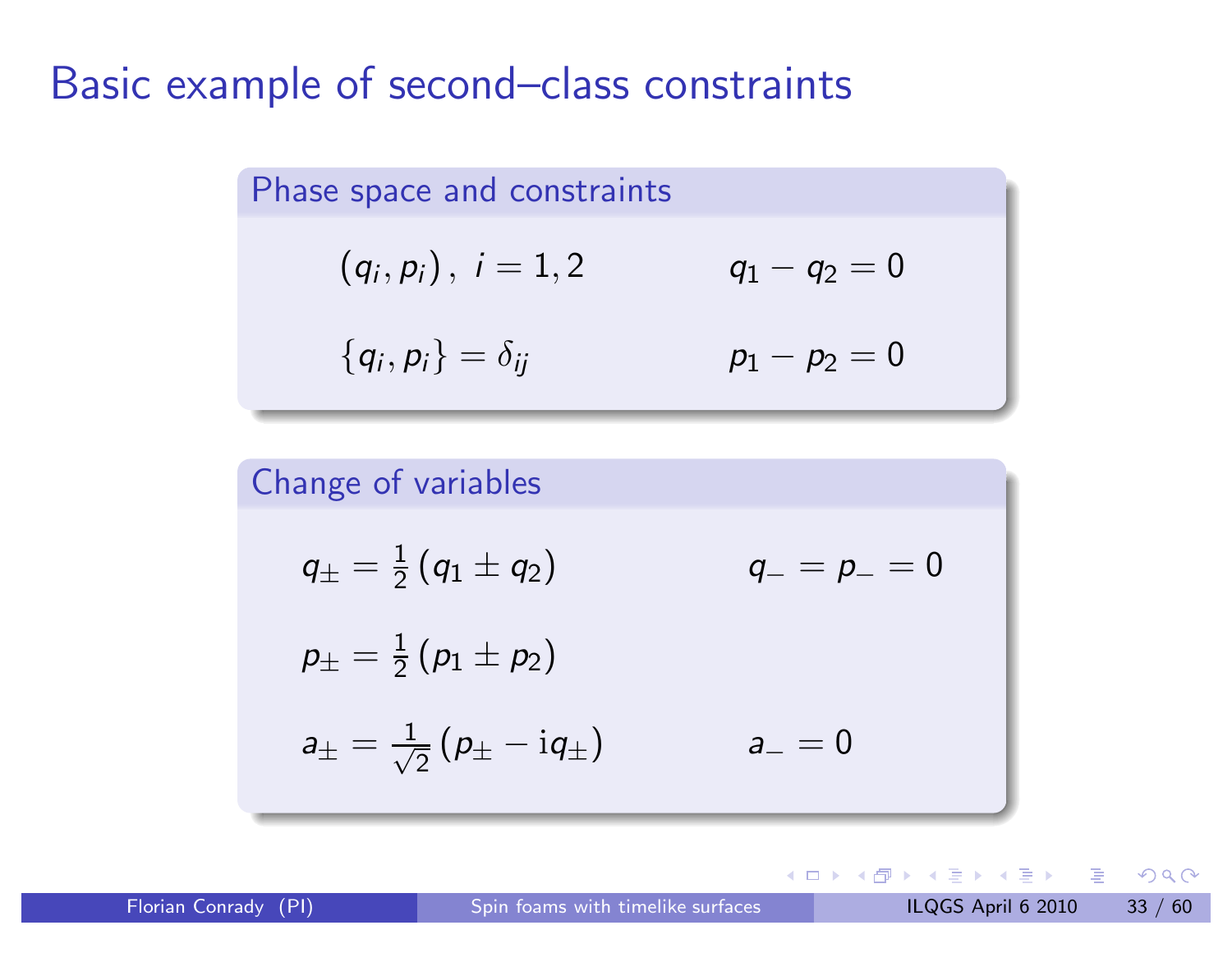#### Weak imposition of constraints

 $\mathsf{Impose}\,\, a_-\vert \psi\rangle =0$  on physical states, implying

$$
\langle \varphi | a_- | \psi \rangle = \langle \varphi | a_-^{\dagger} | \psi \rangle = 0 \qquad \forall \ |\varphi \rangle, | \psi \rangle \in \mathcal{H}_{\text{phys}}
$$

 $\Rightarrow$  Physical Hilbert  $\mathcal{H}_{\text{phys}}$  space is spanned by  $|n_+\rangle \otimes |0\rangle$ ,  $n_+ \in \mathbb{N}_0.$ 

 $\blacksquare$ 

◀ 冊

◀ 듣 ▶ ◀ 듣 ▶ │ 듣 │ ◆ 9 Q ⊙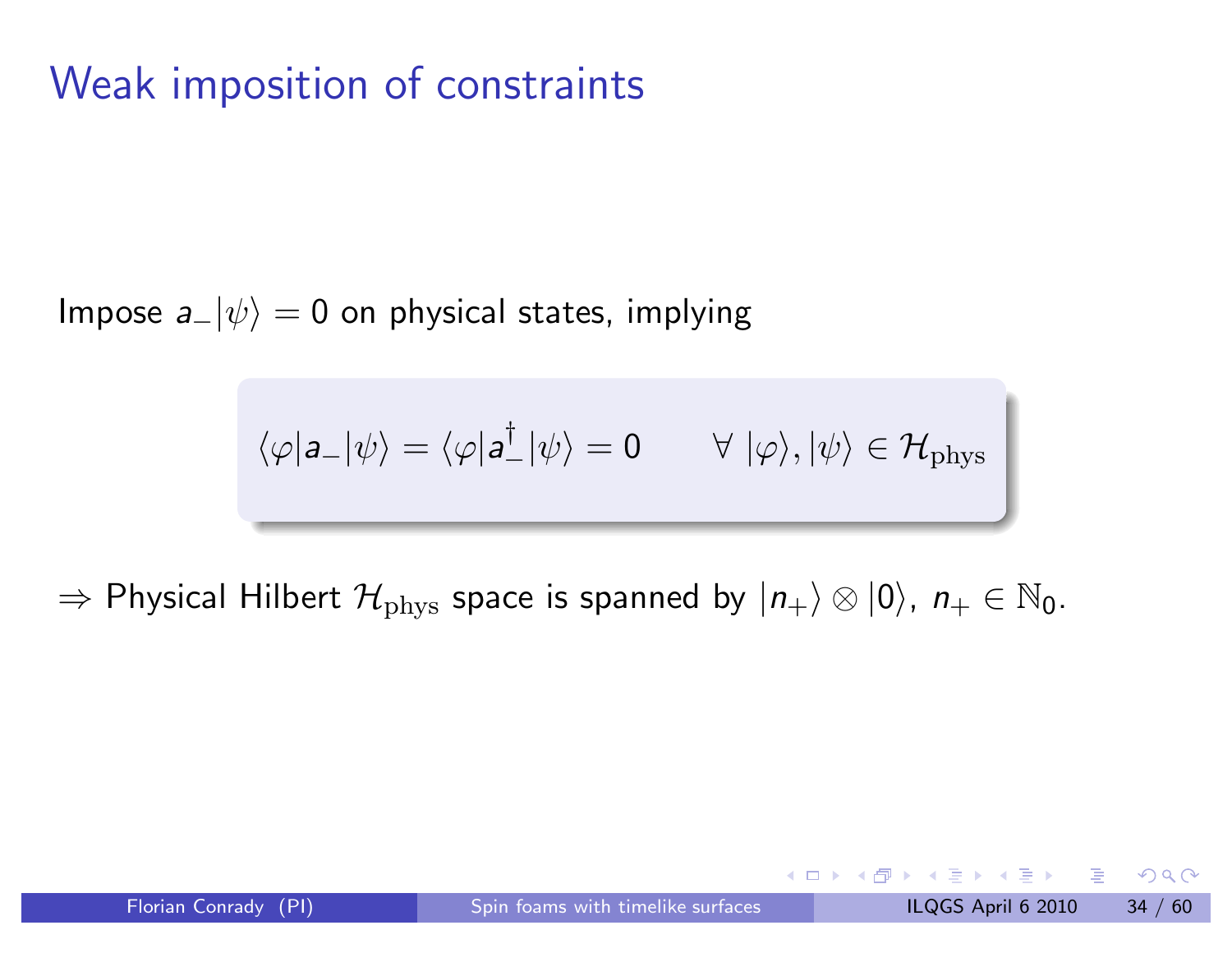Overcomplete basis of coherent states  $|\alpha_+\rangle\otimes|\alpha_-\rangle$ ,  $a_{\pm}|\alpha_{\pm}\rangle=\alpha_{\pm}|\alpha_{\pm}\rangle$ :

$$
\mathbb{1}_{\mathcal{H}} = \frac{1}{\pi^2} \int d\alpha_+ \int d\alpha_- \, |\alpha_+\rangle \langle \alpha_+| \otimes |\alpha_-\rangle \langle \alpha_-|
$$

Restrict basis to states whose expectation values satisfy the constraint, i.e. to labels  $\alpha_-=0.$ 

Projector on 
$$
\mathcal{H}_{\text{phys}}
$$
  
\n
$$
P_{\text{phys}} \equiv \frac{1}{\pi} \int d\alpha_+ \, |\alpha_+\rangle \langle \alpha_+| \otimes |0\rangle \langle 0|
$$

 $\Omega$ 

◀ @ ▶ ◀ 로 ▶ ◀ 로 ▶ │ 로

 $\blacksquare$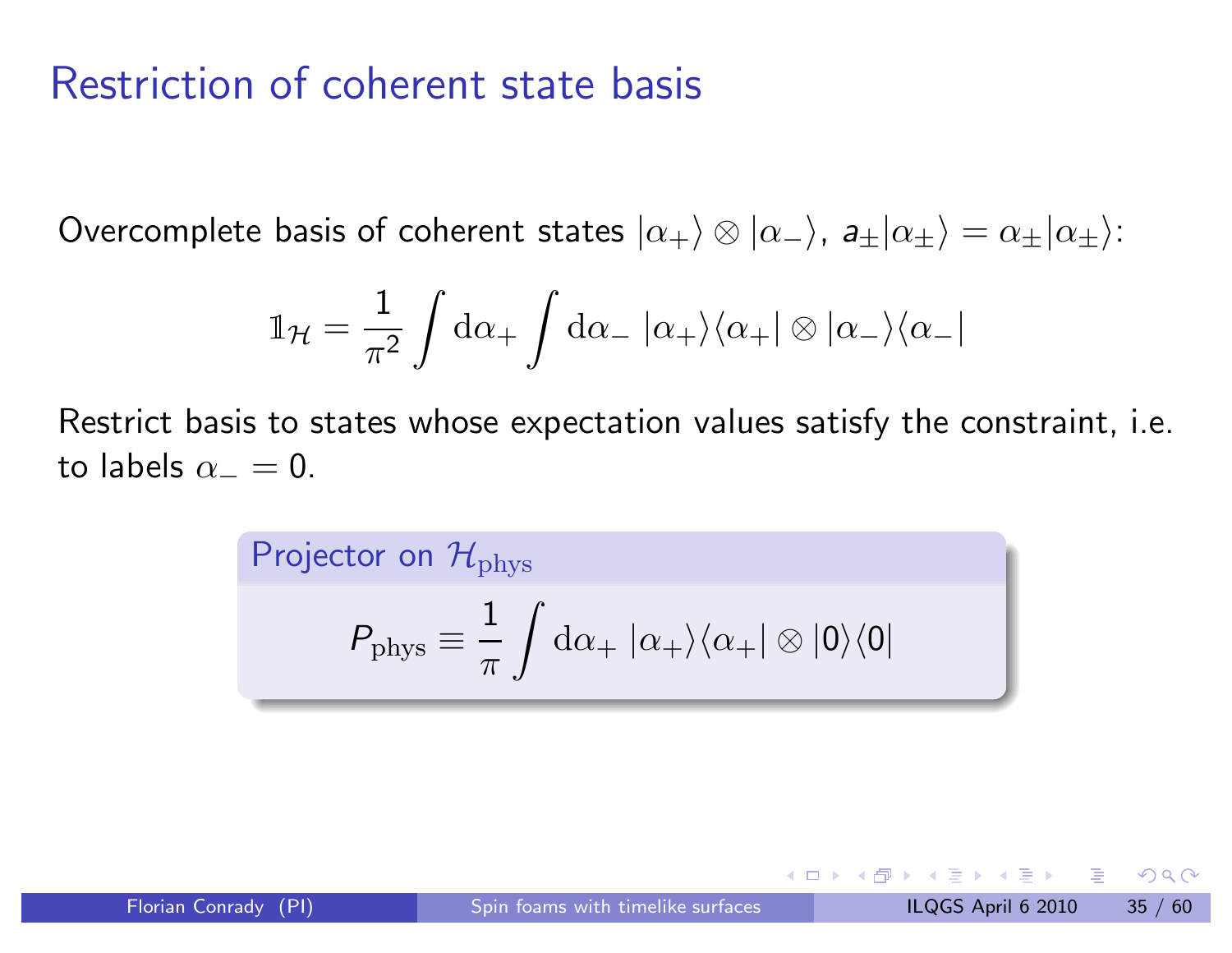Master constraint operator  
\n
$$
M = a^{\dagger}_{-} a_{-} = \frac{1}{2} (p_{-}^{2} + q_{-}^{2}) + \frac{1}{2}
$$

Define  $\mathcal{H}_{\text{phys}}$  as the subspace of states with minimal eigenvalue w.r.t. M.

 $\Rightarrow$   $\mathcal{H}_{\text{phys}}$  spanned by  $|n_{+}\rangle \otimes |0\rangle$ ,  $n_{+} \in \mathbb{N}_{0}$ .

- 그림

 $OQ$ 

 $\mathbf{A} \equiv \mathbf{A} \times \mathbf{A} \equiv \mathbf{A}$ 

 $\blacksquare$ 

◀ 冊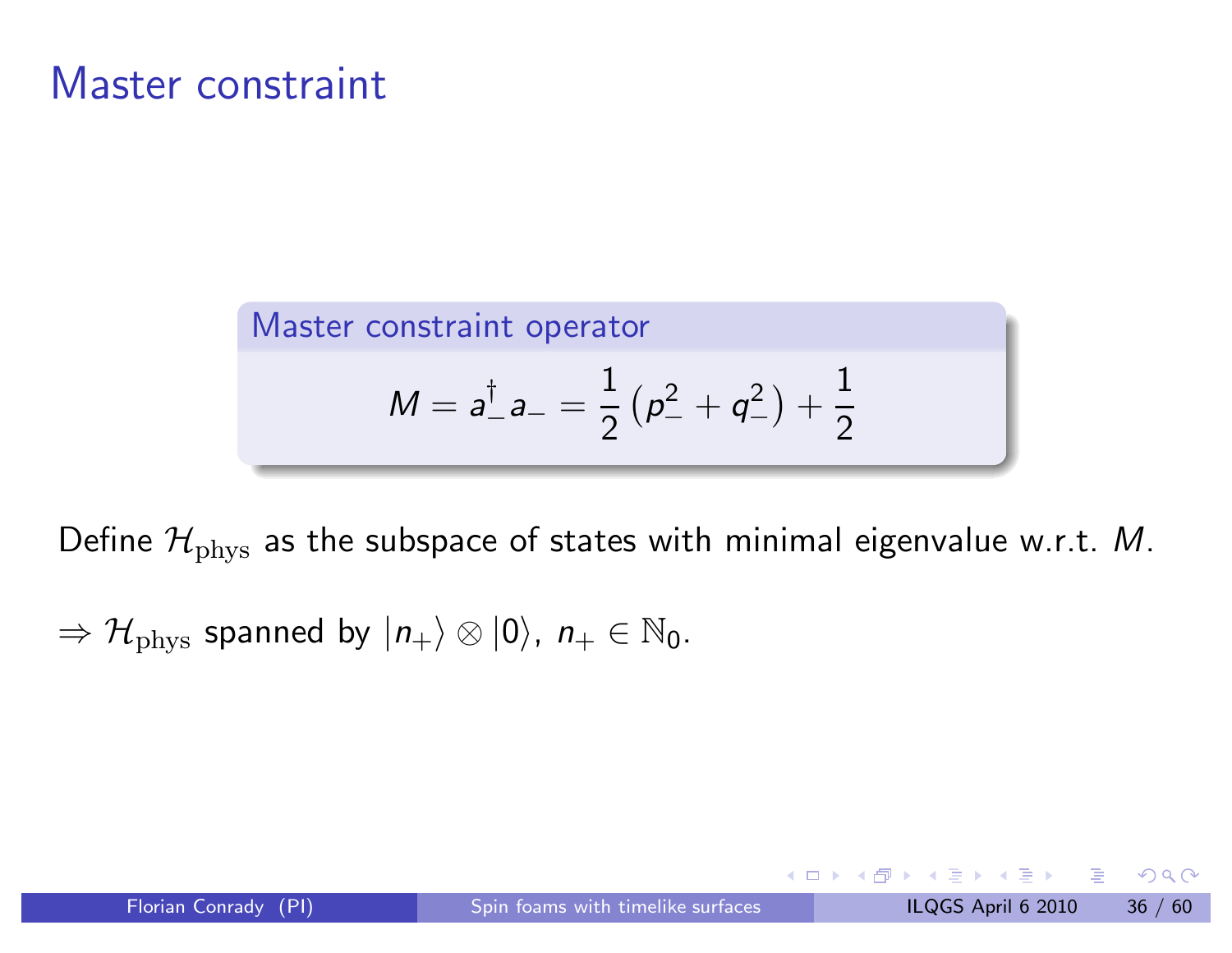#### From classical to quantum simplicity

$$
\vec{J} + \frac{1}{\gamma}\vec{K} = 0
$$
\n
$$
\vec{F} + \frac{1}{\gamma}\vec{G} = 0
$$
\n
$$
B^{IJ}(\star B)_{IJ} = 0 \longrightarrow (\rho - \gamma n)\left(\rho + \frac{n}{\gamma}\right) = 0
$$

 $B^{IJ}(\star B)_{IJ}=0$  is the diagonal simplicity constraint.

 $\mathcal{C}_3$  is the Casimir of the little group determined by the normal  $U.$ 

 $\blacksquare$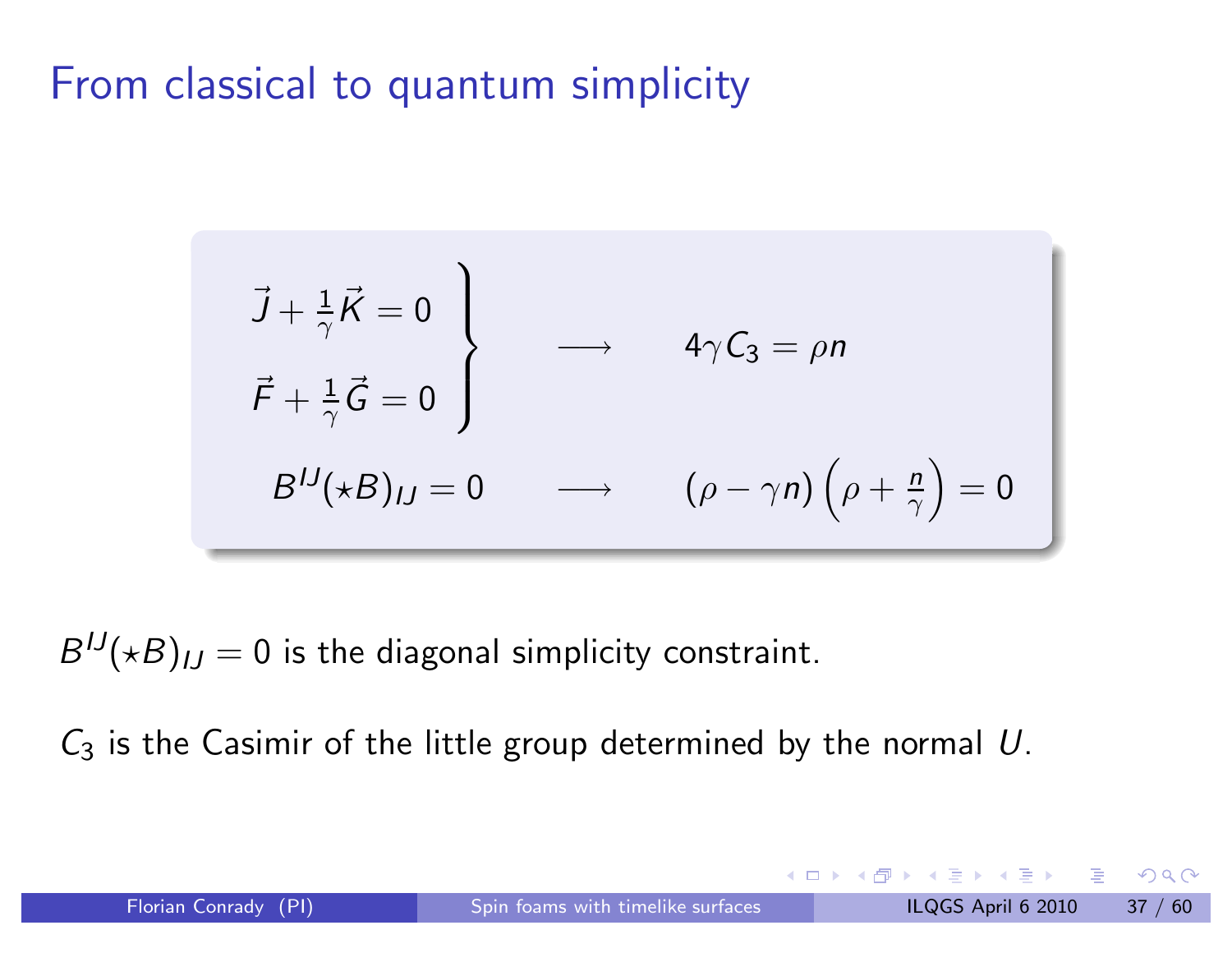#### Weak imposition of constraints

Consider the case  $\mathcal{U}=(1,0,0,0)$  and suppose that

$$
\mathcal{H}_{\text{phys}} = \bigoplus_{j \in \mathcal{J}} \mathcal{D}_j \subset \mathcal{H}_{(\rho,n)},
$$

where  $\mathcal J$  is a subset of the total set of spins  $\{j\,|\,j\ge n/2\}.$ Require that

$$
\langle \varphi | \vec{C} | \psi \rangle = 0 \qquad \forall \ |\varphi \rangle, | \psi \rangle \in \mathcal{H}_{\text{phys}}.
$$

Unless  ${\cal H}_{\rm phys}$  is trivial, this implies, that for some  $j\ge n/2$ ,

$$
\left\langle j\,m'\left|j^3+\frac{1}{\gamma}\,K^3\right|j\,m\right\rangle=\left\langle j\,m'\left|J^{\pm}+\frac{1}{\gamma}\,K^{\pm}\right|j\,m\right\rangle=0
$$

for all admissible <sup>m</sup>, <sup>m</sup>′ .

- ◀ @ ▶ ◀ 로 ▶ ◀ 로 ▶ \_ 로 \_ ⊙ Q ⊙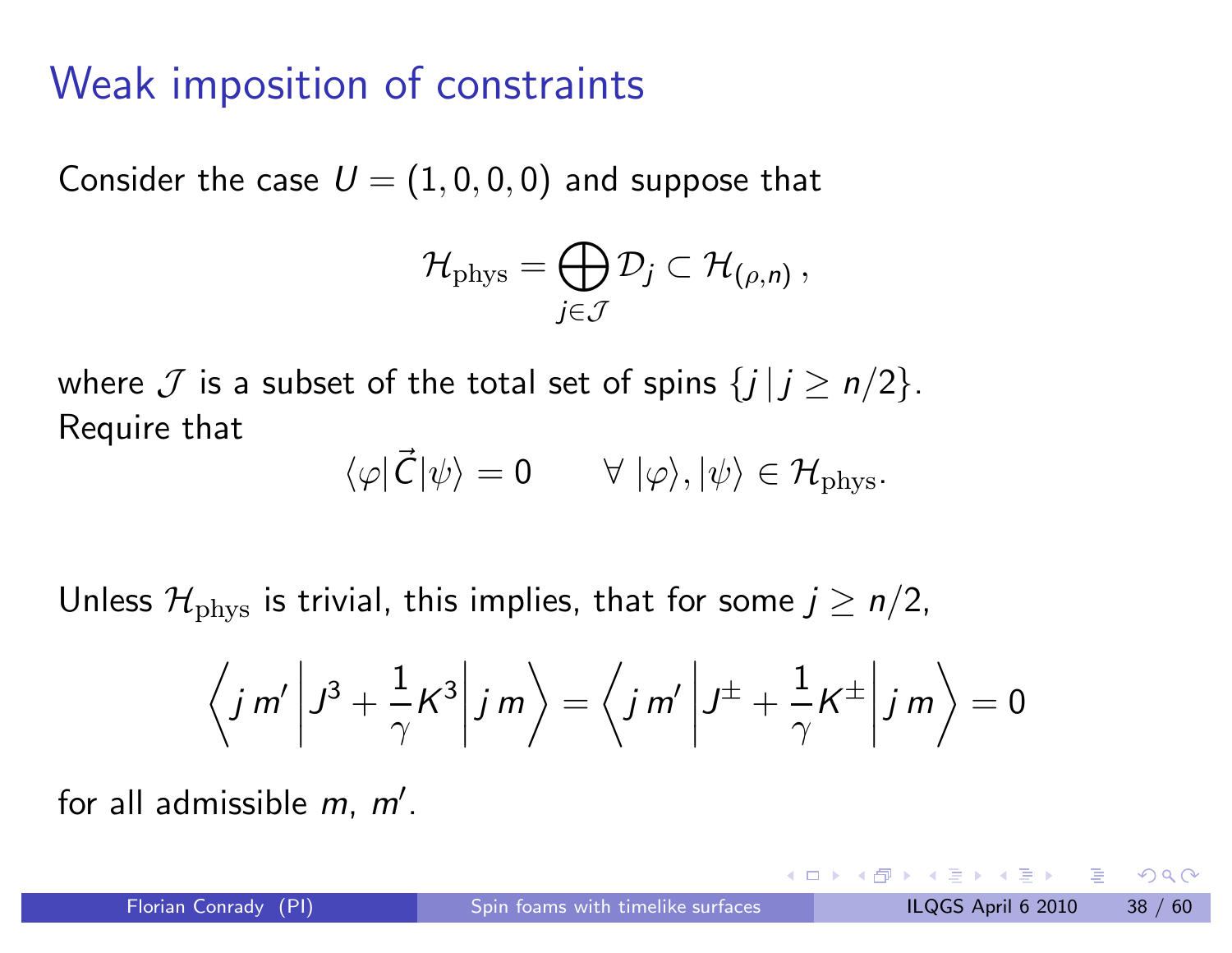#### Weak imposition of constraints By using  $\mathcal{K}^{\pm}=\pm[\mathcal{K}^3,J^{\pm}]$  and

$$
\mathcal{K}^3|j\,m\rangle=(\ldots)|j+1\,m\rangle-mA_j\,|j\,m\rangle+(\ldots)|j-1\,m\rangle\,,\qquad A_j=\frac{\rho\,n}{4j(j+1)}\,,
$$

one obtains

$$
A_j = \gamma \qquad \text{or} \qquad 4\gamma C_3 = 4\gamma j(j+1) = \rho n \, .
$$

In conjunction with the constraint  $B\cdot\star B=0$ , this gives  $4j(j+1)=n^2$  if  $\rho=\gamma$ n and 4 $j(j+1)=-\rho^2$  if  $n=-\gamma\rho.$ 

> Approximate solution  $\rho=\gamma\hskip.08em{n}\hskip.08em,\qquad j=\hskip.08em n/2$  $\mathcal{H}_{\text{phys}}=\overline{\mathcal{D}}_{\mathsf{n}/2}\subset\overline{\mathcal{H}}_{(\gamma\mathsf{n},\mathsf{n})}$

- ▲ 로 ▶ - ▲ 토 ▶ - 그로 - ◆ 이익(아

◀ □ ▶ ◀ 何 ▶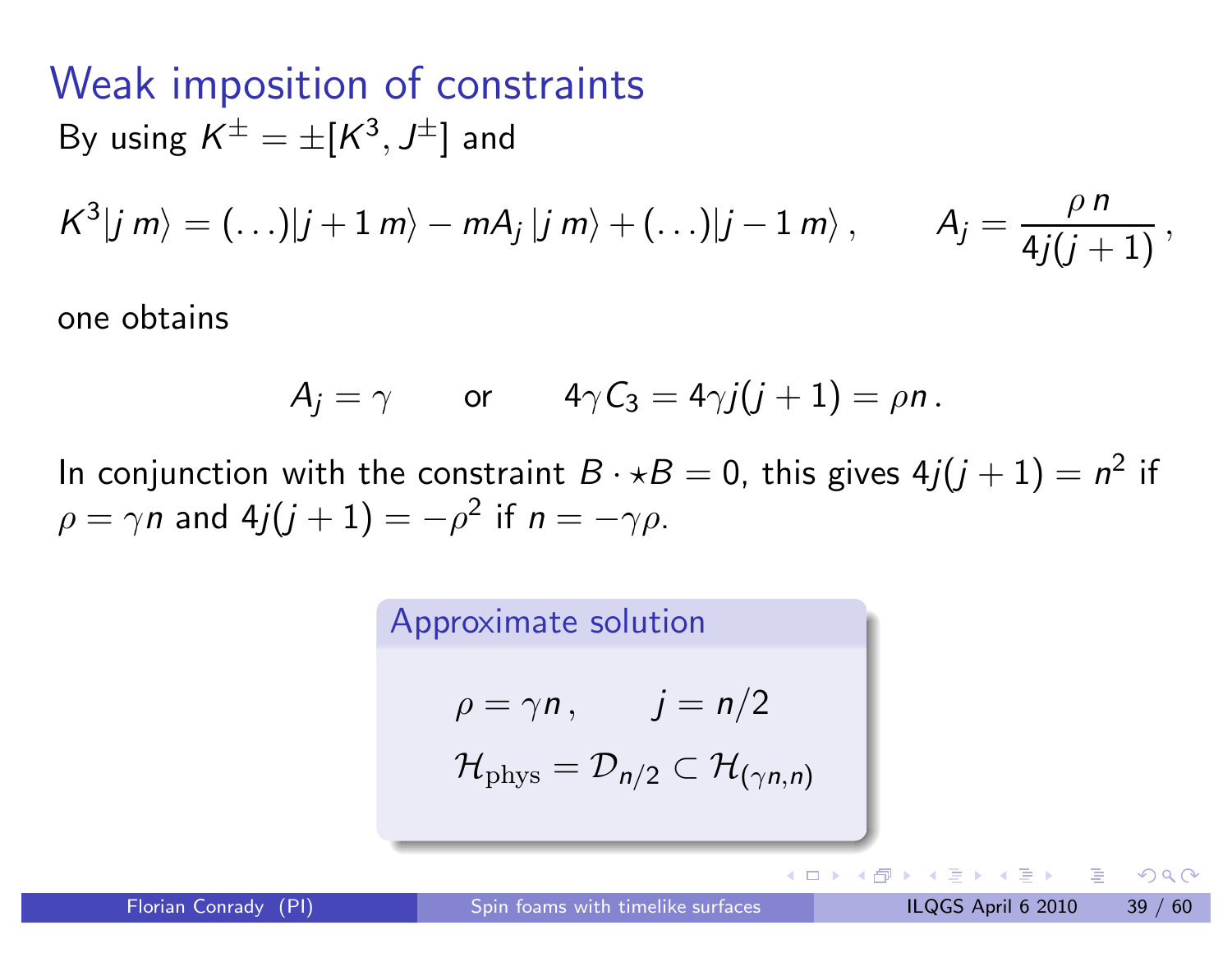#### Weak imposition of constraints

Next consider  $\mathcal{U}=(0,0,0,1)$  . Suppose first that the weak constraint holds for some irrep  $\mathcal{D}^{\pm}_j$  of the discrete series:

$$
\left\langle j\,m'\left|F^{0}+\frac{1}{\gamma}G^{0}\right|j\,m\right\rangle=\left\langle j\,m'\left|F^{\pm}+\frac{1}{\gamma}G^{\pm}\right|j\,m\right\rangle=0\qquad\forall m,m'\,,
$$

with  ${\cal F}^\pm \equiv {\cal F}^2 \mp {\rm i} {\cal F}^1$  and  ${\cal G}^\pm \equiv {\cal G}^2 \mp {\rm i} {\cal G}^1$ . According to Mukunda

$$
\mathcal{K}^3|j\,m\rangle=(\ldots)|j+1\,m\rangle-m\tilde{A}_j\,|jm\rangle+(\ldots)|j-1\,m\rangle\,,\qquad \tilde{A}_j=\frac{\rho\,n}{4j(j-1)}\,,
$$

and  $G^\pm=\pm[G^0,\digamma^\pm]$ , which leads to  $\widetilde A_j$  $=\gamma$  or 4 $\gamma j(j-1)=\rho n.$ 

Approximate solution  

$$
\rho = \gamma n, n \ge 2, \qquad j = n/2
$$

 $\Omega$ 

- K @ ▶ K 로 ▶ K 로 ▶ ○ 로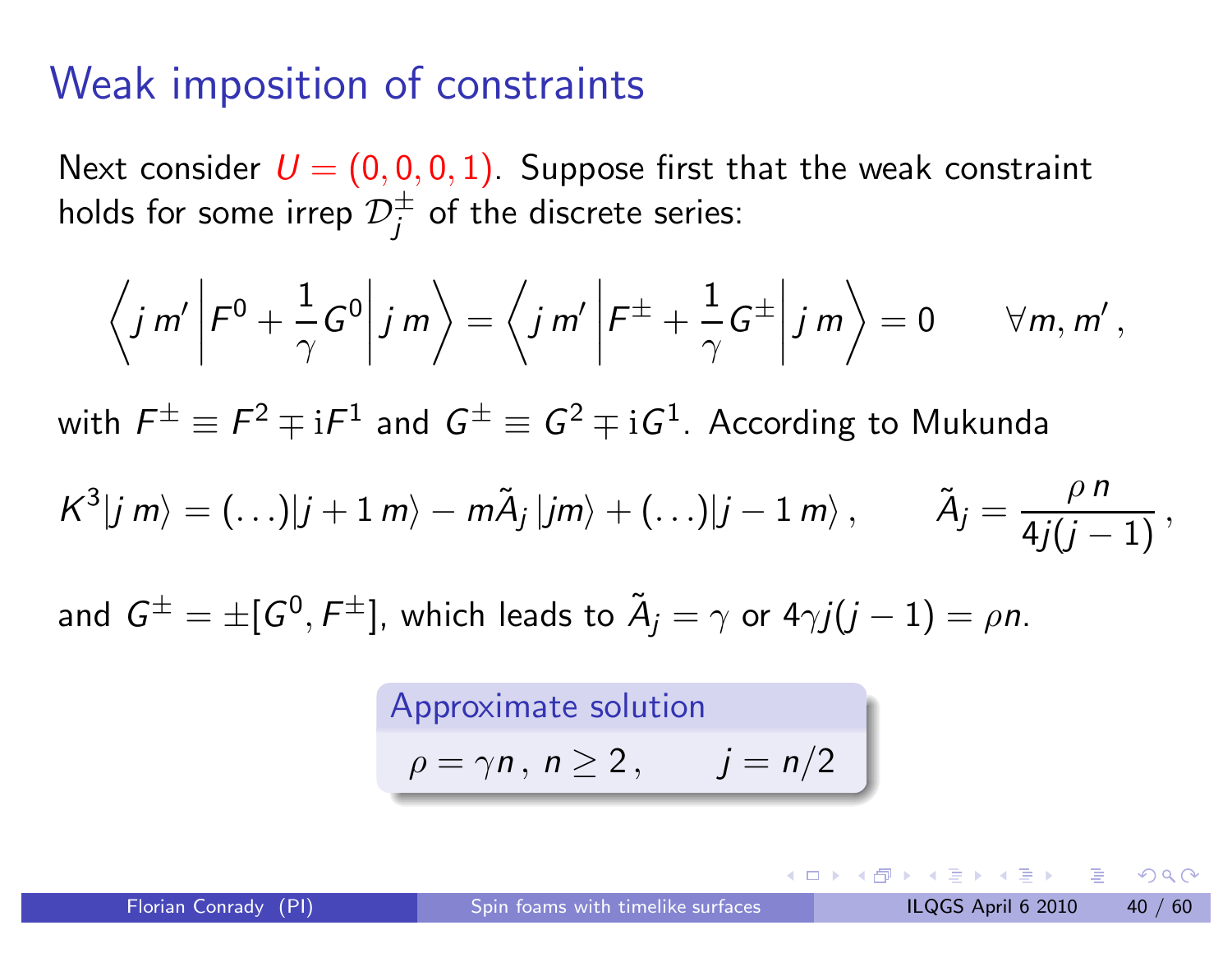#### Weak imposition of constraints

For an irrep  ${\cal C}_{{\bf s}}^\epsilon$  of the continuous series, the equations are the same except that  $\tilde{A}_j$  is replaced by

$$
A_j = \frac{\rho \, n}{4j(j+1)} = -\frac{\rho \, n}{4(s^2+1/4)} \, .
$$

A solution exists only when  $\rho=-\textit{n}/\gamma<-1$  and then

$$
\mathsf{s}^2 + 1/4 = \frac{\rho^2}{4} = \frac{\mathsf{n}^2}{4\gamma^2}\,.
$$

Overall result for  $U=(0,0,0,1)$ 

 $\rho = \gamma n$  , n  $\geq 2$  or  $\rho = -n/\gamma < -1$  $\mathcal{H}_{\text{phys}}=\mathcal{D}_{n}^{+}$  $\frac{1}{n/2}\oplus \mathcal{D}_{n/2}^$  $n/2$  ${\cal H}_{\rm phys}={\cal C}_1^\epsilon$ 1  $\frac{1}{2}\sqrt{n^2/\gamma^2\!-\!1}} \oplus \mathcal{C}_{\frac{1}{2}}^\epsilon$ 1  $\frac{1}{2}\sqrt{n^2/\gamma^2-1}$ 

K □ ▶ K fी ▶ K l ≡ ▶ K l ≡ → M Q ( Q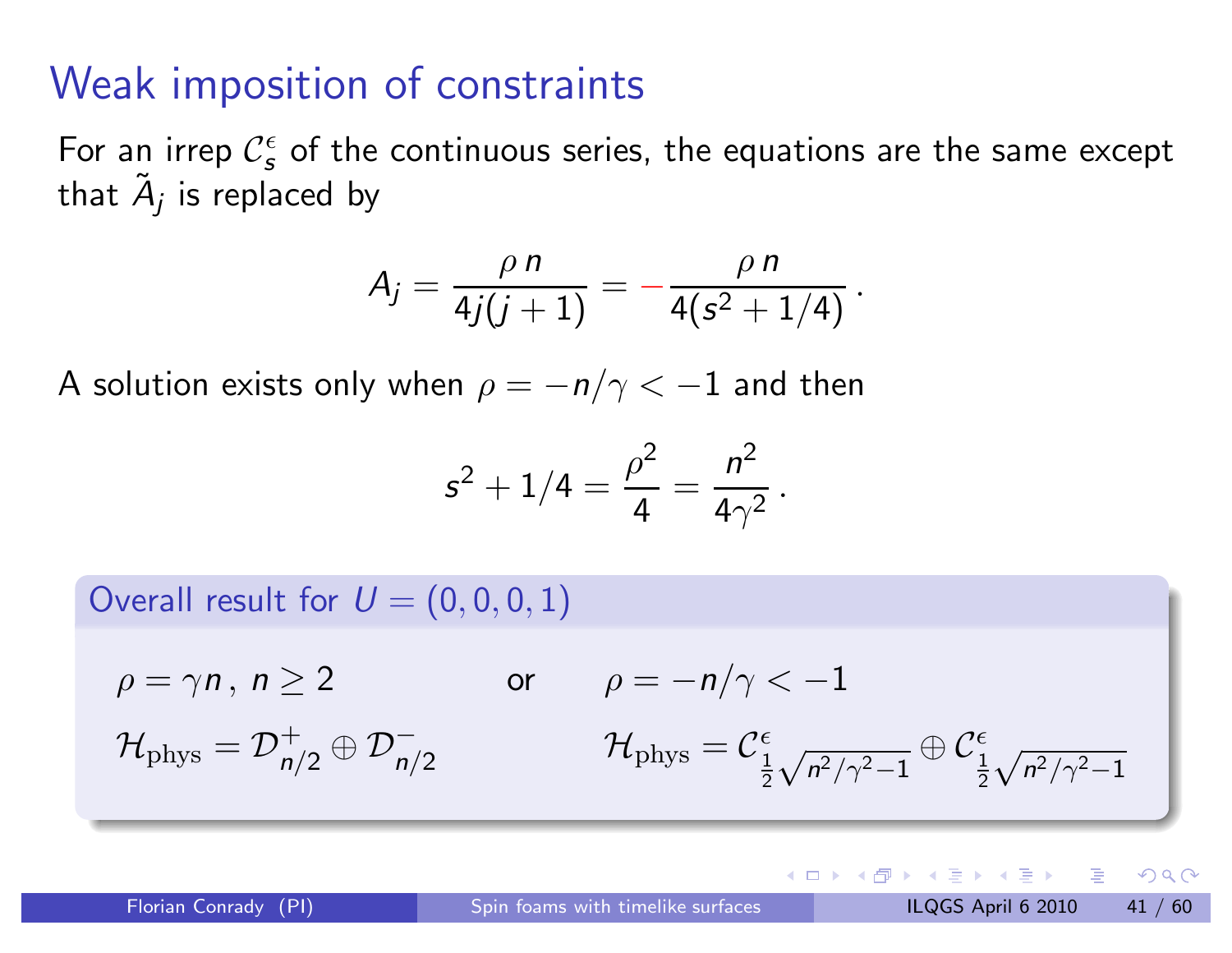$\mathsf{Case}\;\mathit{U}=(1,0,0,0).$ 

Resolve the identity on  $\mathcal{H}_{(\rho,n)}$  in terms of  $\mathsf{SU}(2)$  coherent states,

$$
\mathbb{1}_{(\rho,n)} = \sum_{j=n/2}^{\infty} (2j+1) \int_{S^2} d^2N \, \left| \Psi_{j\vec{N}} \right\rangle \left\langle \Psi_{j\vec{N}} \right| \, ,
$$

and require that

$$
\left\langle \Psi_{j\vec{N}}\right|\vec{J}+\frac{1}{\gamma}\vec{K}\left|\Psi_{j\vec{N}}\right\rangle =0\,.
$$

This implies  $A_j=\gamma$ , that is, 4 $\gamma j(j+1)=\rho n.$ 

 $\blacksquare$ 

- ◆ 伊 ▶ → 王 ▶ → 王 ▶ │ 王 │ ◆ 9 9 0 ◇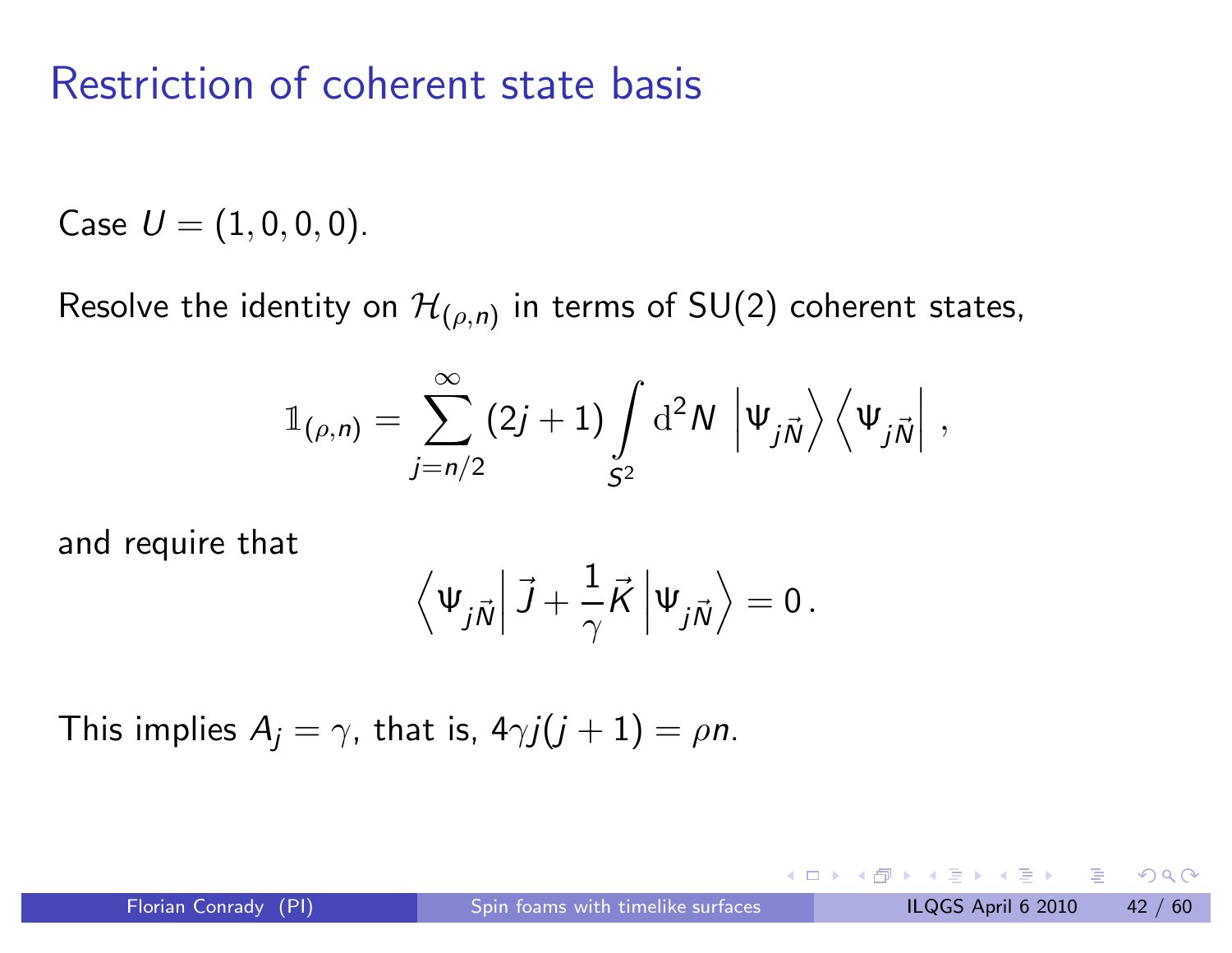The second condition is either obtained from  $B\cdot\star B=0$  or alternatively from the requirement of minimal uncertainty in  $\vec{K}.$ 

From  $\gamma=A_j$  it follows that

$$
\langle \vec{J}^2 \rangle = \frac{1}{\gamma^2} \langle \vec{K} \rangle^2 + O(|\vec{J}|) \quad \text{and} \quad \langle \vec{J}^2 \rangle = -\frac{1}{\gamma} \langle \vec{J} \cdot \vec{K} \rangle \,,
$$

so that

$$
\begin{array}{lcl} (\Delta K)^2&=&-\frac{1}{\gamma}(1-\gamma^2)\vec{J}\cdot\vec{K}-\frac{1}{2}C_1+O(|\vec{J}|)\\&=&-\frac{\gamma}{4}\left[\left(1-\frac{1}{\gamma^2}\right)C_2+\frac{2}{\gamma}C_1\right]+O(|\vec{J}|)\\&=&-\frac{\gamma}{4}B\cdot\star B+O(|\vec{J}|)\,. \end{array}
$$

 $\Omega$ 

◀ @ ▶ ◀ 로 ▶ ◀ 로 ▶ │ 로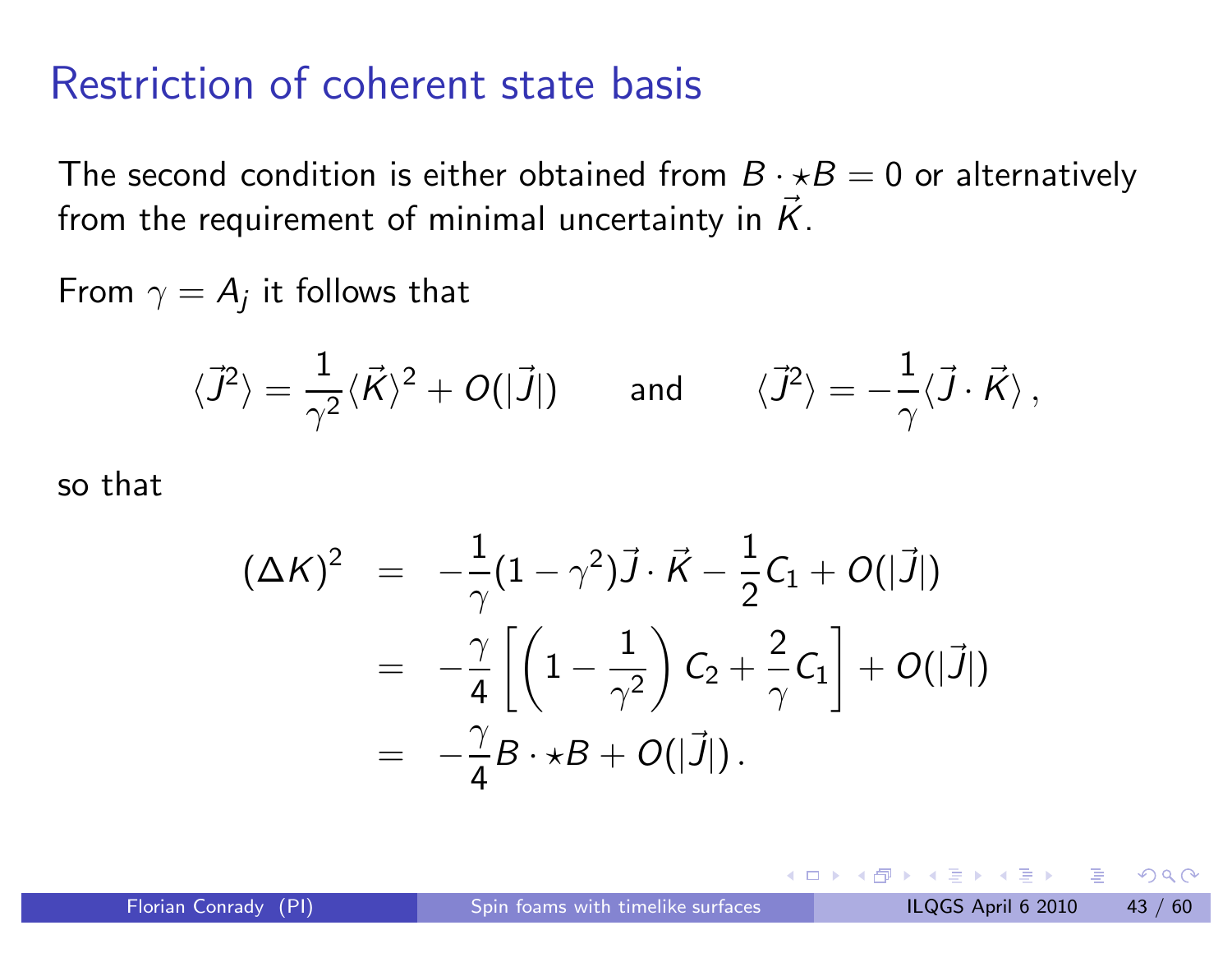Projector on 
$$
\mathcal{H}_{\text{phys}}
$$
  
\n
$$
P_{\text{phys}} = (n+1) \int_{S^2} d^2N \left| \Psi_{n/2\vec{N}} \right\rangle \left\langle \Psi_{n/2\vec{N}} \right|
$$

 $DQ$ 

- K @ ▶ K 호 ▶ K 호 ▶ │ 호

 $\leftarrow$   $\Box$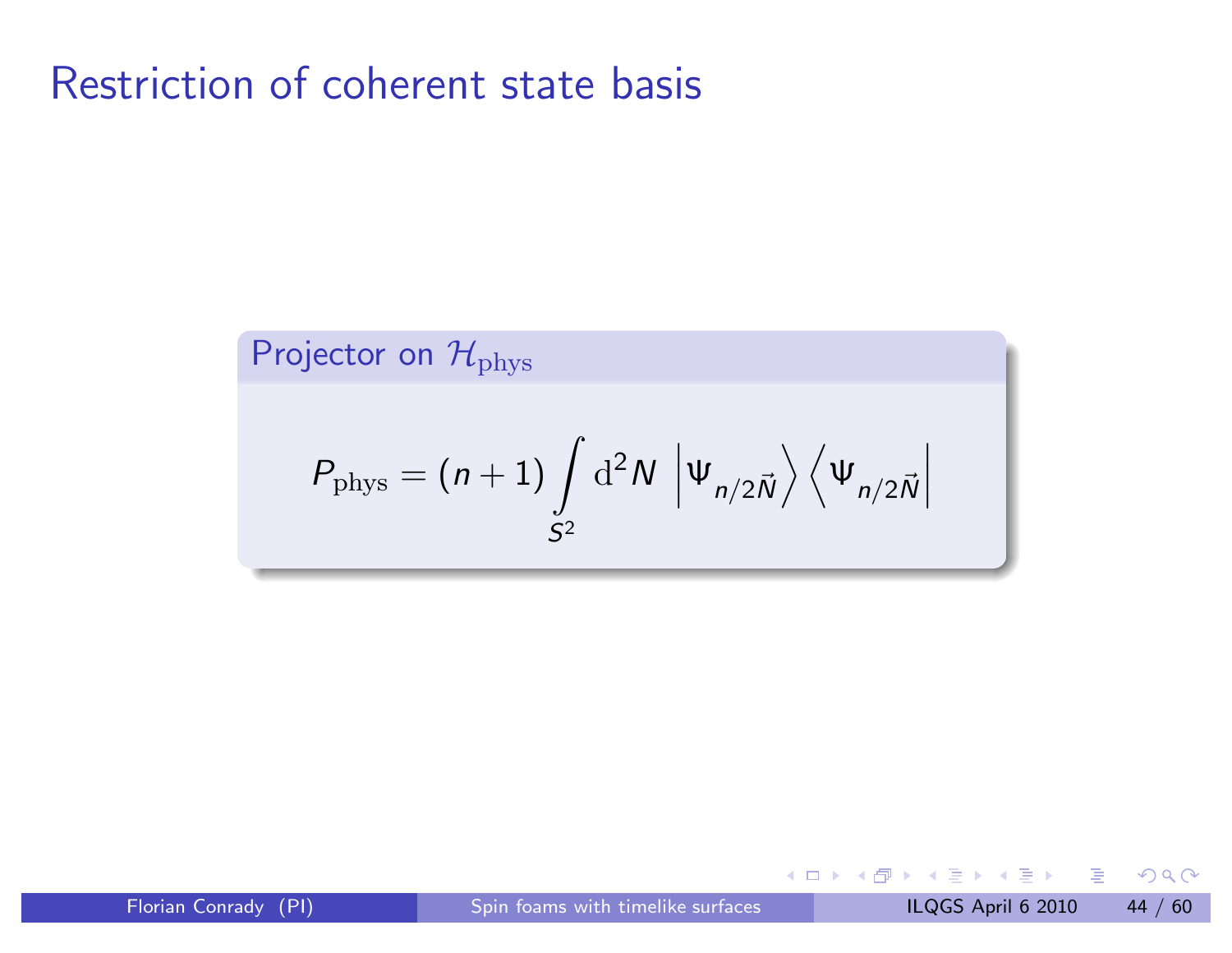For the case  $U = (0, 0, 0, 1)$  the Master constraint reads

$$
M = \left(\vec{F} + \frac{1}{\gamma}\vec{G}\right)^2 = \left(1 + \frac{1}{\gamma^2}\right)\vec{F}^2 - \frac{1}{2\gamma^2}C_1 - \frac{1}{2\gamma}C_2 = 0
$$

The diagonal constraint  $B \cdot \star B = 0$  is equivalent to

$$
\left(1-\frac{1}{\gamma^2}\right)\,C_1+\frac{2}{\gamma}\,C_2=0\,.
$$

By combining the two one arrives at the desired second condition

$$
4\gamma \vec{F}^2 = \rho n \,.
$$

 $\blacksquare$ 

◀ @ ▶ ◀ 로 ▶ ◀ 로 ▶ \_ 로 \_ ◆) Q (~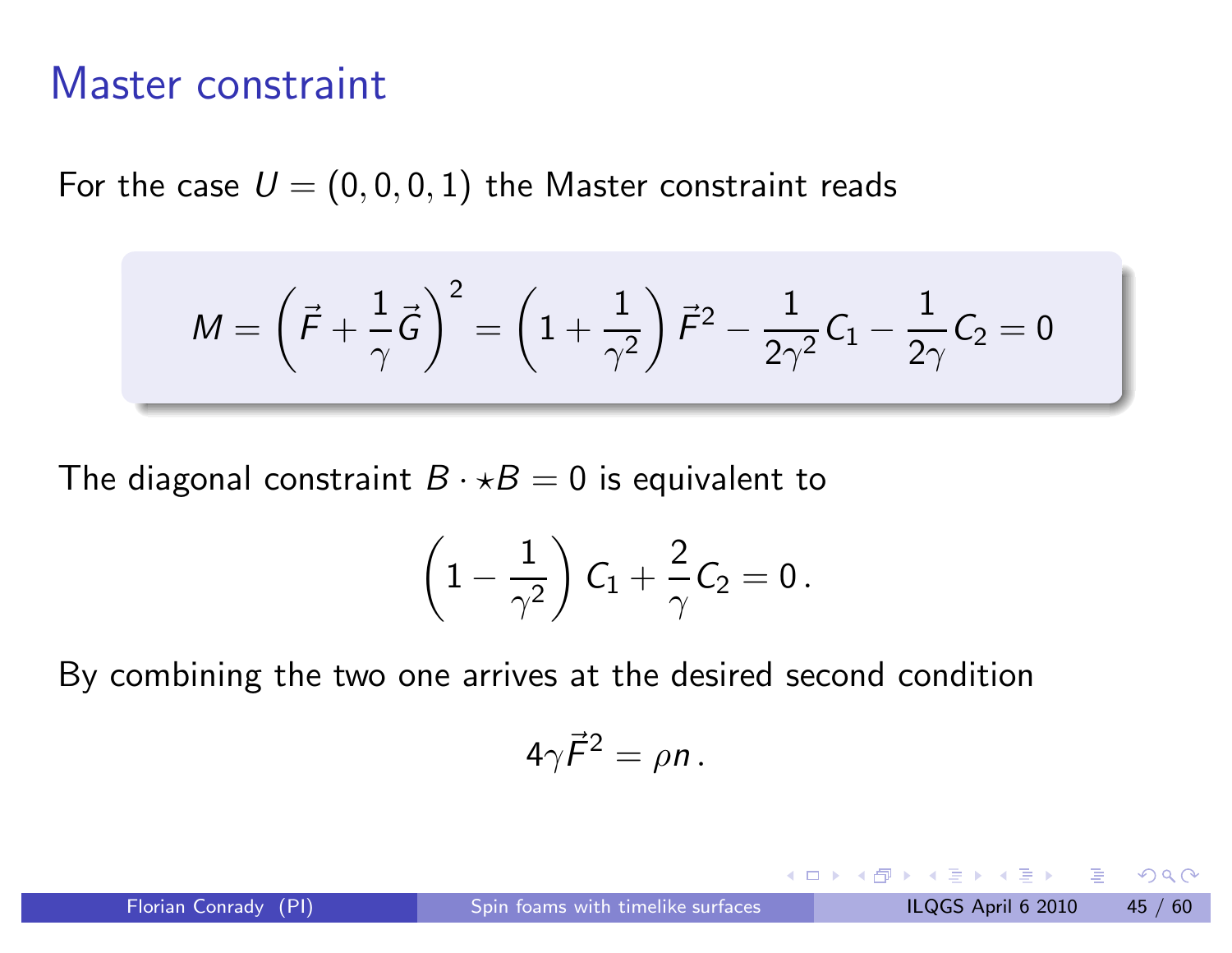In the case of the discrete series, the constraints are therefore

$$
\left(\rho - \gamma n\right)\left(\rho + \frac{n}{\gamma}\right) = 0
$$
  

$$
4\gamma j(j-1) = \rho n
$$

Approximate solution  $\rho = \gamma n, n \ge 2$   $j = n/2$ 

 $\blacksquare$ 

- ◆ 伊 ▶ → 王 ▶ → 王 ▶ │ 王 │ ◆ 9 Q (◇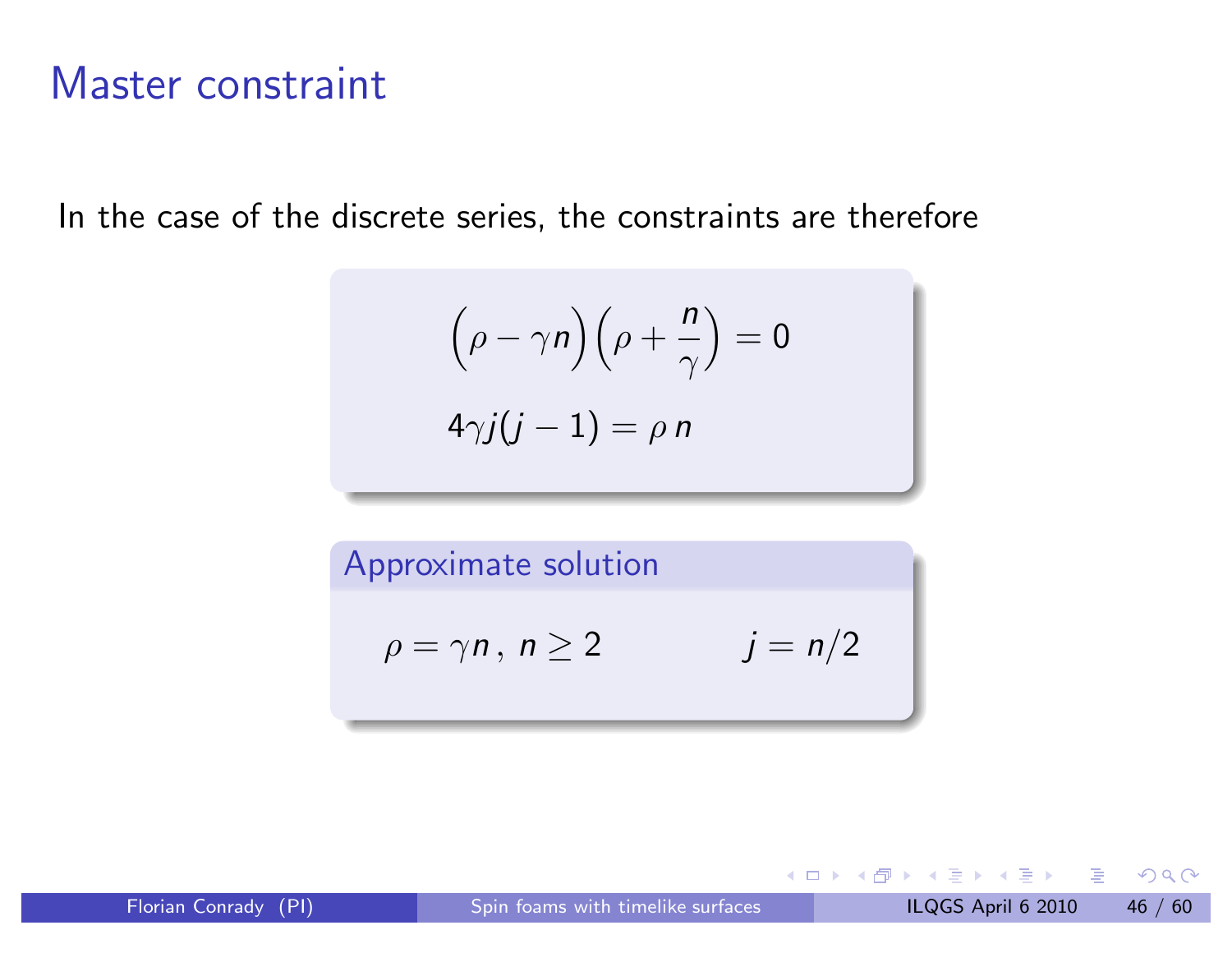For states of the continuous series,

$$
\left(\rho - \gamma n\right)\left(\rho + \frac{n}{\gamma}\right) = 0
$$

$$
-4\gamma \left(s^2 + \frac{1}{4}\right) = \rho n
$$



- ◆ 伊 ▶ → 王 ▶ → 王 ▶ │ 王 │ ◆ 9 Q (◆

 $\leftarrow$   $\Box$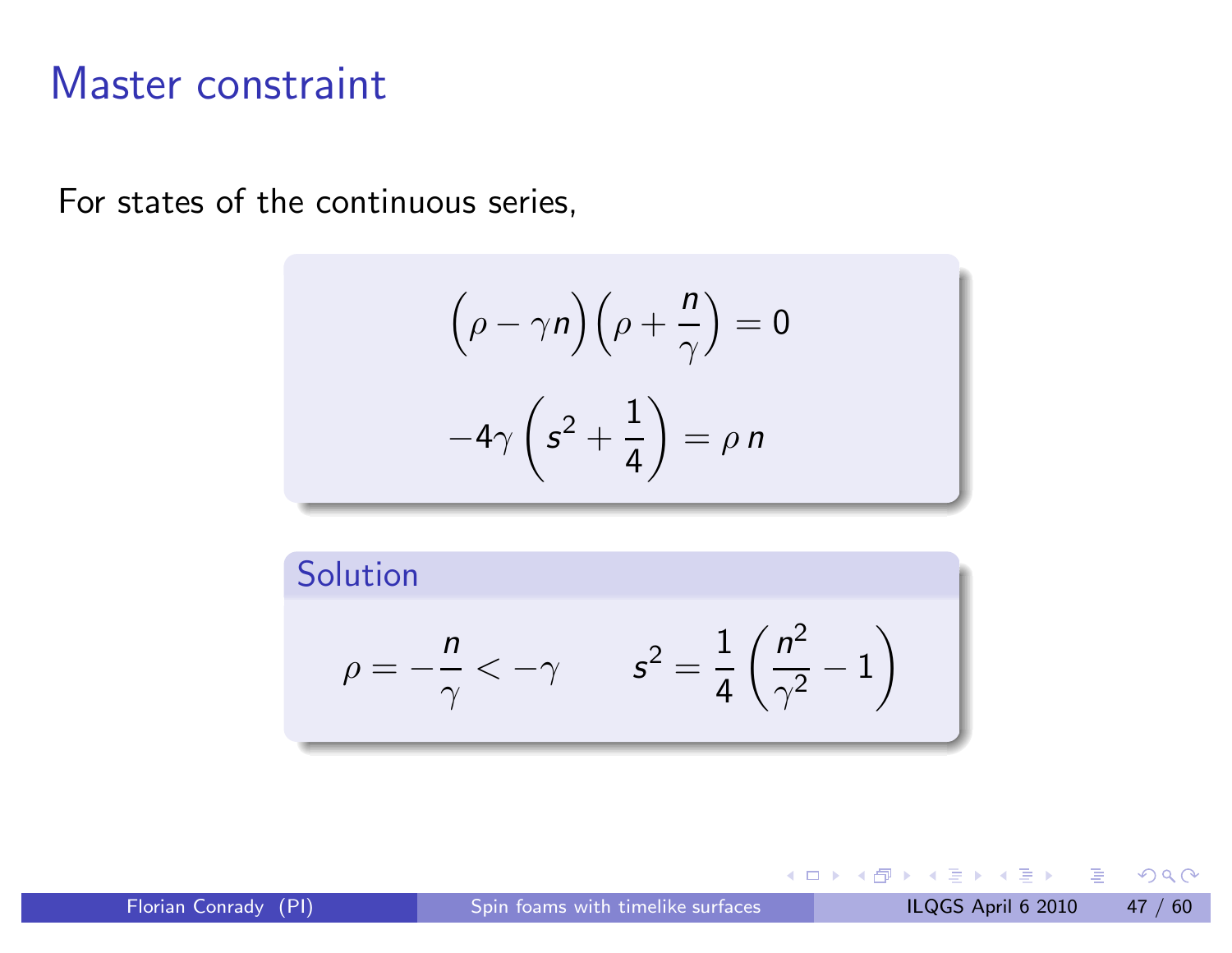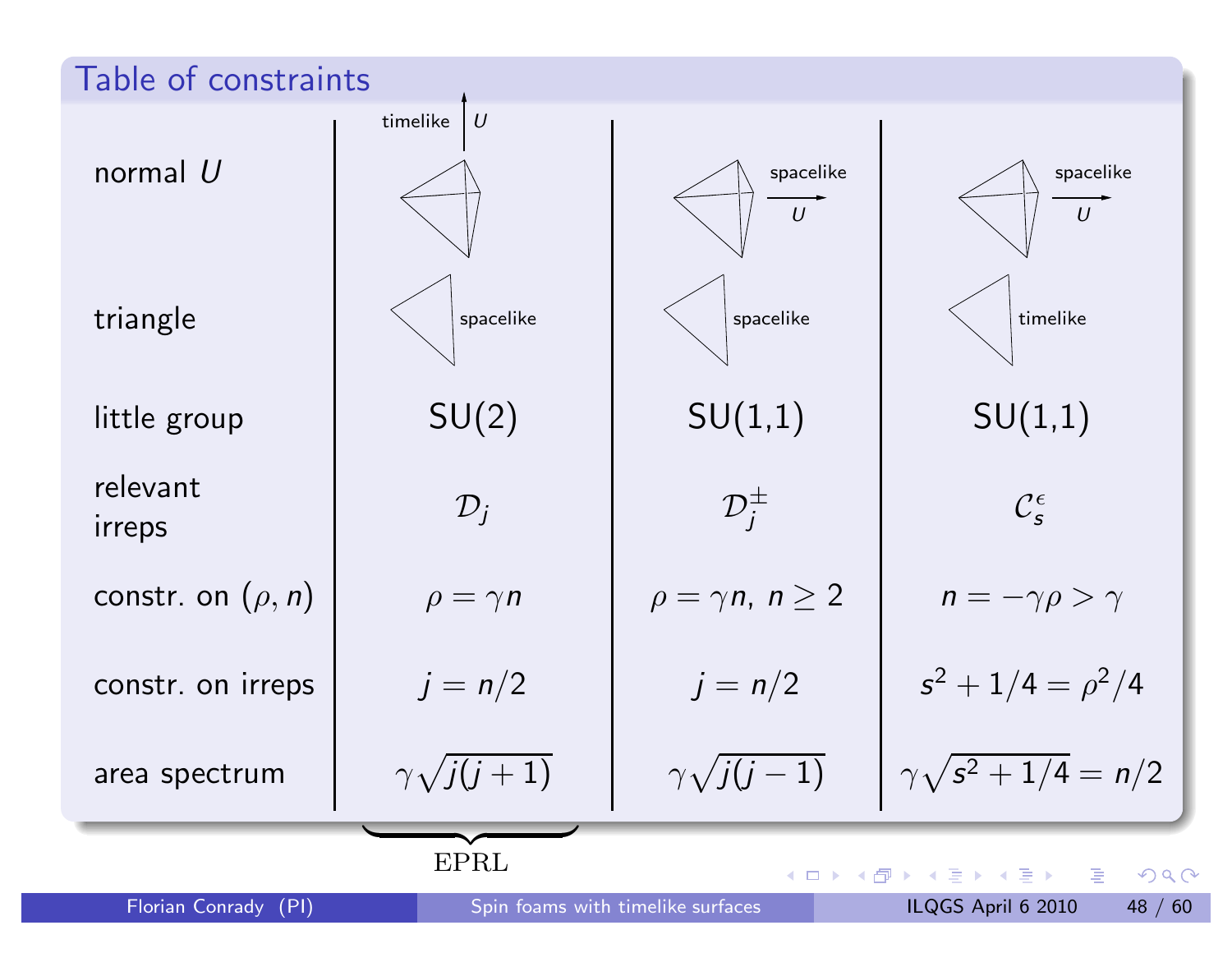## Spin foams

Florian Conrady (PI) Spin foams with timelike [surfaces](#page-0-0) ILQGS April 6 2010 49 / 60

<span id="page-53-0"></span>

**K ロ ▶ K 御 ▶ K 君 ▶ K 君 ▶ │ 君 │ めぬ⊙**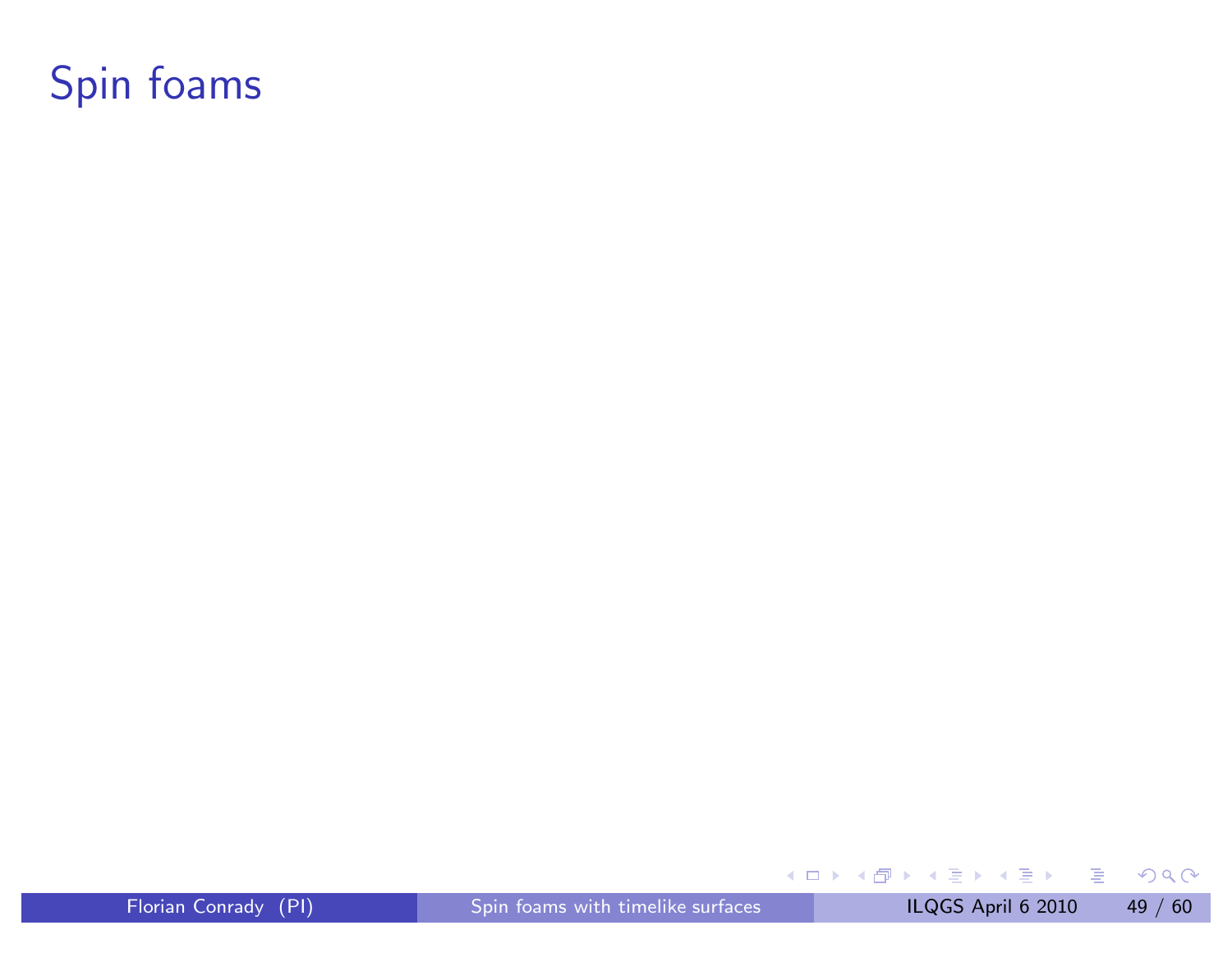## Spin foam theory

Complex:

- simplicial complex  $\Delta$ : 4–simplex  $\sigma$ , tetrahedron  $\tau$ , triangles t, ...
- $\bullet$  dual complex  $\Delta^*$ : vertex v, edge e, face f, ...

Variables (same as in EPRL):

- connection  $g_e \in SL(2,\mathbb{C})$
- irrep label  $n_f \in \mathbb{Z}_+$

Additional variables:

- $U_e = (1, 0, 0, 0)$  or  $(0, 0, 0, 1)$ : normal of tetrahedron dual to e
- $\sigma \zeta_f = \pm 1$ : spacelike/timelike triangle dual to f

- ◀ @ ▶ ◀ 로 ▶ ◀ 로 ▶ \_ 로 \_ < ⊙ Q ⊙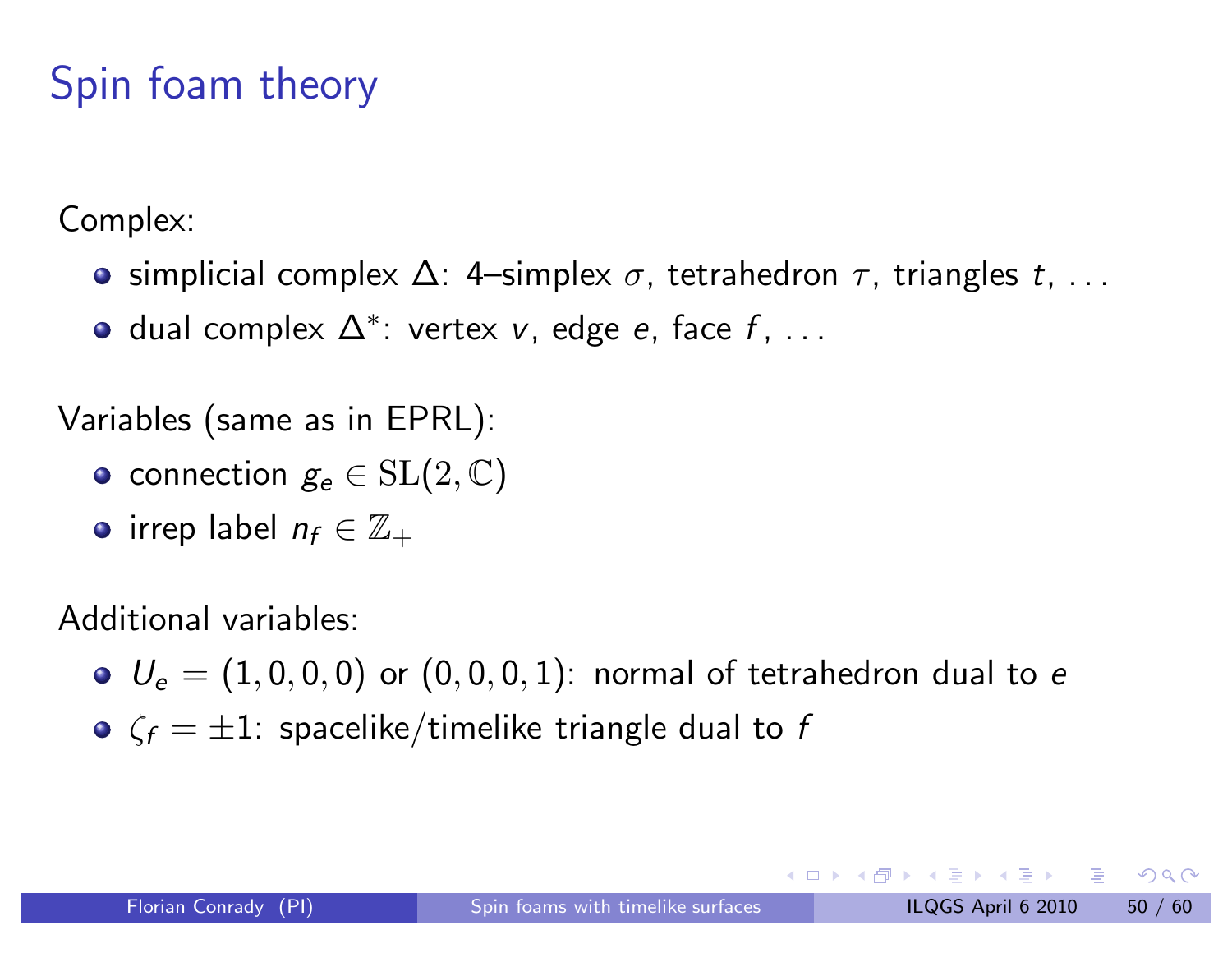#### Uniform notation

To cover the different cases we introduce <sup>a</sup> uniform notation.

Little group

\n
$$
H(\zeta, U) \equiv \begin{cases} \text{SU}(2), & \text{if } \zeta = 1, \quad U = (1, 0, 0, 0), \\ \text{SU}(1, 1), & \text{if } \zeta = \pm 1, \quad U = (0, 0, 0, 1), \\ \varnothing, & \text{if } \zeta = -1, \quad U = (1, 0, 0, 0). \end{cases}
$$

Spin

$$
j = \begin{cases} n/2, & \text{if } \zeta = 1, \quad U = (1, 0, 0, 0), \\ n/2, & \text{if } \zeta = 1, \quad U = (0, 0, 0, 1), \\ -\frac{1}{2} + \frac{i}{2}\sqrt{n^2/\gamma^2 - 1}, & \text{if } \zeta = -1, \quad U = (0, 0, 0, 1). \end{cases}
$$

**◆ □ ▶** 

- ◀ 伊 ▶ ◀ 듣 ▶ ◀ 듣 ▶

- 1 로

 $OQ$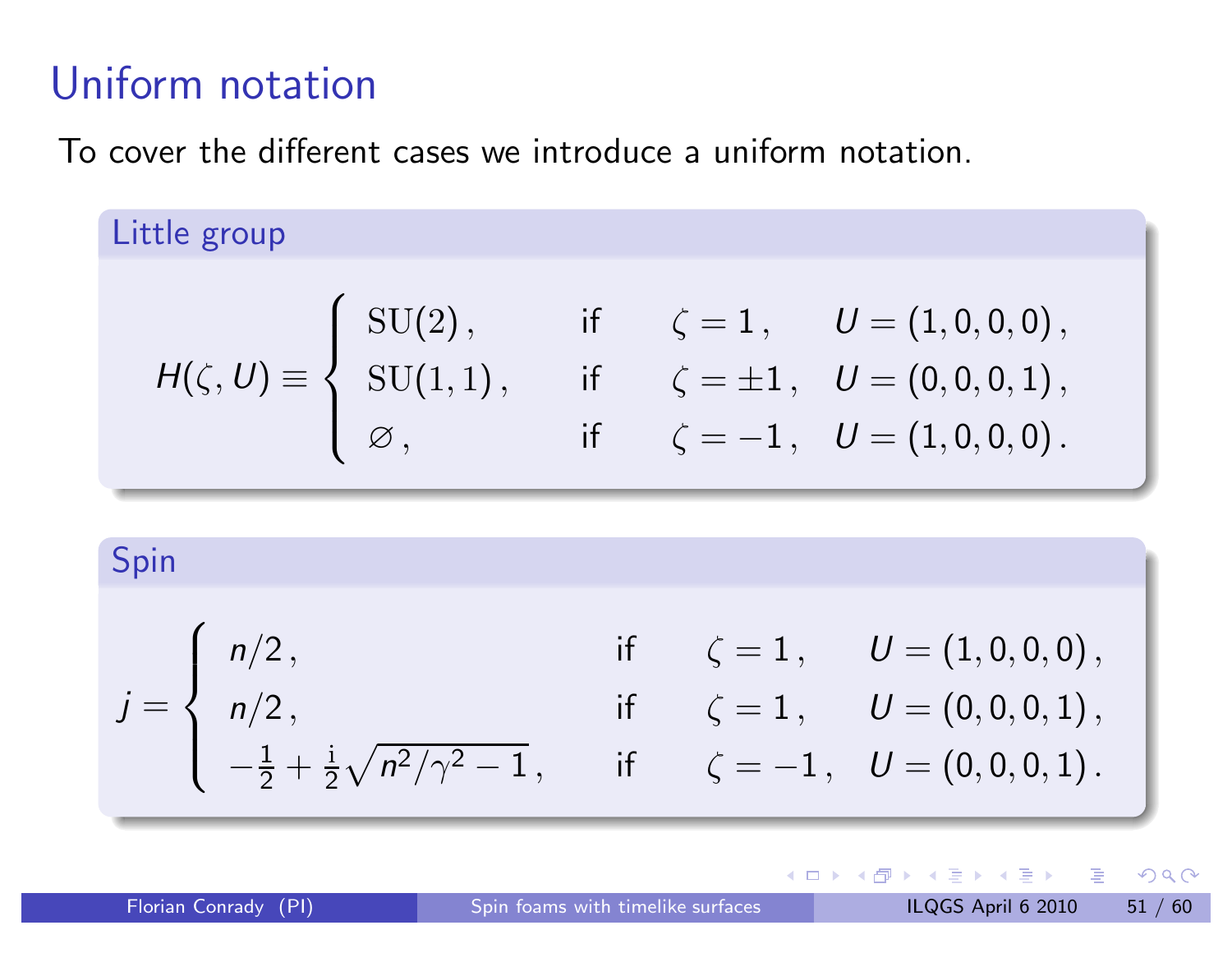#### Uniform notation

#### Coherent states

$$
|\Psi_{j h \delta}^{(\alpha)}\rangle = \left\{ \begin{array}{lll} |\Psi_{j h}\rangle\,, & \text{if} & \zeta = 1\,, & U = (1,0,0,0)\,, \\ |\Psi_{j h}^{\pm}\rangle\,, & \text{if} & \zeta = 1\,, & U = (0,0,0,1)\,, \\ |\Psi_{j h \delta}^{(\alpha)}\rangle\,, & \text{if} & \zeta = -1\,, & U = (0,0,0,1)\,. \end{array} \right.
$$

Projector

$$
P_j(\zeta, U, \delta) = d_j(\zeta, U) \sum_{\alpha} \int_{H(\zeta, U)} dh \left| \Psi_{j h \delta}^{(\alpha)} \right\rangle \left\langle \Psi_{j h \delta}^{(\alpha)} \right|
$$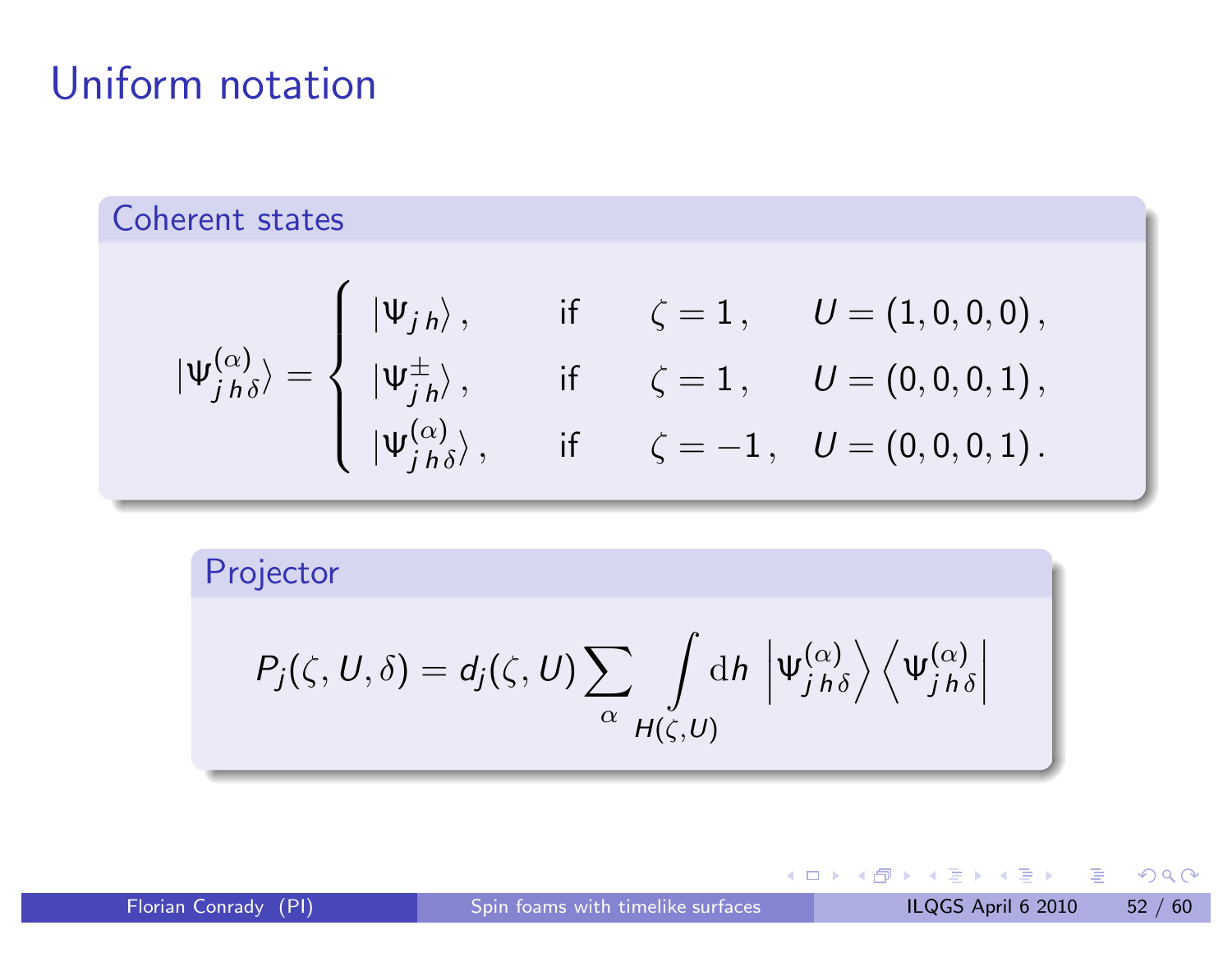## Vertex amplitude



$$
A_{v}((\rho_{f}, n_{f}); h_{ef}, \alpha_{ef}, \delta)
$$
  
= 
$$
\int_{\text{SL}(2,\mathbb{C})} \prod_{e} \text{d}g_{ev} \prod_{f} \left\langle \Psi_{j_{ef}h_{ef}\delta}^{(\alpha_{ef})} \right| D^{(\rho_{f}, n_{f})}(g_{ev}g_{ve'}) \left| \Psi_{j_{e'f}h_{e'f}\delta}^{(\alpha_{e'f})} \right\rangle
$$

K ロ ▶ K @ ▶ K 할 ▶ K 할 ▶ → 할 → 9 Q @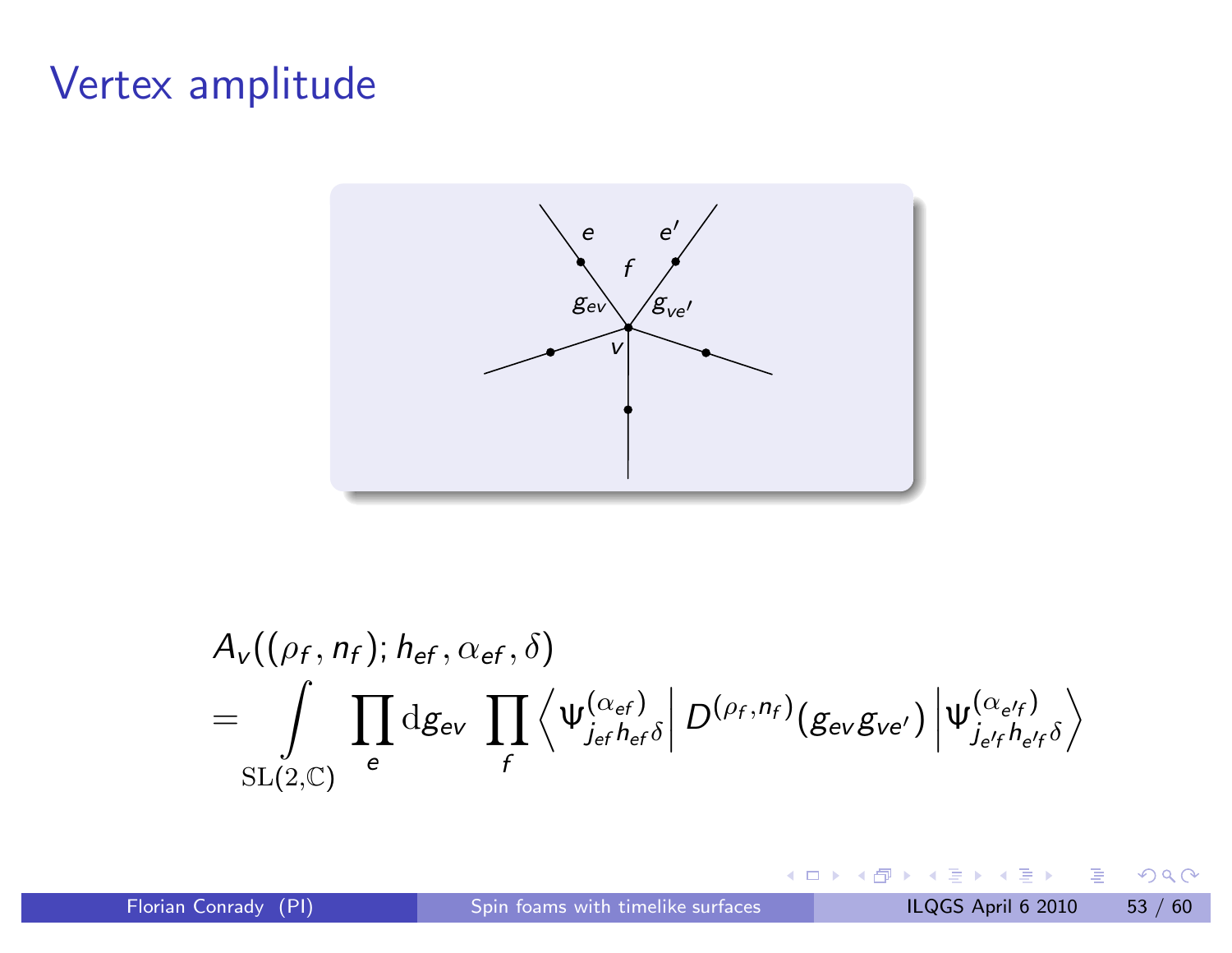## Spin foam sum

#### Partition function

$$
Z = \sum_{n_f} \sum_{\zeta_f = \pm 1} \sum_{U_e} \sum_{\alpha_{ef}} \int_{H(U_e, \zeta_f)} dh_{ef} d_{j_f}(U_e, \zeta_f)
$$
  
 
$$
\times \prod_f (1 + \gamma^{2\zeta_f}) n_f^2 \lim_{\delta \to 0} \prod_V A_V((\zeta_f \gamma^{\zeta_f} n_f, n_f); h_{ef}, \alpha_{ef}, \delta)
$$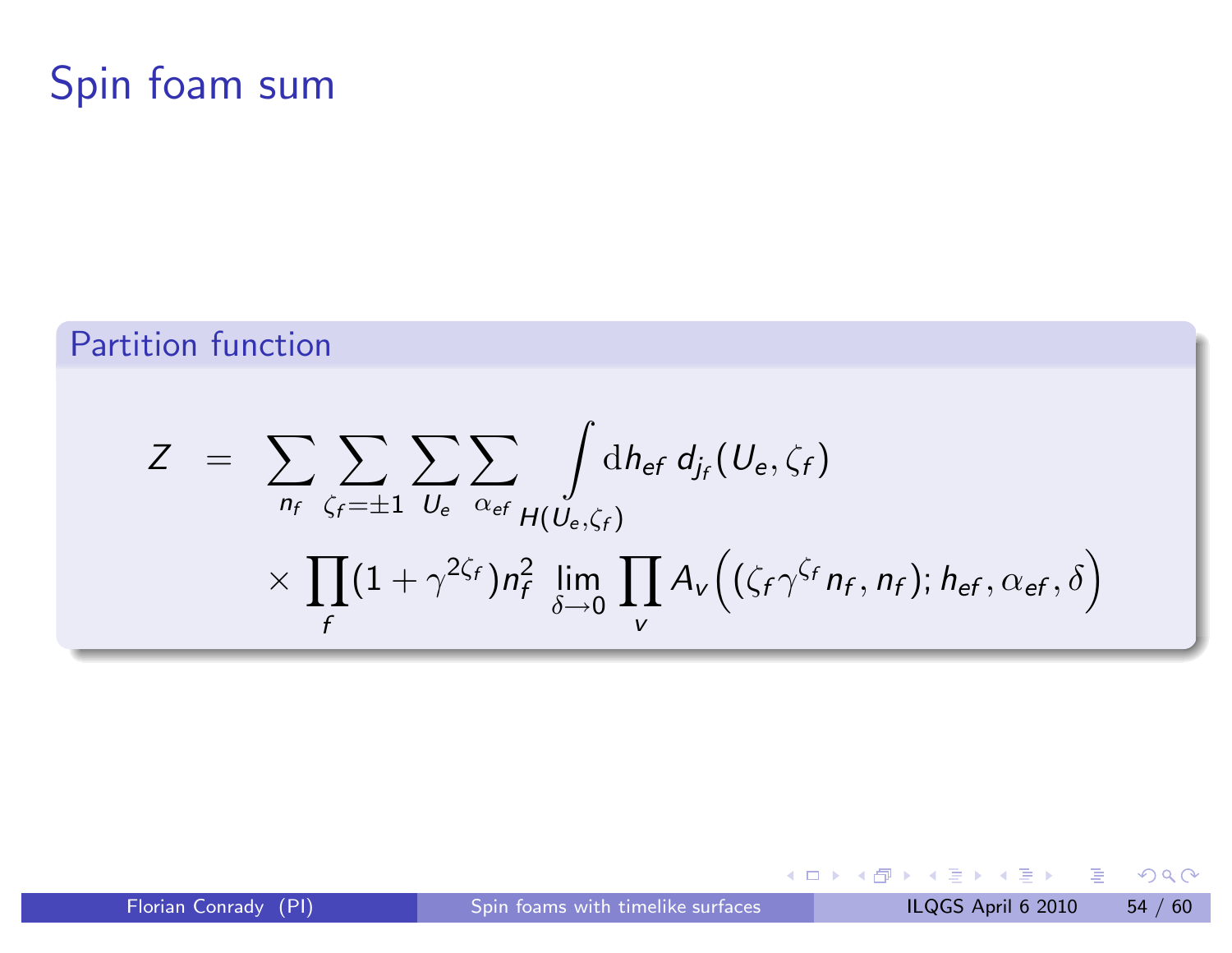Compatibility of path integral and operator formalism

So far we were mainly guided by the path integral picture and defined the spin foam sum by simply summing over all choices of the normal  $\it U.$ 

From the canonical perspective, however, one would also require that the sum over intermediate states on <sup>a</sup> triangulation's boundary is <sup>a</sup> projector.

For a give choice of  $\it U$ , this is certainly the case.

Is it also true when we sum over  $U\!\!?$ 

▶ 제품▶ 제품▶

 $\Omega$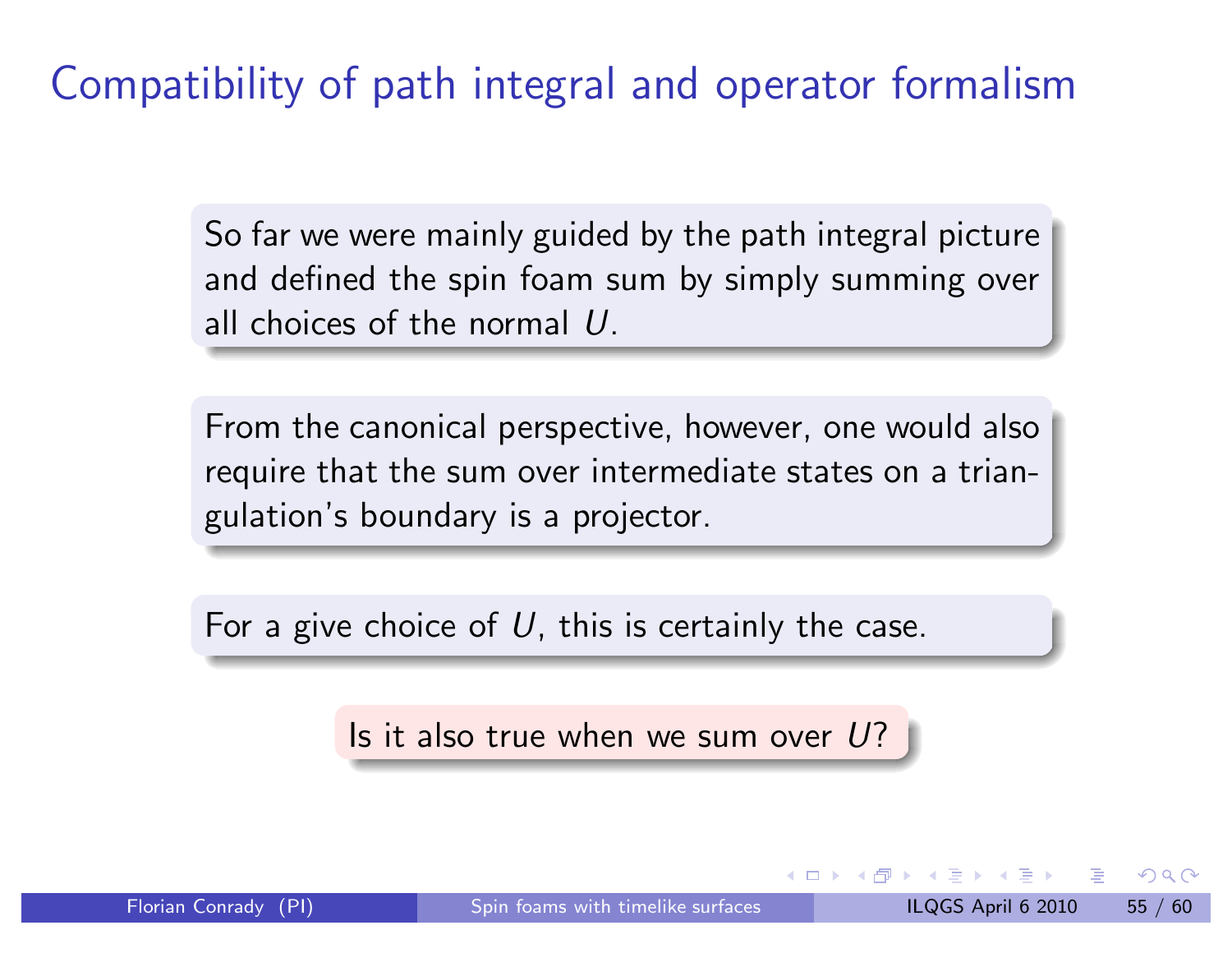### Compatibility of path integral and operator formalism



K ロ ▶ K @ ▶ K ミ ▶ K ミ ▶ │ ミ │ ◆ 9 Q ⊙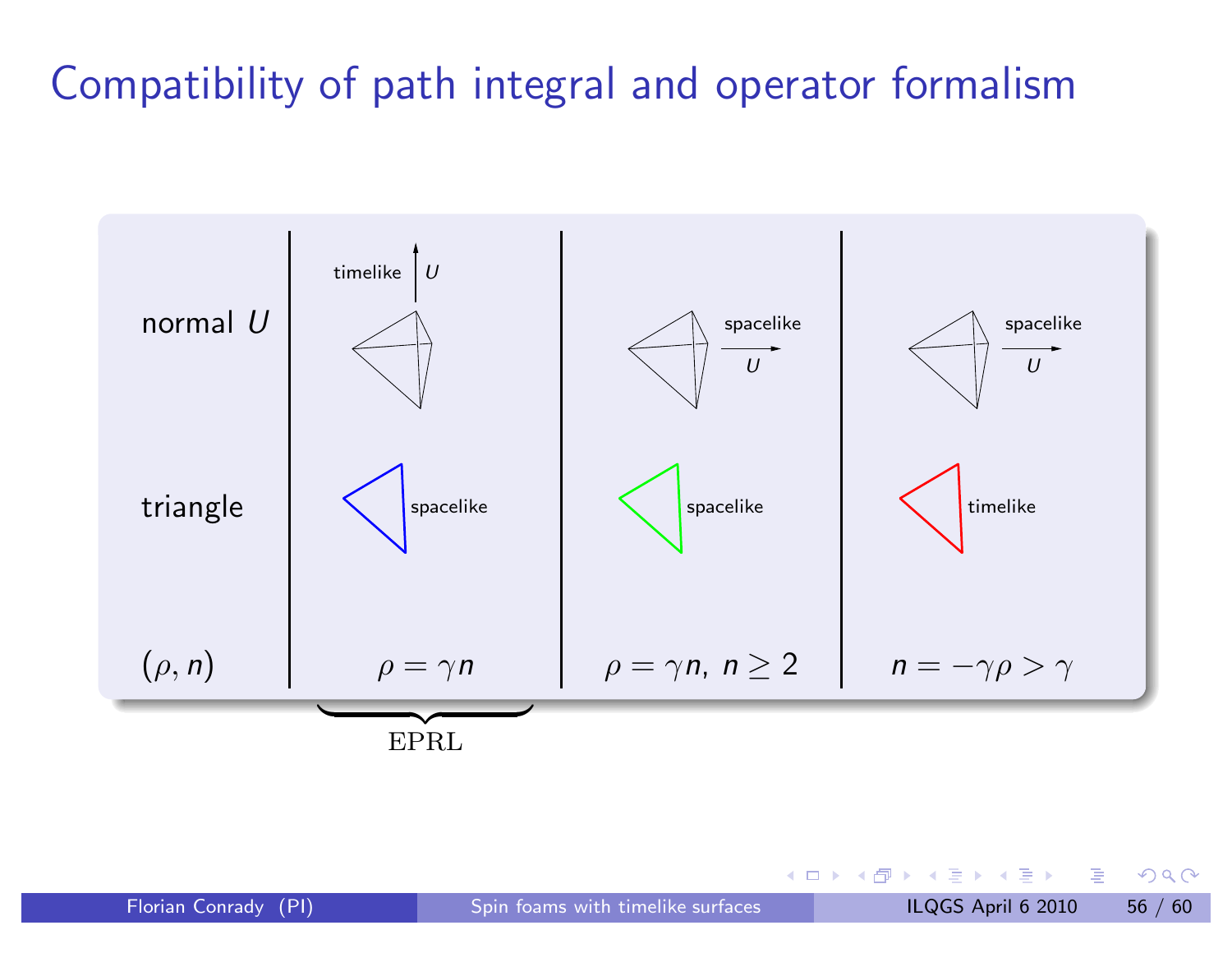Compatibility of path integral and operator formalism



The sum over tetrahedral states is a projector if we exclude  $\leqslant$ 

$$
P=\sum\left|\left\langle\left\langle\right|\right\rangle\left\langle\left\langle\left\langle\right|\right|+\sum_{\mathrm{red}>0}\left|\left\langle\left\langle\right|\right\rangle\right\rangle\left\langle\left\langle\right|\right|\right|\right.\right.
$$

The boundary Hilbert space is genuinely larger than the EPRL one.

**4 □ ▶** 

- ◀ @ ▶ ◀ 로 ▶ ◀ 로 ▶ │ 로



 $\Omega$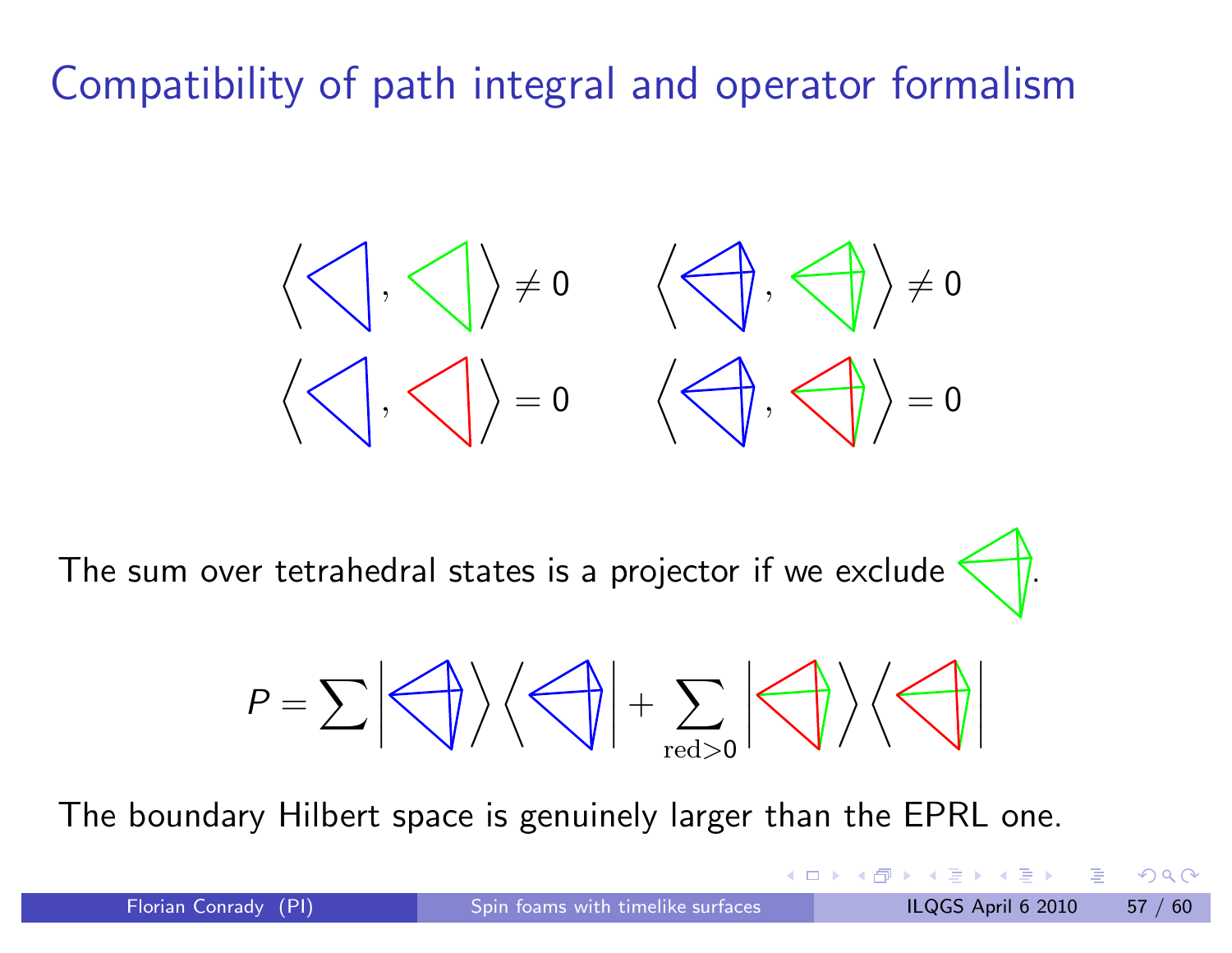

<span id="page-62-0"></span>

**K ロ ▶ K 御 ▶ K 君 ▶ K 君 ▶ │ 君 │ めぬ⊙**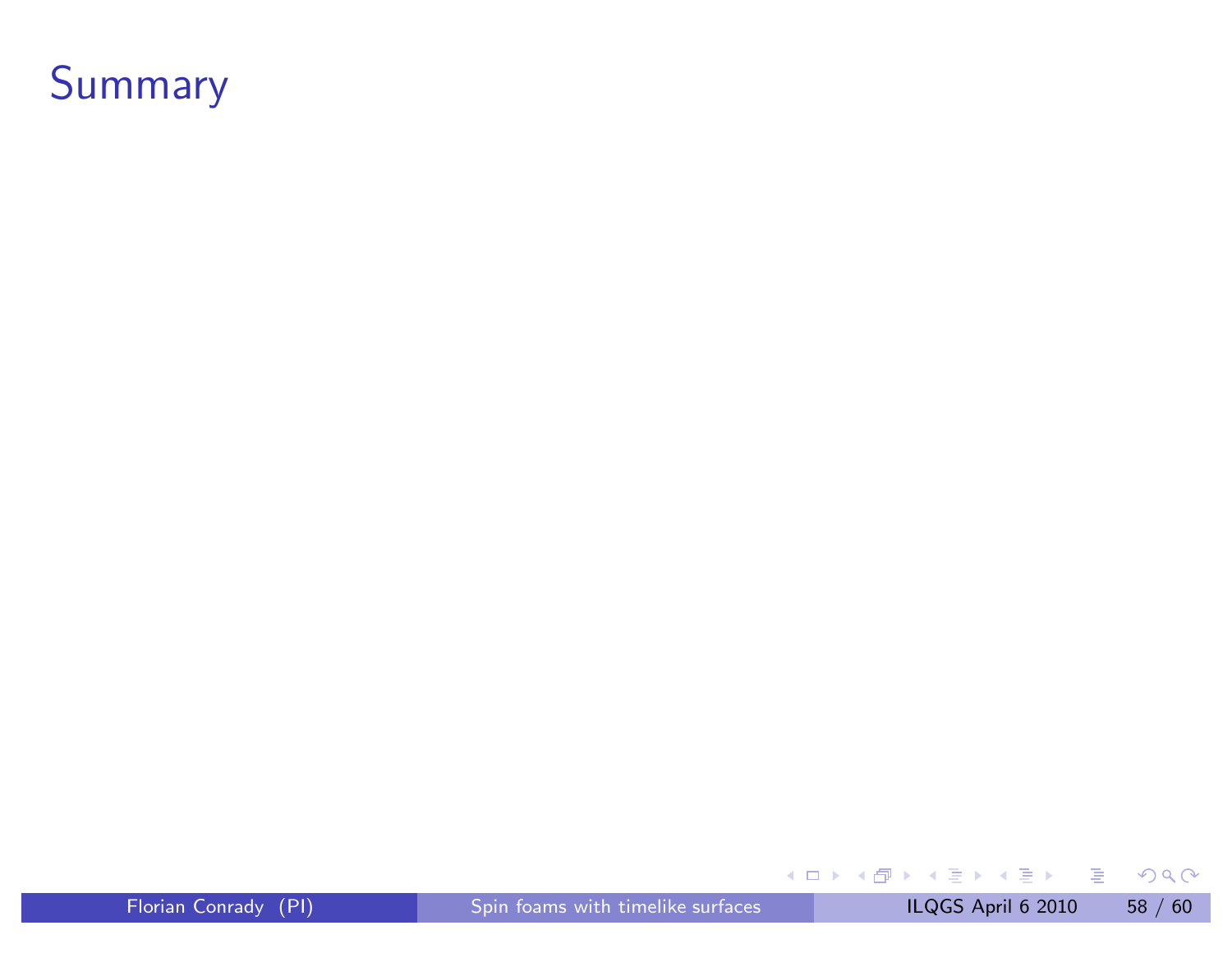## Summary

- **e** extension of EPRL model
	- $\triangleright$  tetrahedra can be Euclidean and Lorentzian
	- $\triangleright$  triangles can be spacelike and timelike
	- ▶ larger boundary Hilbert space
- o discrete area spectrum of timelike surfaces
- o definition of associated spin foam model
- o coherent states for timelike triangles

- 로

 $OQ$ 

医下环医下